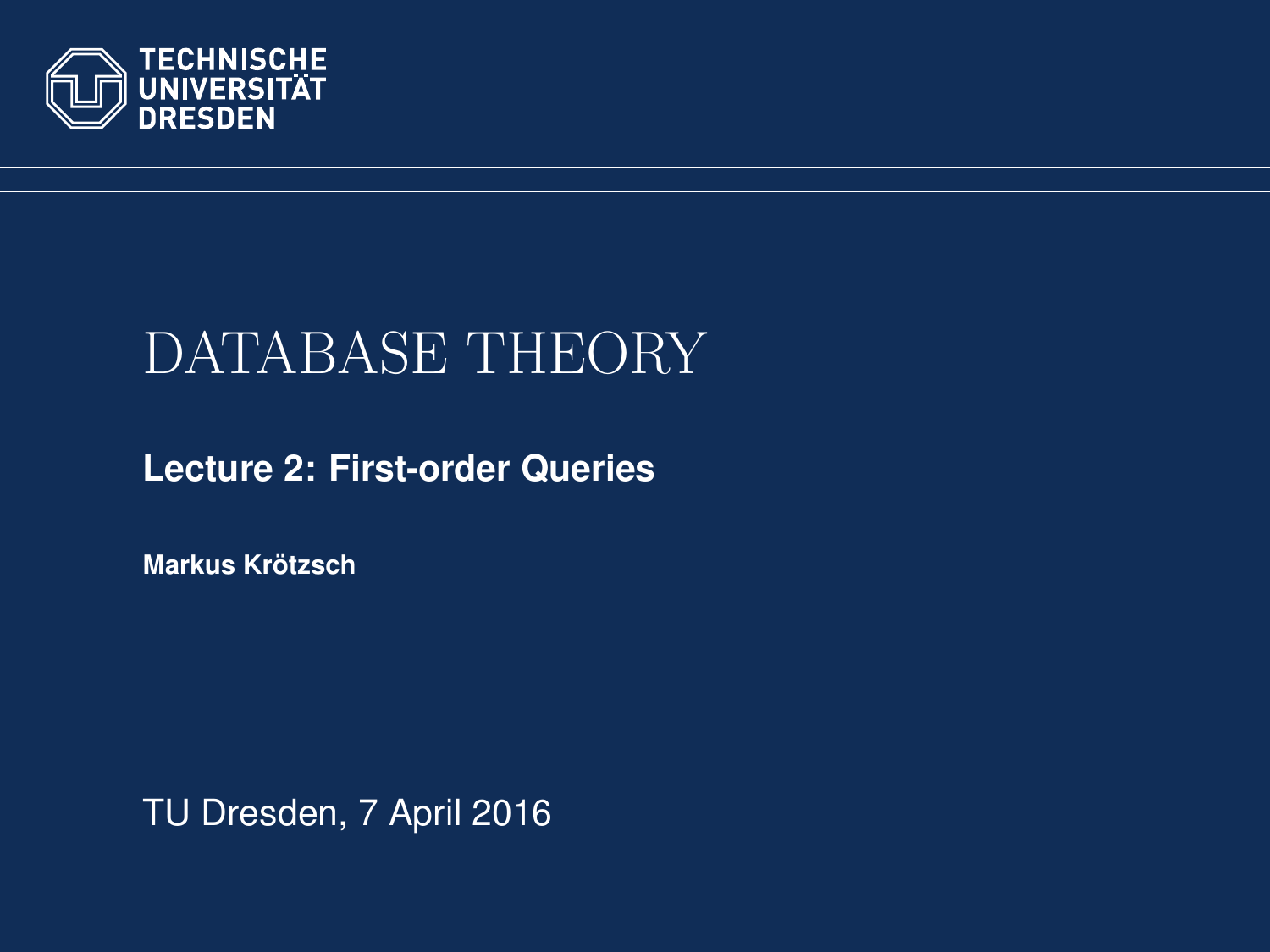#### Overview

- 1. Introduction | Relational data model
- 2. First-order queries
- 3. Complexity of query answering
- 4. Complexity of FO query answering
- 5. Conjunctive queries
- 6. Tree-like conjunctive queries
- 7. Query optimisation
- 8. Conjunctive Query Optimisation / First-Order Expressiveness
- 9. First-Order Expressiveness / Introduction to Datalog
- 10. Expressive Power and Complexity of Datalog
- 11. Optimisation and Evaluation of Datalog
- 12. Evaluation of Datalog (2)
- 13. Graph Databases and Path Queries
- 14. Outlook: database theory in practice

See course homepage  $[\Rightarrow]$  link] for more information and materials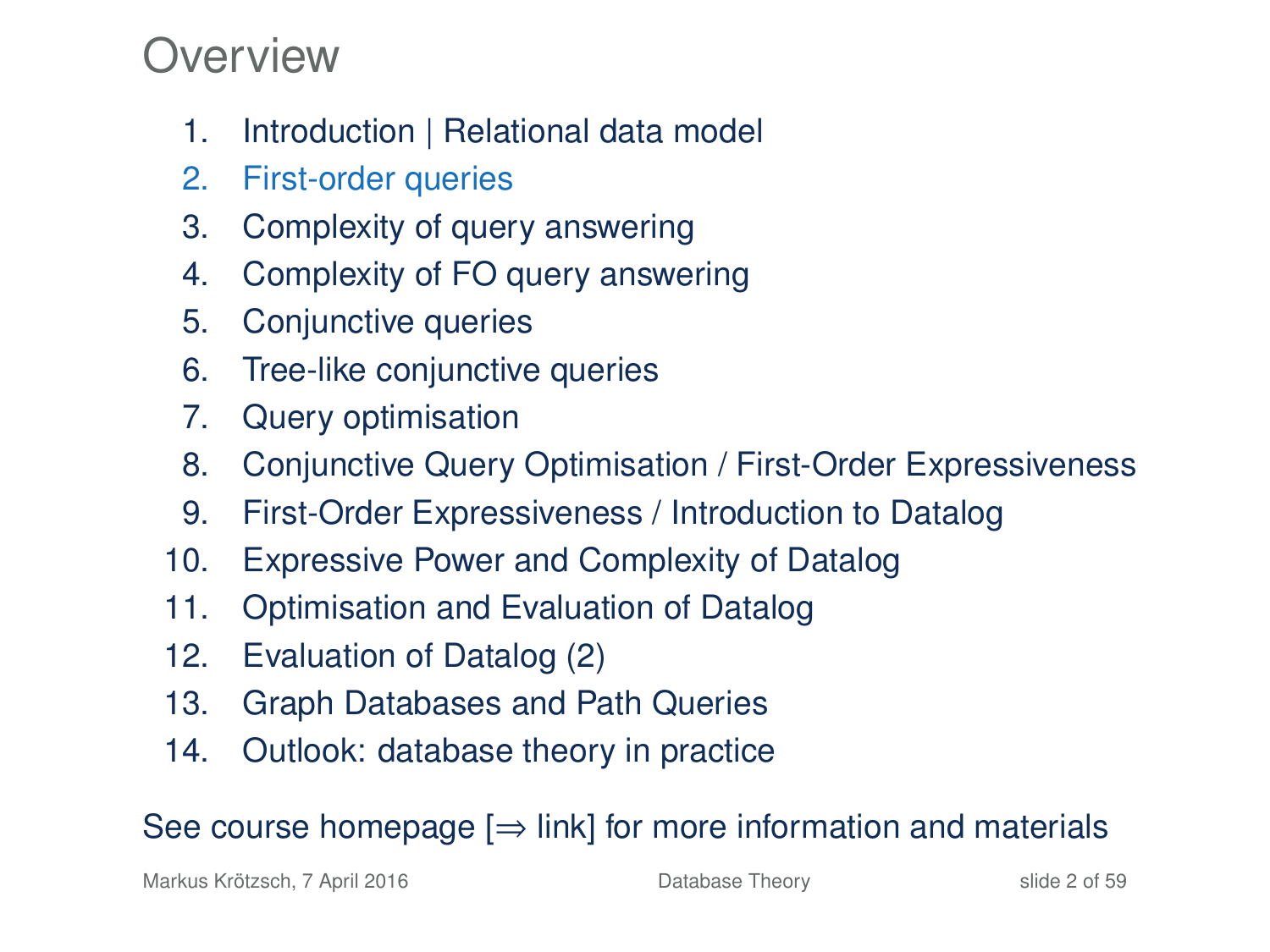### What is a Query?

The relational queries considered so far produced a result table from a database. We generalize slightly.

#### **Definition**

- Syntax: a query expression *q* is a word from a query language (algebra expression, logical expression, etc.)
- Semantics: a query mapping *M*[*q*] is a function that maps a database instance  $I$  to a database instance  $M[a](I)$

 $\rightarrow$  a "result table" is a result database instance with one table.

 $\rightarrow$  for some semantics, query mappings are not defined on all database instances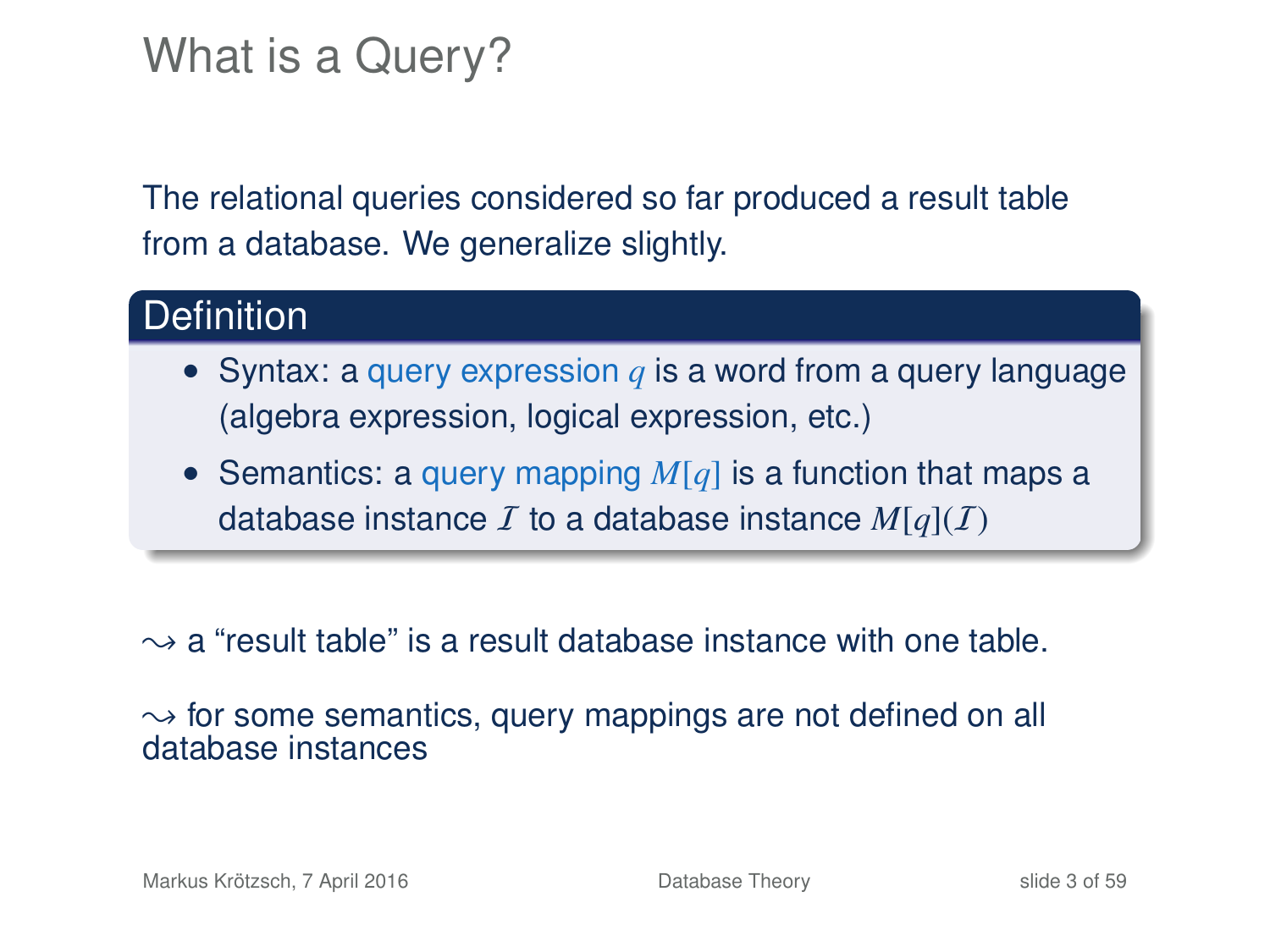### Generic Queries

We only consider queries that do not depend on the concrete names given to constants in the database:

#### **Definition**

A query *q* is generic if, for every bijective renaming function  $\mu$  : **dom**  $\rightarrow$  **dom** and database instance  $\mathcal{I}$ :

 $\mu(M[q](I)) = M[\mu(q)](\mu(I)).$ 

In this case, *M*[*q*] is closed under isomorphisms.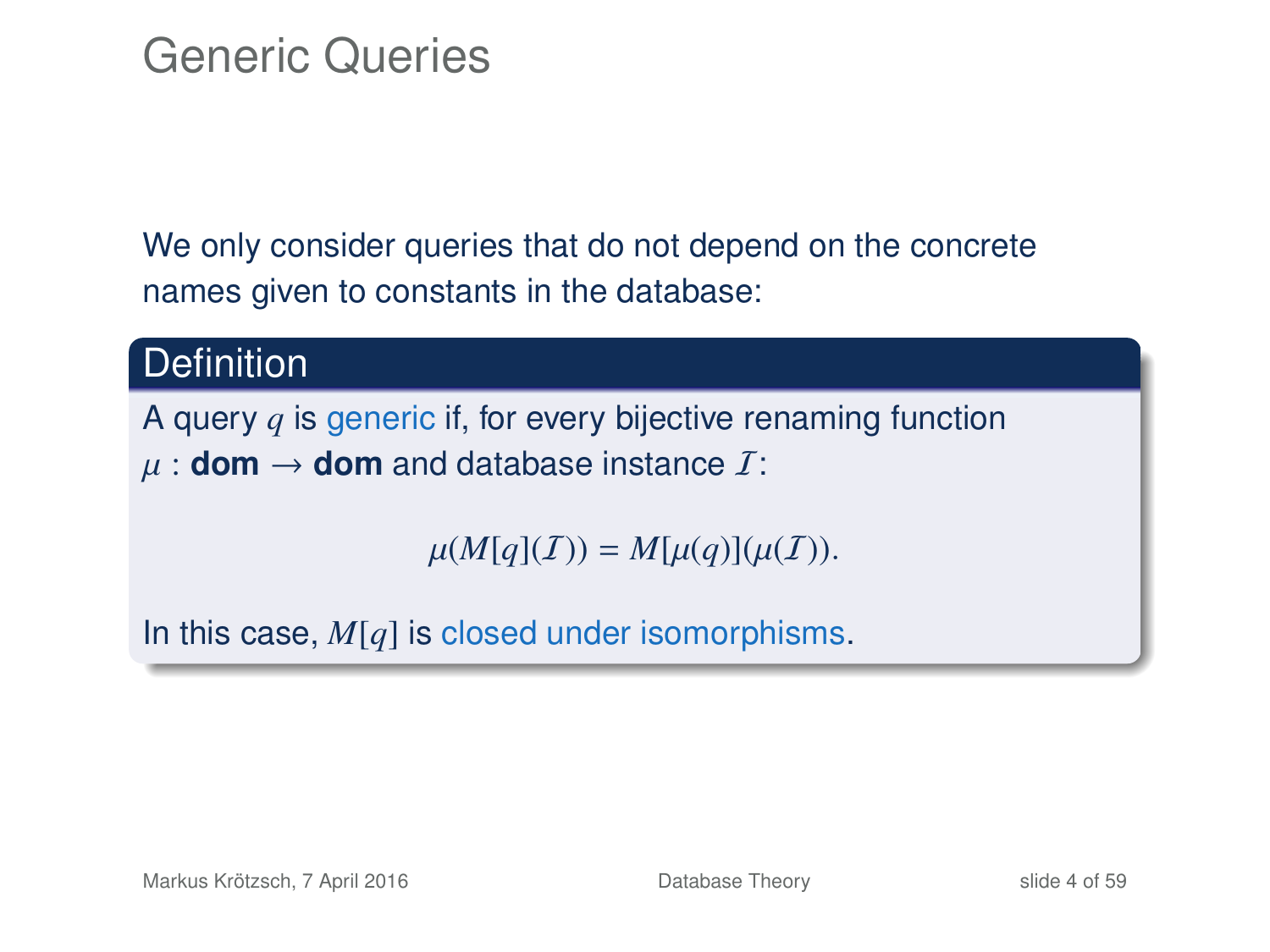## Review: Example from Previous Lecture

#### Lines:

| Line | <b>Type</b> |  |
|------|-------------|--|
| 85   | bus         |  |
| З    | tram        |  |
| F1   | ferry       |  |
|      |             |  |

Stops:

| <b>SID</b> | <b>Stop</b>         | <b>Accessible</b> |
|------------|---------------------|-------------------|
| 17         | Hauptbahnhof        | true              |
| 42         | Helmholtzstr.       | true              |
| 57         | Stadtgutstr.        | true              |
| 123        | Gustav-Freytag-Str. | false             |
|            |                     | .                 |

#### Connect:

| <b>From</b> | To  | Line |
|-------------|-----|------|
| 57          | 42  | 85   |
| 17          | 789 | 3    |
|             |     |      |

Every table has a schema:

- Lines[Line:string, Type:string]
- Stops[SID:int, Stop:string, Accessible:bool]
- Connect[From:int, To:int, Line:string]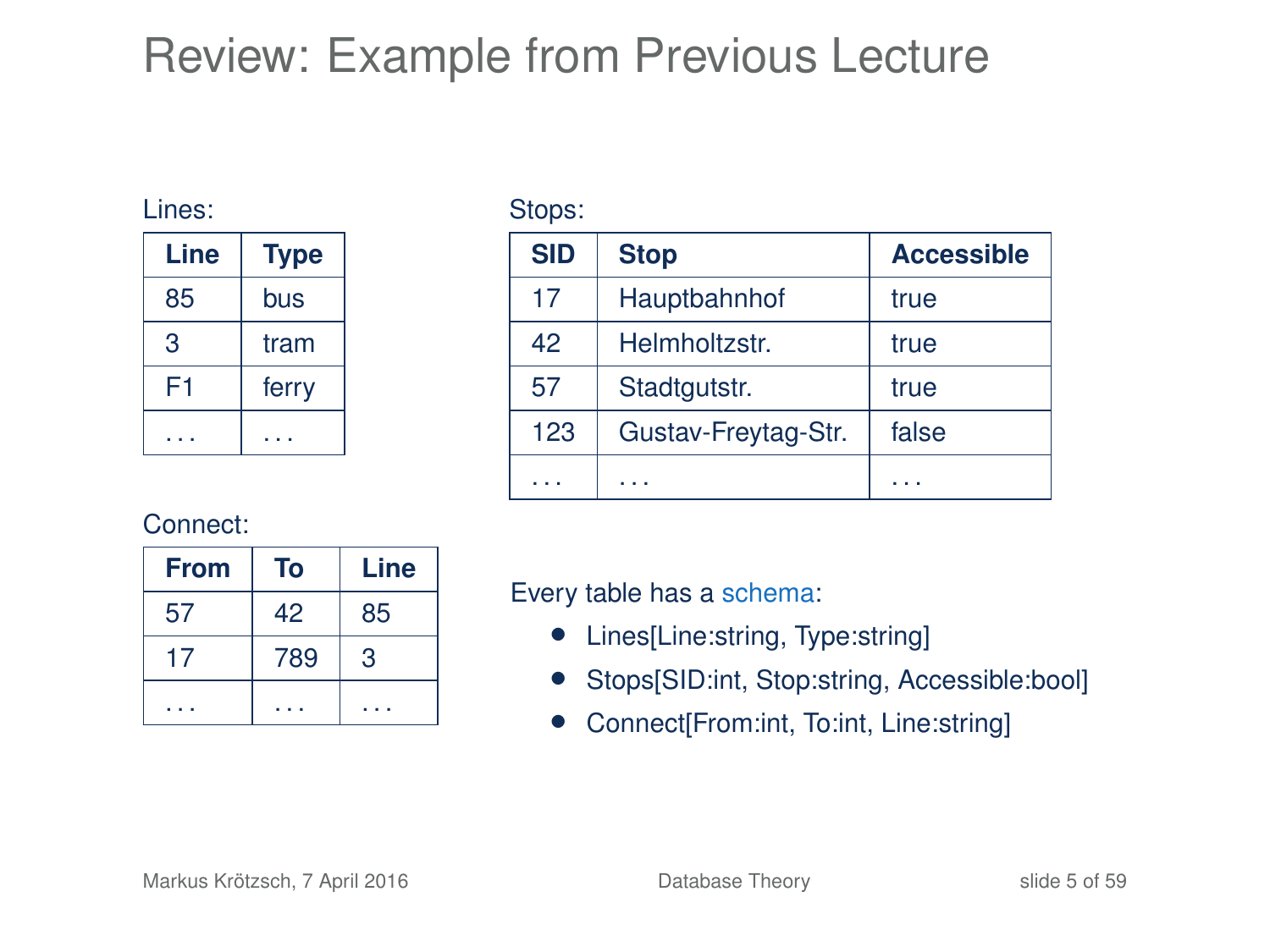## First-order Logic as a Query Language

Idea: database instances are finite first-order interpretations  $\rightarrow$  use first-order formulae as query language  $\rightarrow$  use unnamed perspective (more natural here)

Examples (using schema as in previous lecture):

- Find all bus lines: Lines(*x*, "bus")
- Find all possible types of lines: ∃*y*.Lines(*y*, *x*)
- Find all lines that depart from an accessible stop:

∃*y*SID, *y*Stop, *y*To. Stops(*y*SID, *y*Stop,"true") ∧ Connect(*y*SID, *y*To, *x*Line)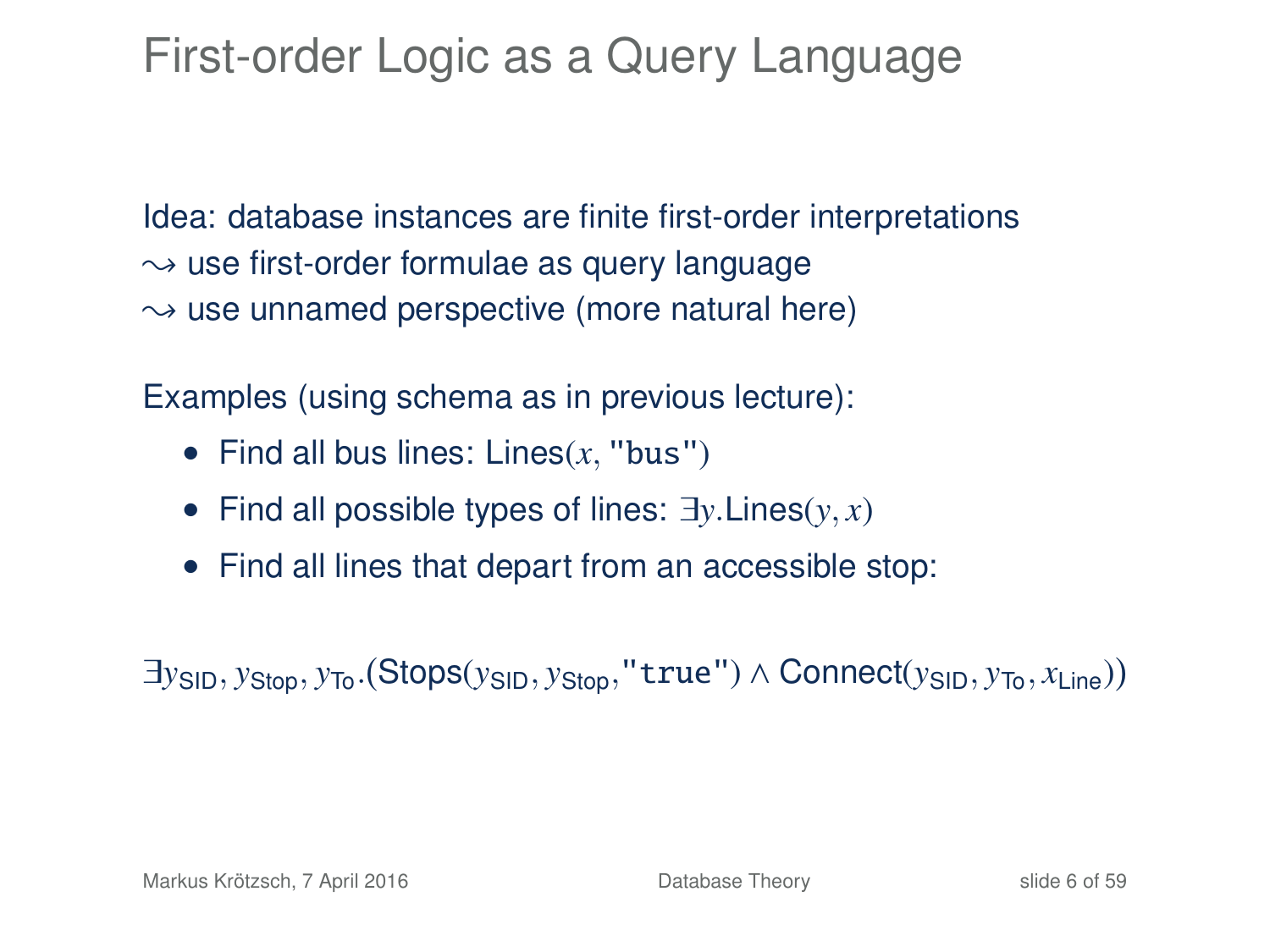## First-order Logic with Equality: Syntax

#### Basic building blocks:

- Predicate names with an arity  $\geq 0$ : p, q, Lines, Stops
- Variables:  $x, y, z$
- Constants: *a*, *b*, *c*
- Terms are variables or constants: *s*, *t*

Formulae of first-order logic are defined as usual:

 $\varphi$  ::=  $p(t_1, \ldots, t_n)$  |  $t_1 \approx t_2$  |  $\neg \varphi \mid \varphi \wedge \varphi \mid \varphi \vee \varphi \mid \exists x. \varphi \mid \forall x. \varphi$ 

where *p* is an *n*-ary predicate, *t<sup>i</sup>* are terms, and *x* is a variable.

- An atom is a formula of the form  $p(t_1, \ldots, t_n)$
- A literal is an atom or a negated atom
- Occurrences of variables in the scope of a quantifier are bound; other occurrences of variables are free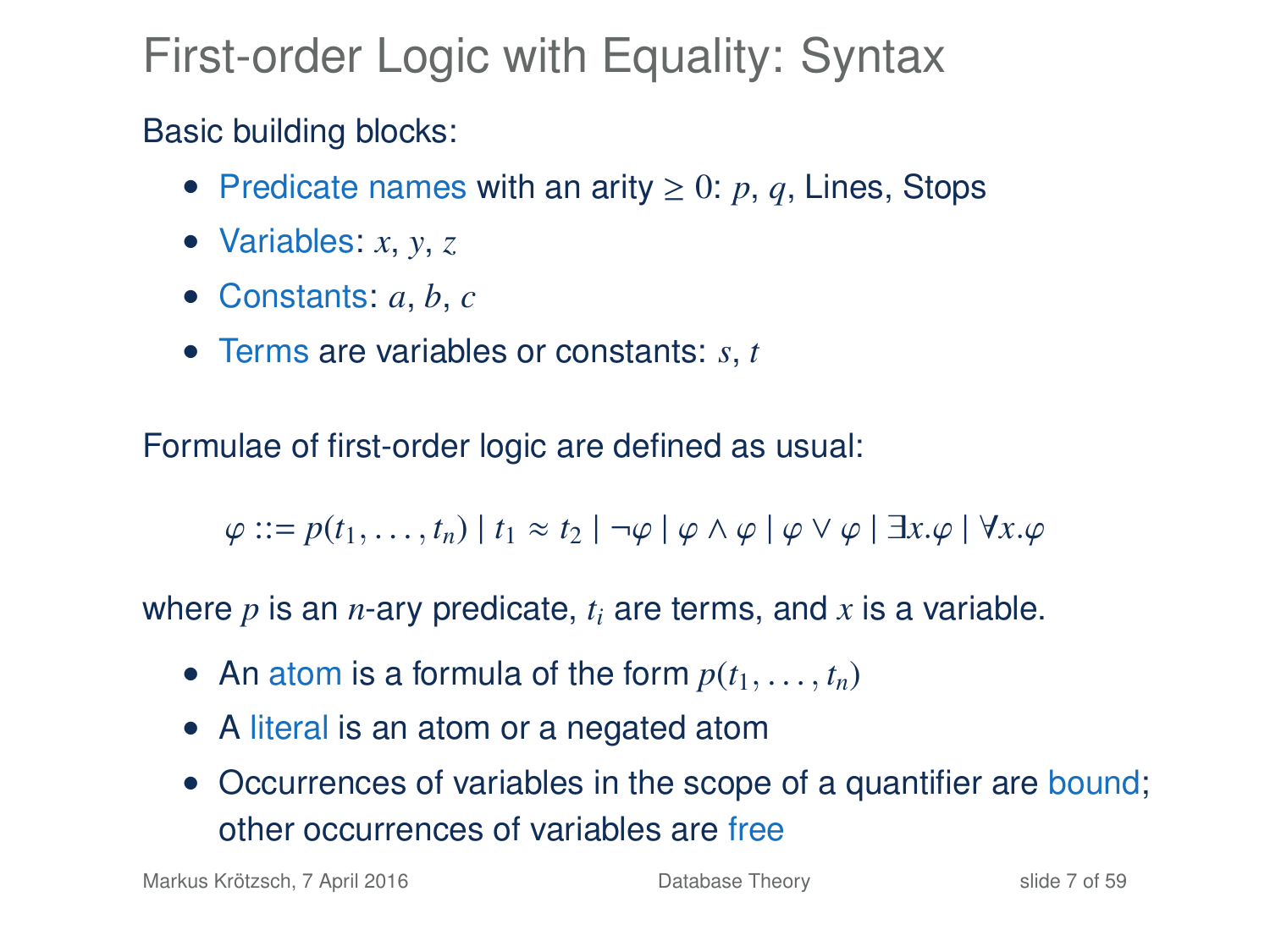### First-order Logic Syntax: Simplifications

We use the usual shortcuts and simplifications:

- flat conjunctions  $(\varphi_1 \wedge \varphi_2 \wedge \varphi_3)$  instead of  $(\varphi_1 \wedge (\varphi_2 \wedge \varphi_3))$
- flat disjunctions (similar)
- flat quantifiers (∃*x*, *<sup>y</sup>*,*z*.ϕ instead of <sup>∃</sup>*x*.∃*y*.∃*z*.ϕ)
- $\varphi \to \psi$  as shortcut for  $\neg \varphi \lor \psi$
- $\varphi \leftrightarrow \psi$  as shortcut for  $(\varphi \rightarrow \psi) \land (\psi \rightarrow \varphi)$
- $t_1 \not\approx t_2$  as shortcut for  $\neg (t_1 \approx t_2)$

But we always use parentheses to clarify nesting of ∧ and ∨: No " $\varphi_1 \wedge \varphi_2 \vee \varphi_3$ "!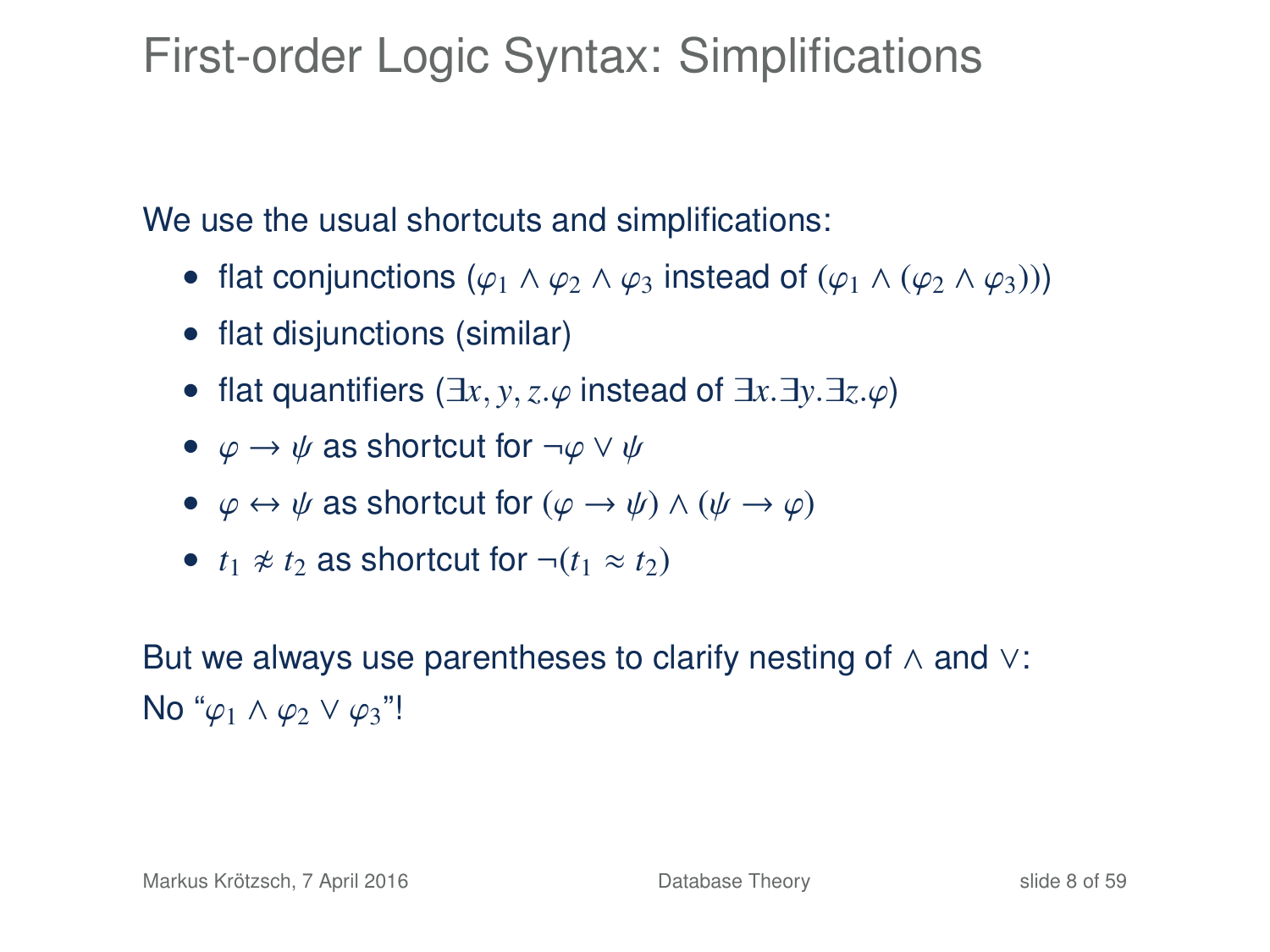### First-order Logic with Equality: Semantics

First-order formulae are evaluated over interpretations  $\langle \Delta^I, \cdot^I \rangle$ , where  $\Delta^{\mathcal{I}}$  is the domain. To interpret formulas with free variables, we need a variable assignment  $\mathcal Z:$  Var  $\to \Delta^I.$ 

- constants *a* interpreted as  $a^I$ <sup> $Z$ </sup> =  $a^I \in \Delta^I$
- variables *x* interpreted as  $x^I$ , $\mathcal{Z} = \mathcal{Z}(x) \in \Delta^I$
- *n*-ary predicates *p* interpreted as  $p^I \subseteq (\Delta^I)^n$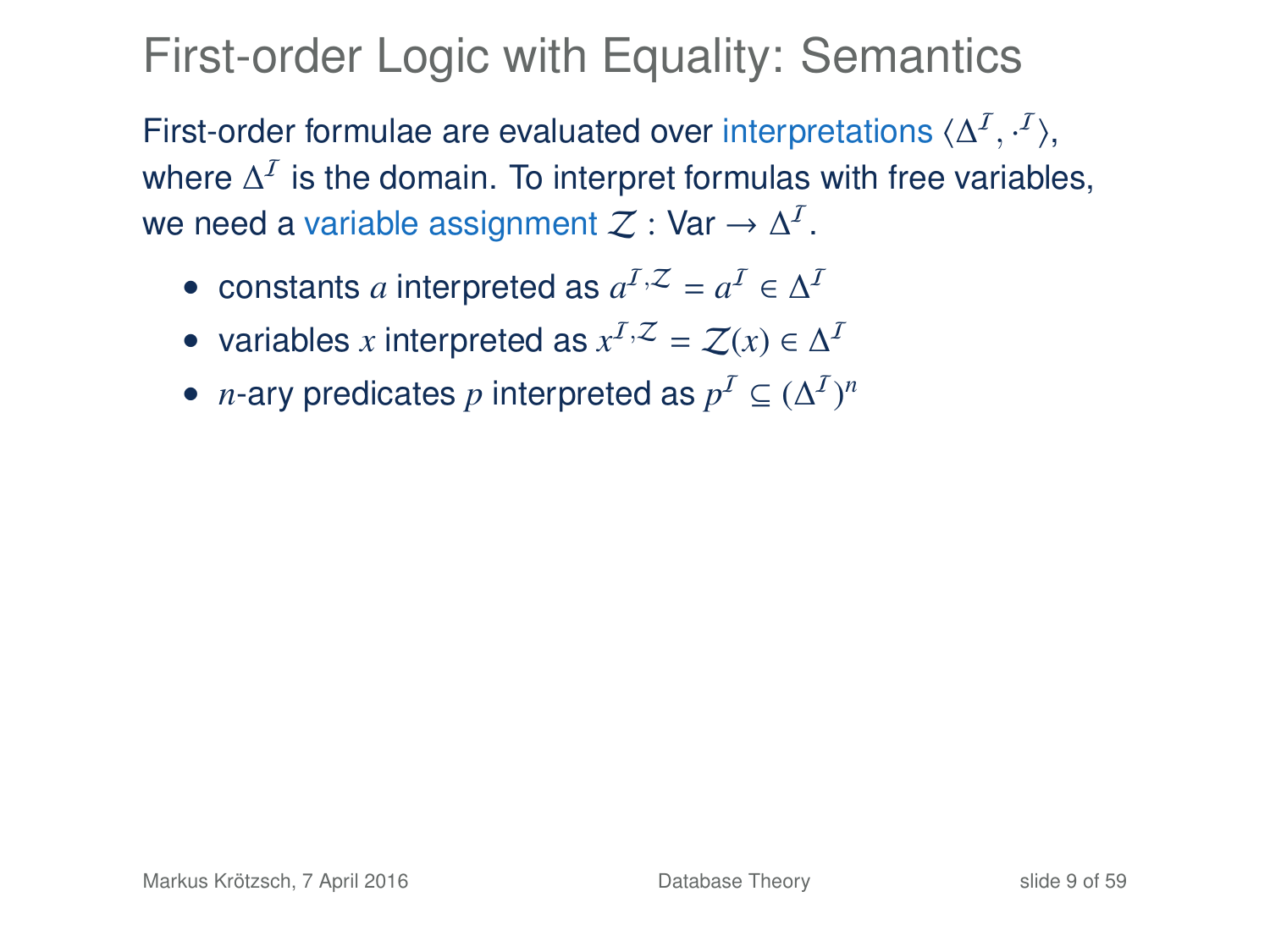## First-order Logic with Equality: Semantics

First-order formulae are evaluated over interpretations  $\langle \Delta^I, \cdot^I \rangle$ , where  $\Delta^{\mathcal{I}}$  is the domain. To interpret formulas with free variables, we need a variable assignment  $\mathcal Z:$  Var  $\to \Delta^I.$ 

- constants *a* interpreted as  $a^I$ <sup> $Z$ </sup> =  $a^I \in \Delta^I$
- variables *x* interpreted as  $x^I$ , $\mathcal{Z} = \mathcal{Z}(x) \in \Delta^I$
- *n*-ary predicates *p* interpreted as  $p^I \subseteq (\Delta^I)^n$

A formula  $\varphi$  can be satisfied by I and Z, written  $I, Z \models \varphi$ :

- $I, Z \models p(t_1, \ldots, t_n)$  if  $\langle t_1^{I, Z} \rangle$  $\langle I, Z_1, \ldots, I_n^{I}, Z \rangle \in p^I$
- $I, Z \models t_1 \approx t_2$  if  $t_1^{I, Z}$  $t_1^{\mathcal{I},\mathcal{Z}}=t_2^{\mathcal{I},\mathcal{Z}}$ 2
- $I, Z \models \neg \varphi$  if  $I, Z \not\models \varphi$
- $I, Z \models \varphi \land \psi$  if  $I, Z \models \varphi$  and  $I, Z \models \psi$
- $I, Z \models \varphi \vee \psi$  if  $I, Z \models \varphi$  or  $I, Z \models \psi$
- *I*, *Z*  $\models \exists x.\varphi$  if there is  $\delta \in \Delta^{\mathcal{I}}$  with *I*, {*x*  $\mapsto \delta$ }, *Z*  $\models \varphi$
- *I*,  $Z \models \forall x.\varphi$  if for all  $\delta \in \Delta^{\mathcal{I}}$  we have *I*, {*x* →  $\delta$ },  $Z \models \varphi$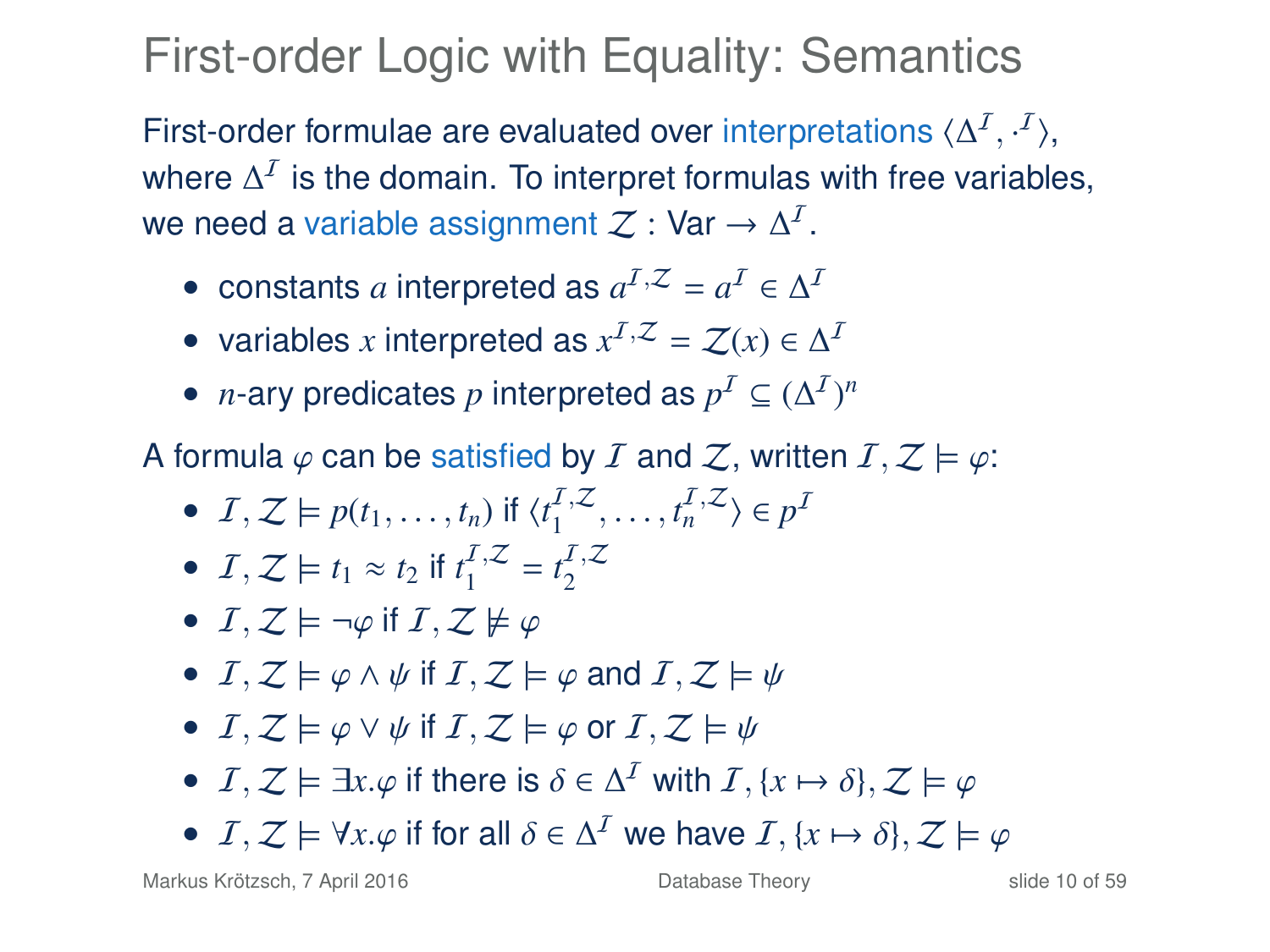## First-order Logic Queries

#### **Definition**

An *n*-ary first-order query *q* is an expression  $\varphi[x_1, \ldots, x_n]$  where  $x_1, \ldots, x_n$  are exactly the free variables of  $\varphi$  (in a specific order).

#### **Definition**

An answer to  $q = \varphi[x_1, \ldots, x_n]$  over an interpretation  $\bar{I}$  is a tuple  $\langle a_1, \ldots, a_n \rangle$  of constants such that

$$
\mathcal{I}\models \varphi[x_1/a_1,\ldots,x_n/a_n]
$$

where  $\varphi[x_1/a_1, \ldots, x_n/a_n]$  is  $\varphi$  with each free  $x_i$  replaced by  $a_i$ .

The result of  $q$  over  $I$  is the set of all answers of  $q$  over  $I$ .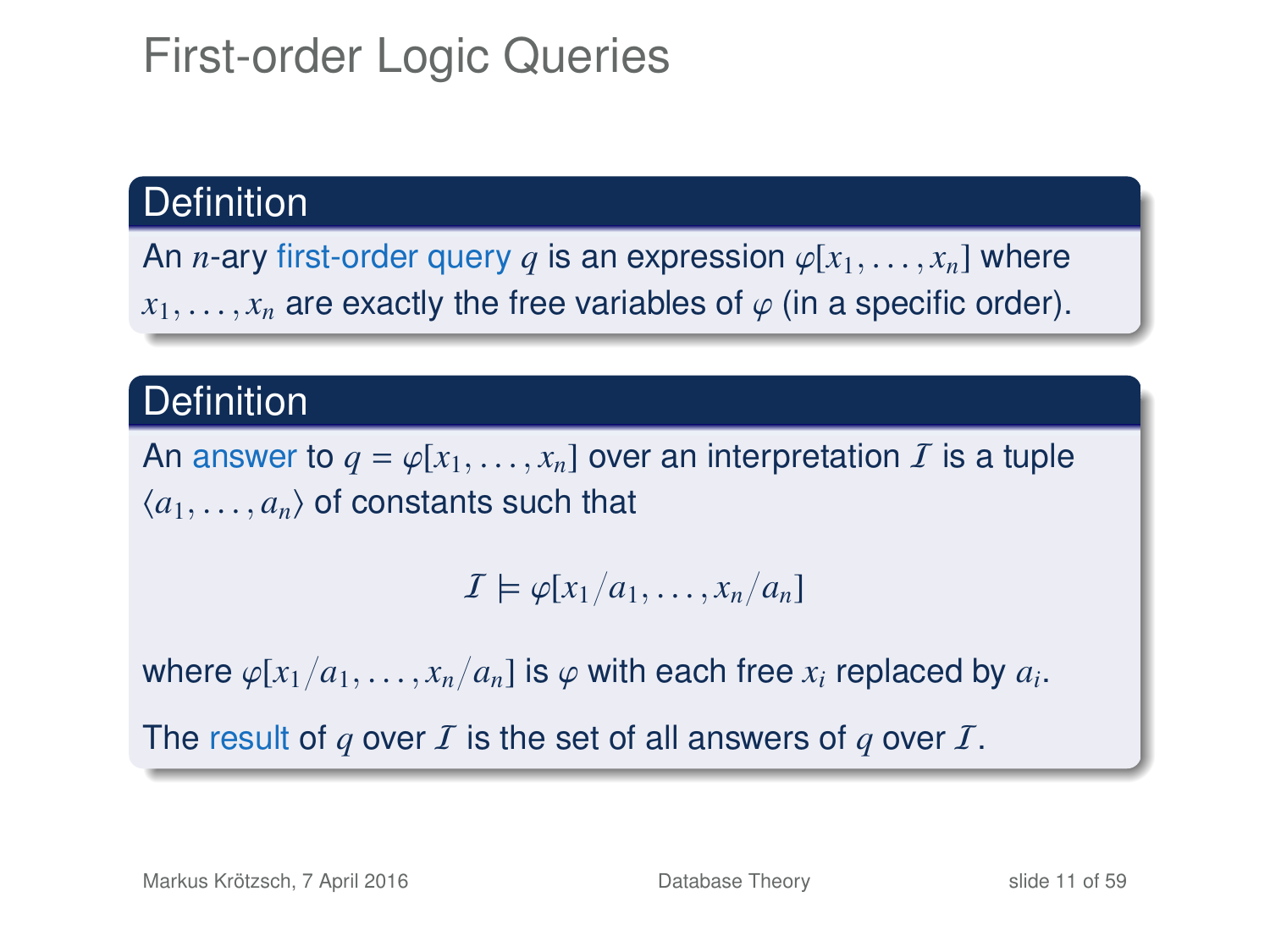#### Boolean Queries

A Boolean query is a query of arity 0  $\rightarrow$  we simply write  $\varphi$  instead of  $\varphi$ []  $\rightarrow \varphi$  is a closed formula (a.k.a. sentence)

What does a Boolean query return?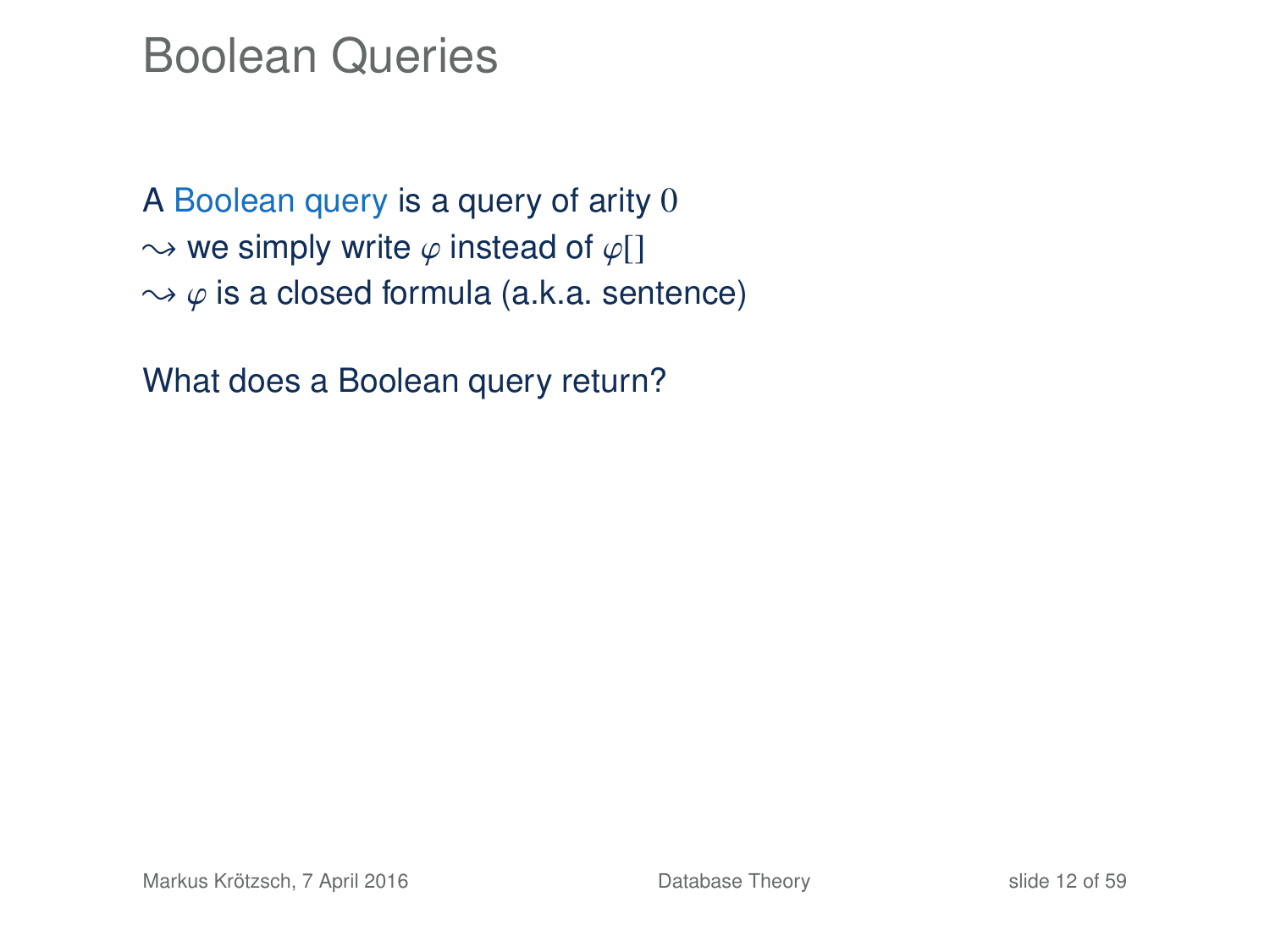#### Boolean Queries

A Boolean query is a query of arity 0  $\rightarrow$  we simply write  $\varphi$  instead of  $\varphi$ []  $\rightarrow \varphi$  is a closed formula (a.k.a. sentence)

What does a Boolean query return?

Two possible cases:

- $\mathcal{I} \not\models \varphi$ , then the result of  $\varphi$  over  $\mathcal{I}$  is  $\emptyset$  (the empty table)
- $\mathcal{I} \models \varphi$ , then the result of  $\varphi$  over  $\mathcal{I}$  is  $\{\langle\rangle\}$  (the unit table)

Interpreted as Boolean check with result true or false (match or no match)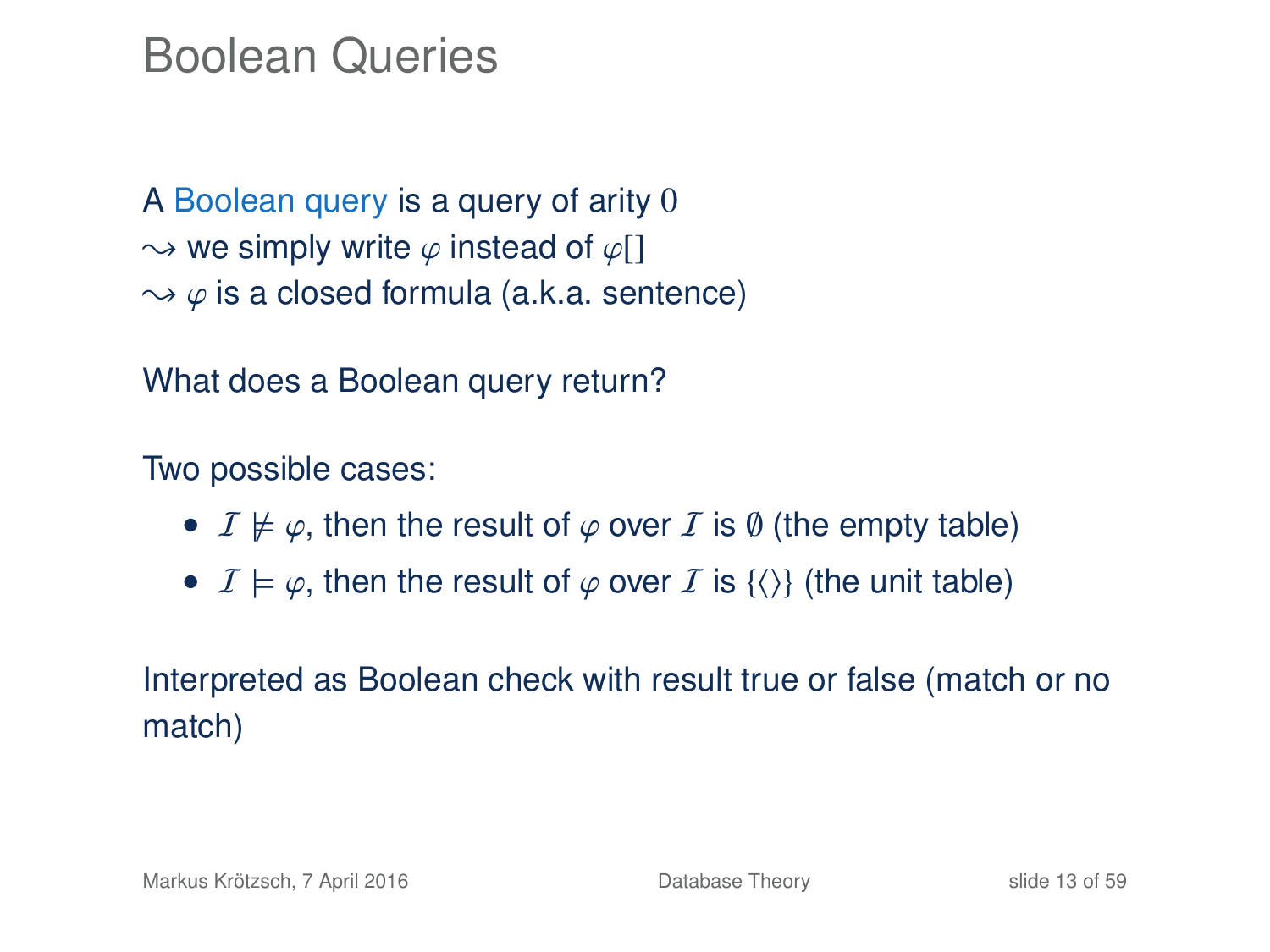### Domain Dependence

We have defined FO queries over interpretations  $\rightarrow$  How exactly do we get from databases to interpretations?

- Constants are just interpreted as themselves:  $a^I = a$
- Predicates are interpreted according to the table contents
- But what is the domain of the interpretation?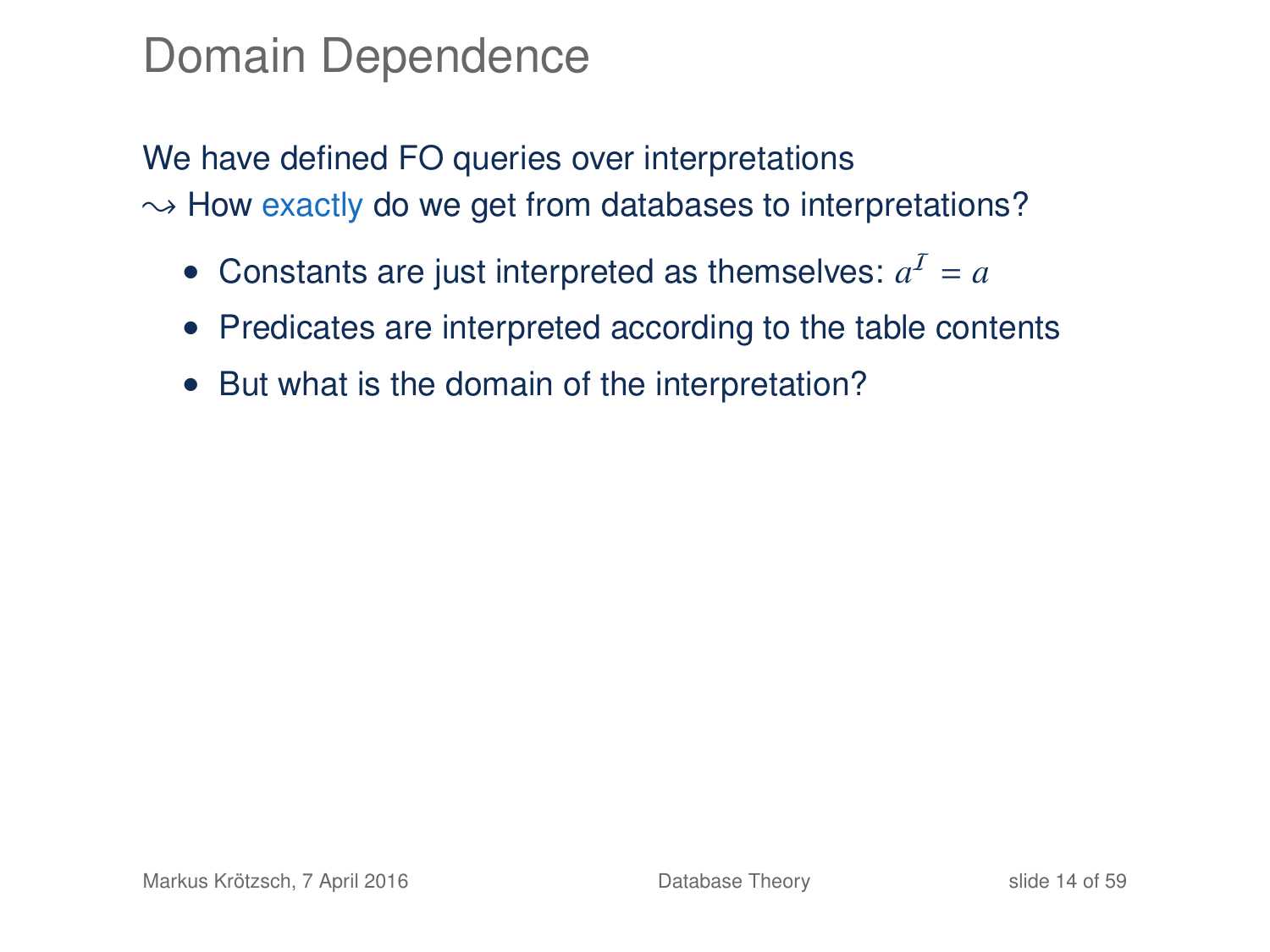### Domain Dependence

We have defined FO queries over interpretations  $\rightarrow$  How exactly do we get from databases to interpretations?

- Constants are just interpreted as themselves:  $a^I = a$
- Predicates are interpreted according to the table contents
- But what is the domain of the interpretation?

#### What should the following queries return?

- (1) ¬Lines(*x*, "bus")[*x*]
- (2) Connect(*x*1, "42", "85") ∨ Connect("57", *x*2, "85") [*x*1, *x*2]

(3) ∀*y*.*p*(*x*, *y*)[*x*]

#### $\rightarrow$  Answers depend on the interpretation domain, not just on the database contents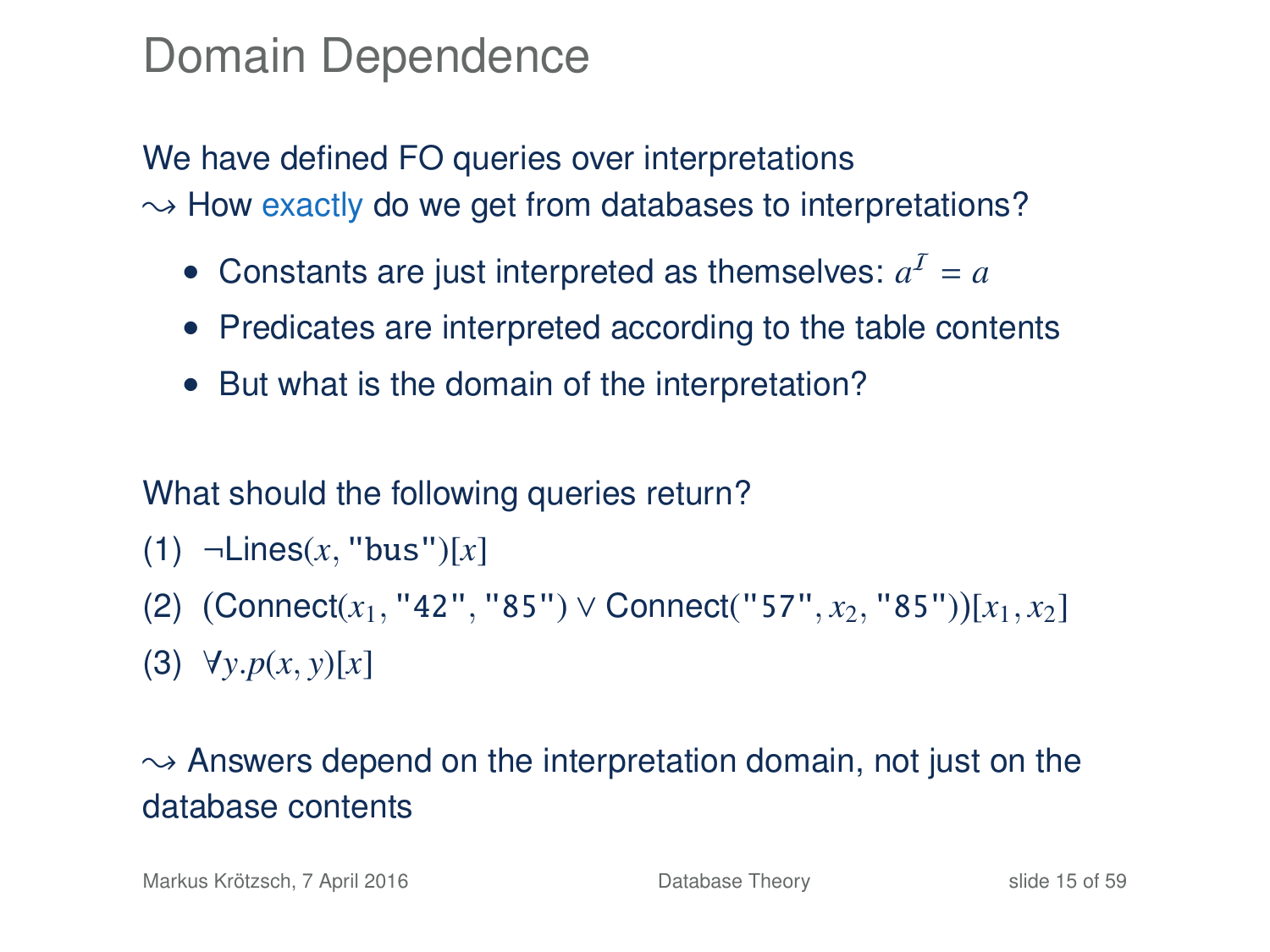First possible solution: the natural domain

Natural domain semantics (ND):

- fix the interpretation domain to **dom** (infinite)
- query answers might be infinite (not a valid result table)  $\rightarrow$  query result undefined for such databases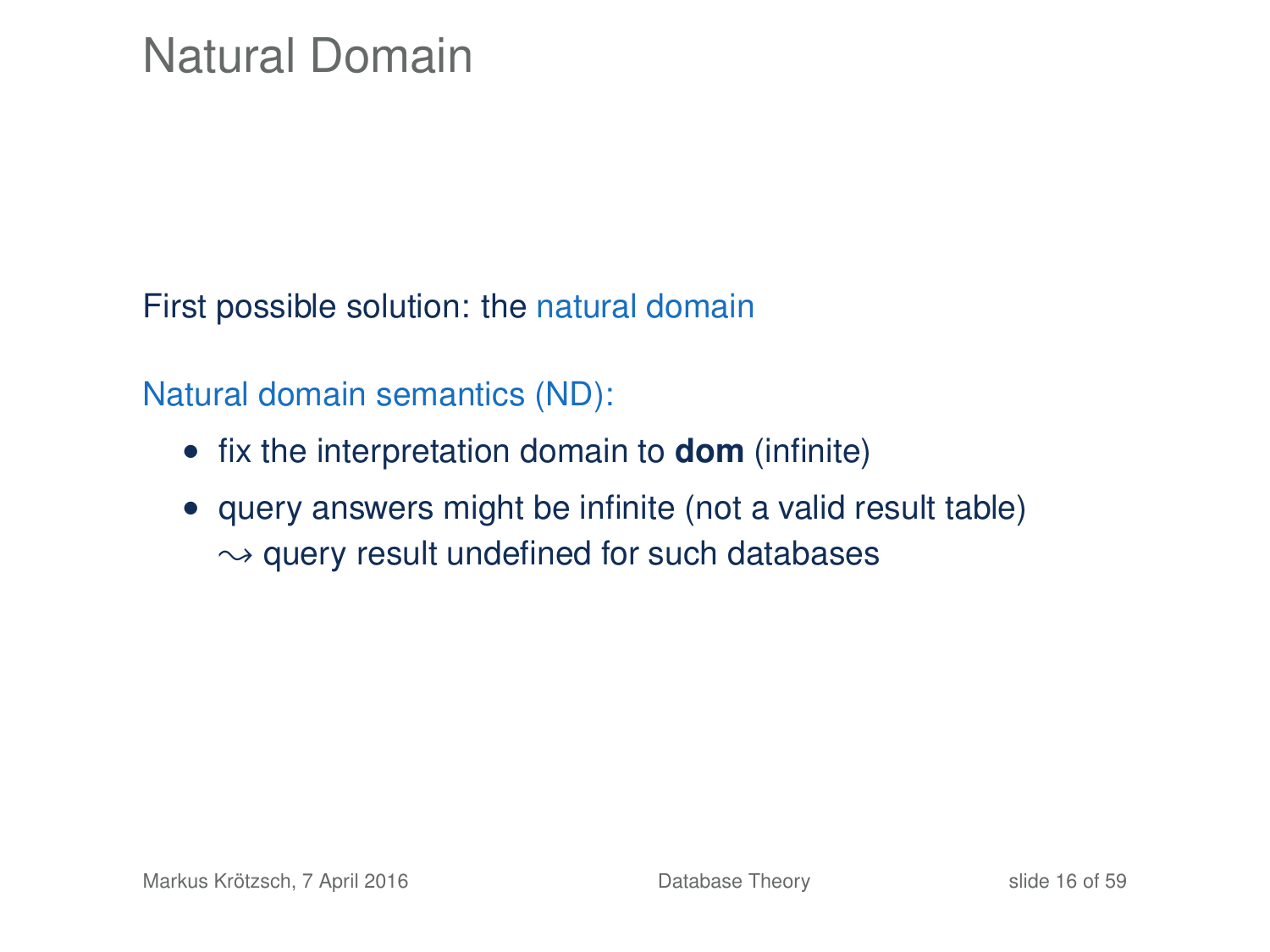Query answers under natural domain semantics:

(1) ¬Lines(*x*, "bus")[*x*]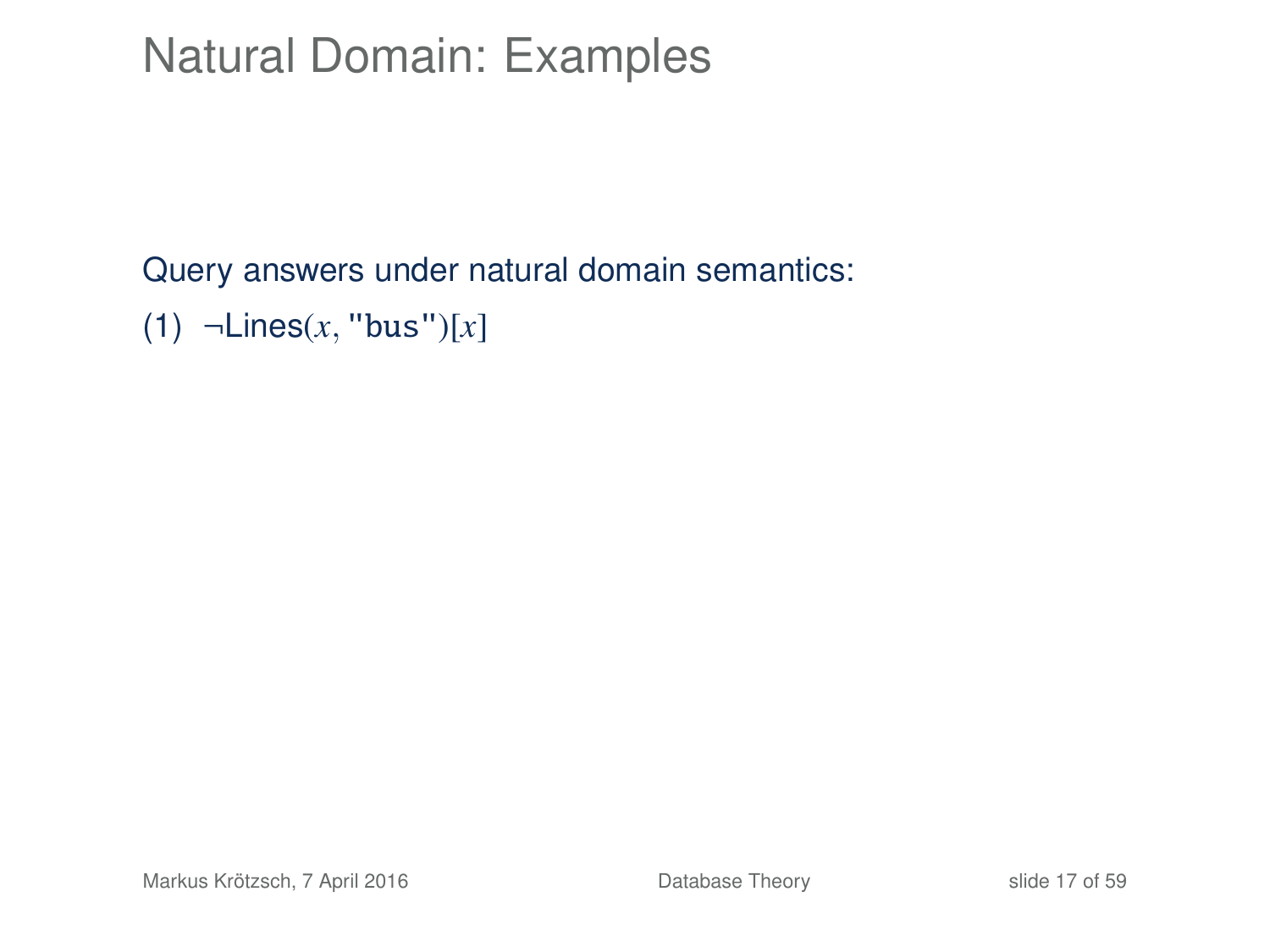Query answers under natural domain semantics:

- (1) ¬Lines(*x*, "bus")[*x*] Undefined on all databases
- (2) Connect(*x*1, "42", "85") ∨ Connect("57", *x*2, "85") [*x*1, *x*2]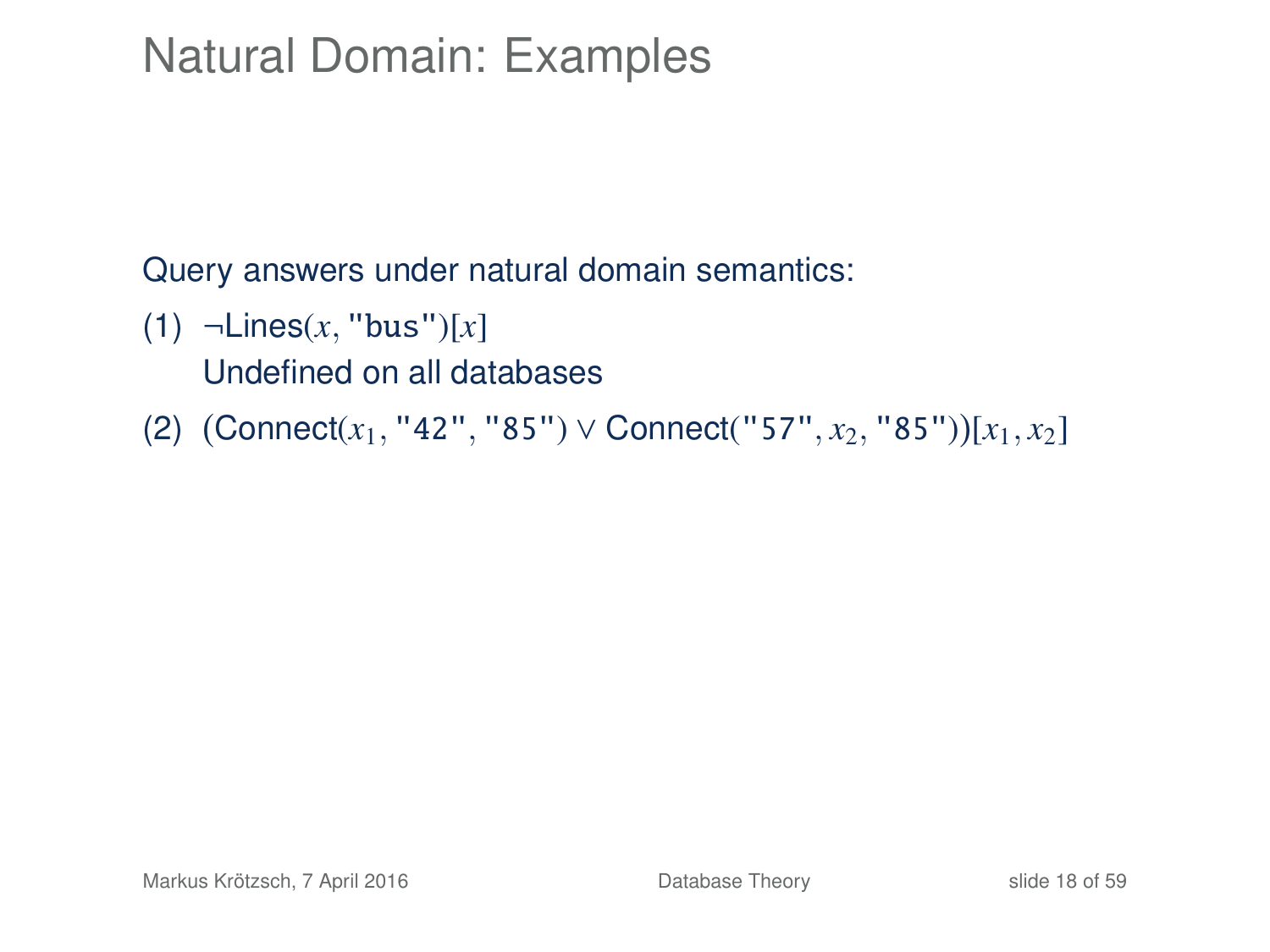Query answers under natural domain semantics:

- (1) ¬Lines(*x*, "bus")[*x*] Undefined on all databases
- (2) Connect(*x*1, "42", "85") ∨ Connect("57", *x*2, "85") [*x*1, *x*2] Undefined on databases with matching  $x_1$  or  $x_2$  in Connect, otherwise empty
- (3) ∀*y*.*p*(*x*, *y*)[*x*]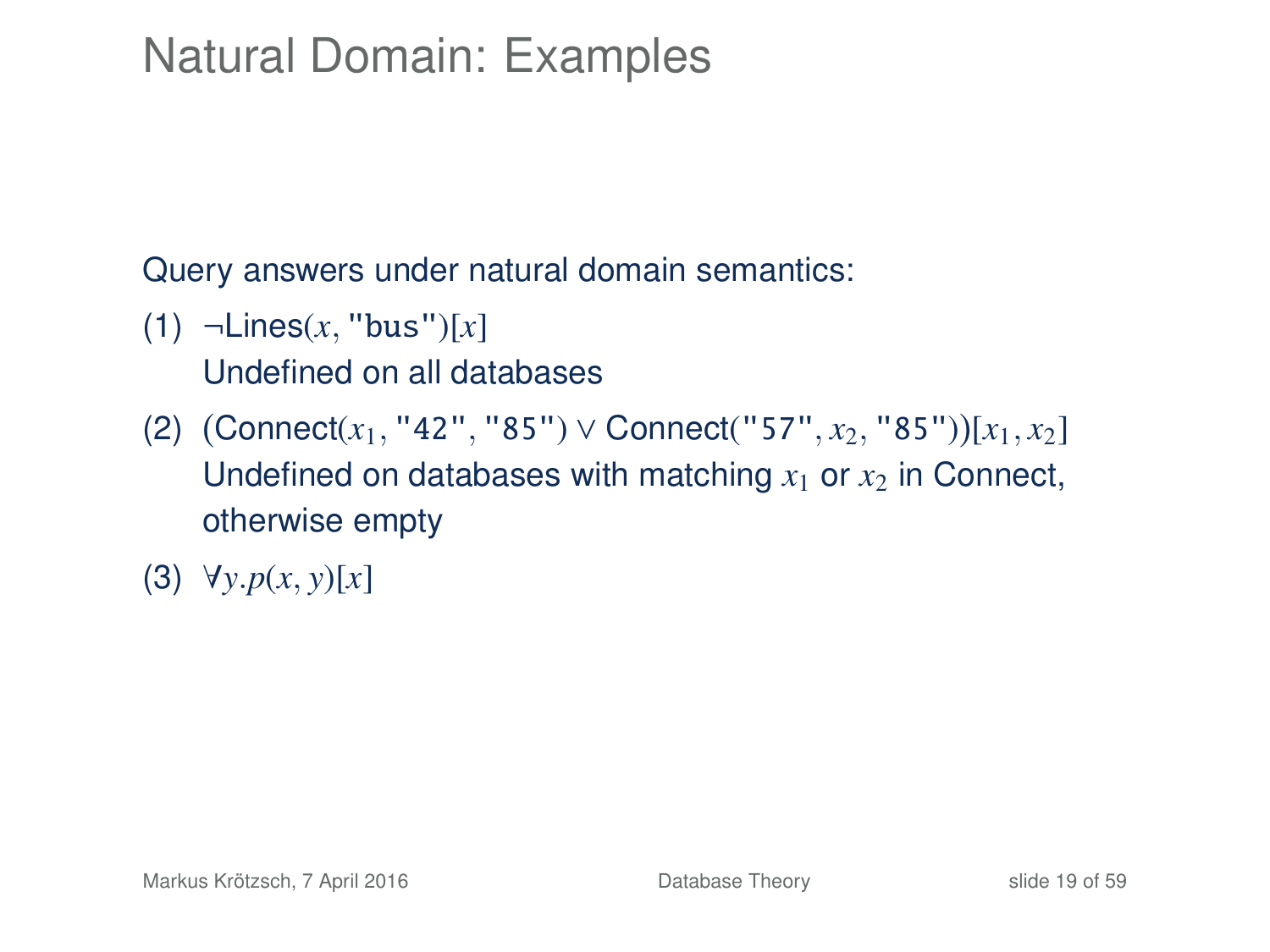Query answers under natural domain semantics:

- (1) ¬Lines(*x*, "bus")[*x*] Undefined on all databases
- (2) Connect(*x*1, "42", "85") ∨ Connect("57", *x*2, "85") [*x*1, *x*2] Undefined on databases with matching  $x_1$  or  $x_2$  in Connect, otherwise empty
- (3) ∀*y*.*p*(*x*, *y*)[*x*] Empty on all databases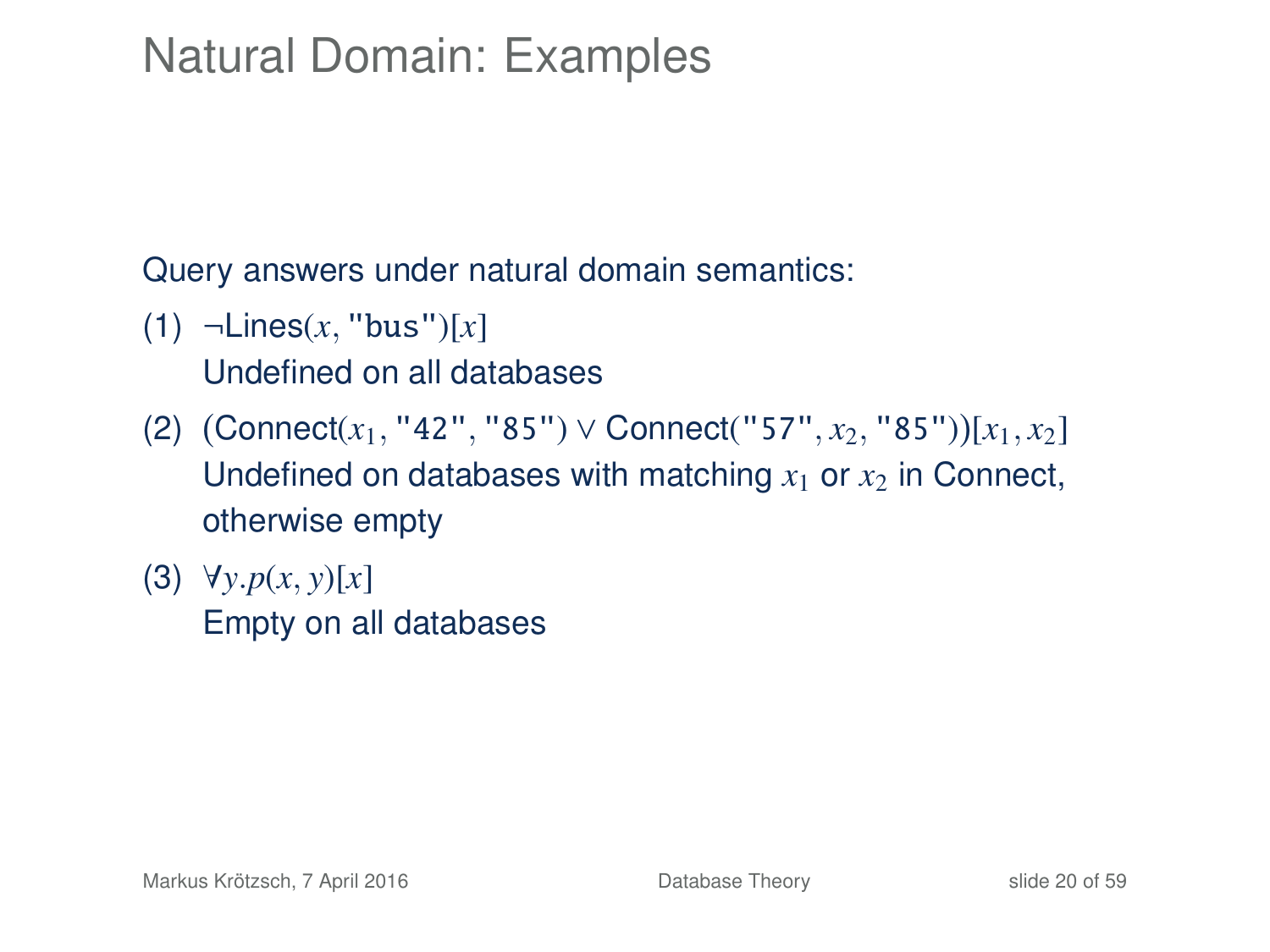### Active Domain

Alternative: restrict to constants that are really used  $\sim$  active domain

- for a database instance  $I$ , **adom** $(I)$  is the set of constants used in relations of  $T$
- for a query  $q$ , **adom** $(q)$  is the set of constants in  $q$
- $\text{adom}(I, q) = \text{adom}(I) \cup \text{adom}(q)$

Active domain semantics (AD):

consider database instance as interpretation over  $\mathbf{adom}(I,q)$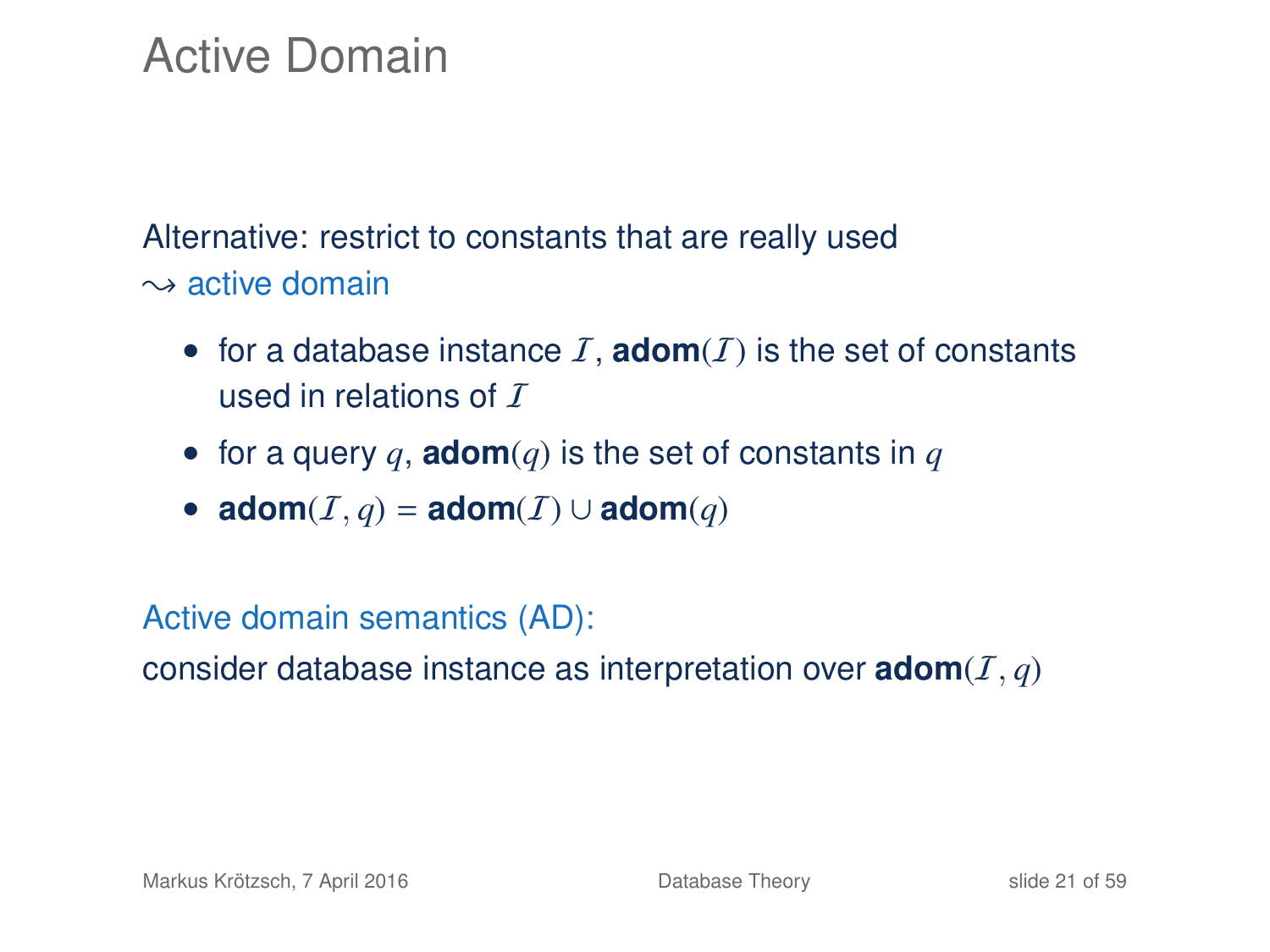### Active Domain: Examples

#### Query answers under active domain semantics: (1) ¬Lines(*x*, "bus")[*x*]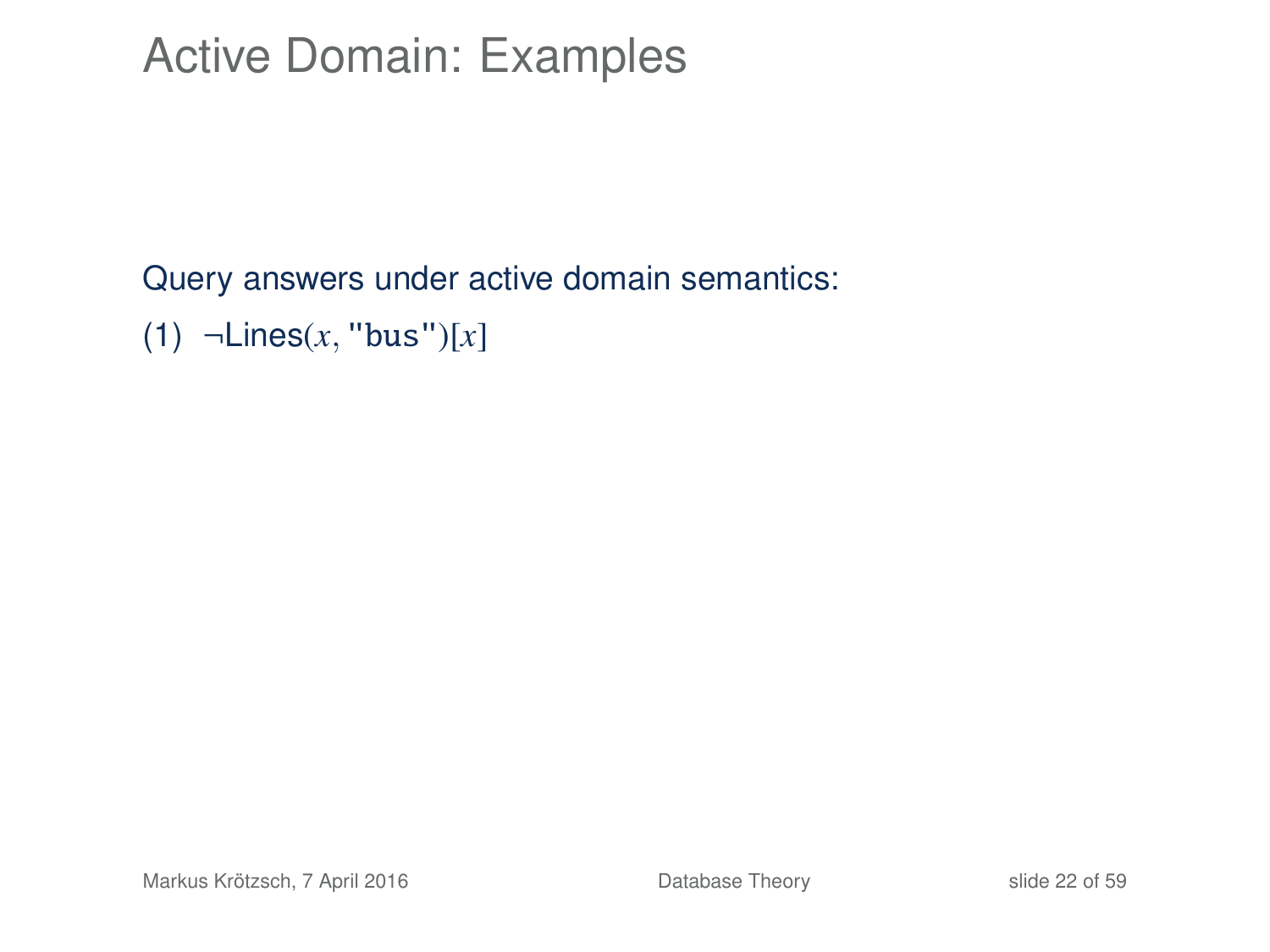### Active Domain: Examples

Query answers under active domain semantics:

\n- (1) 
$$
\neg\text{Lines}(x, \text{ "bus"})[x]
$$
\n- Let  $q' = \text{Lines}(x, \text{ "bus"})[x]$ . The answer is **adom**(*I*, *q*) \setminus M[q'](*I*)
\n- (2)  $(\text{Connect}(x_1, \text{ "42", \text{ "85"})} \vee \text{Connect}(\text{ "57", } x_2, \text{ "85"}))[x_1, x_2]$
\n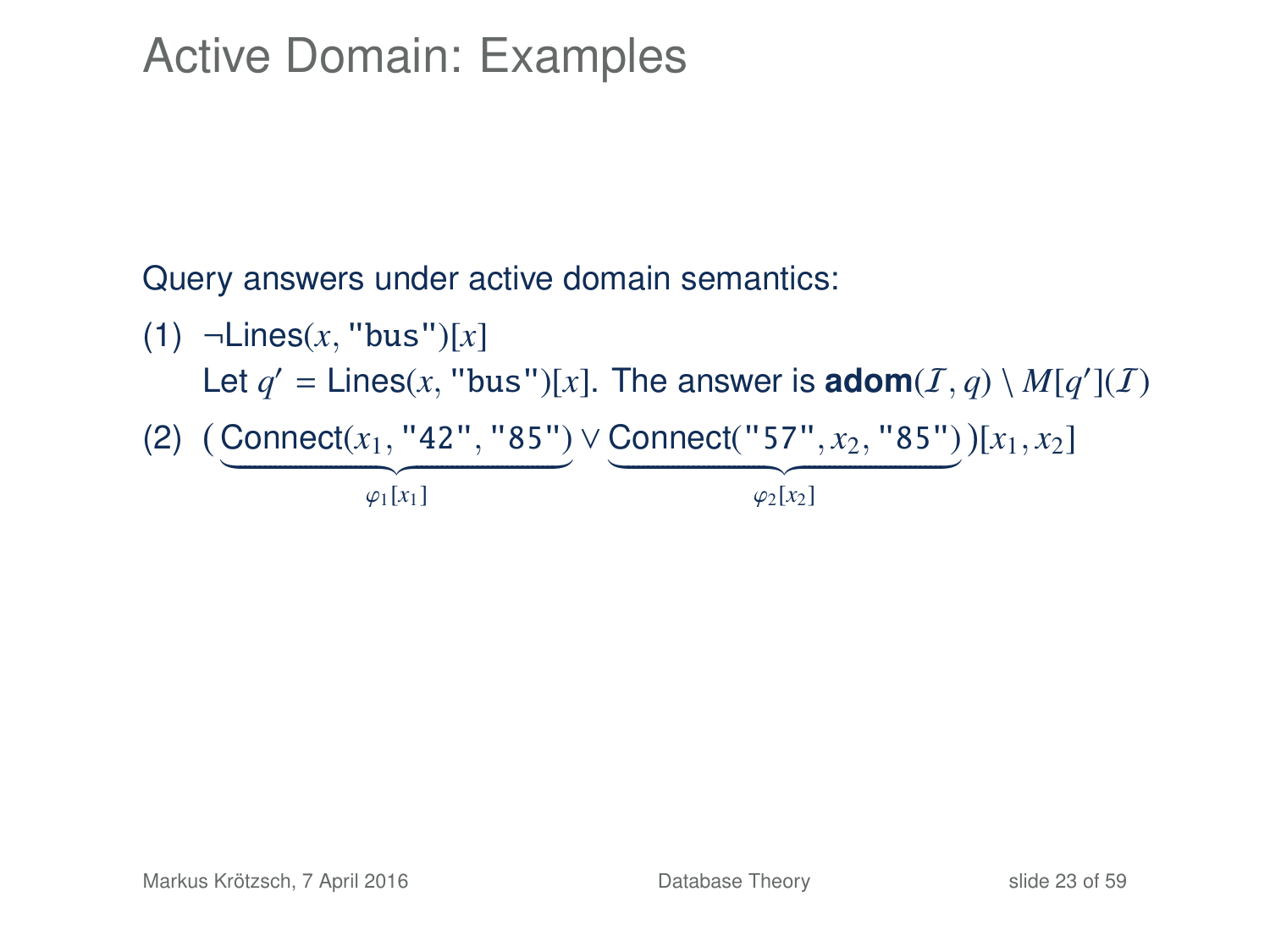### Active Domain: Examples

Query answers under active domain semantics:

\n- (1) 
$$
\neg\text{Lines}(x, \text{ "bus"})[x]
$$
 Let  $q' = \text{Lines}(x, \text{ "bus"})[x]$ . The answer is **adom** $(I, q) \setminus M[q'](I)$
\n- (2)  $(\underbrace{\text{Connect}(x_1, \text{ "42", "85"}}_{\varphi_1[x_1]}) \vee \underbrace{\text{Connect}(\text{ "57", } x_2, \text{ "85"}}_{\varphi_2[x_2]})}[x_1, x_2]$
\n- The answer is  $M[\varphi_1](I) \times \text{adom}(I, q) \cup \text{adom}(I, q) \times M[\varphi_2](I)$
\n- (3)  $\forall y. p(x, y)[x] \rightsquigarrow \text{see board}$
\n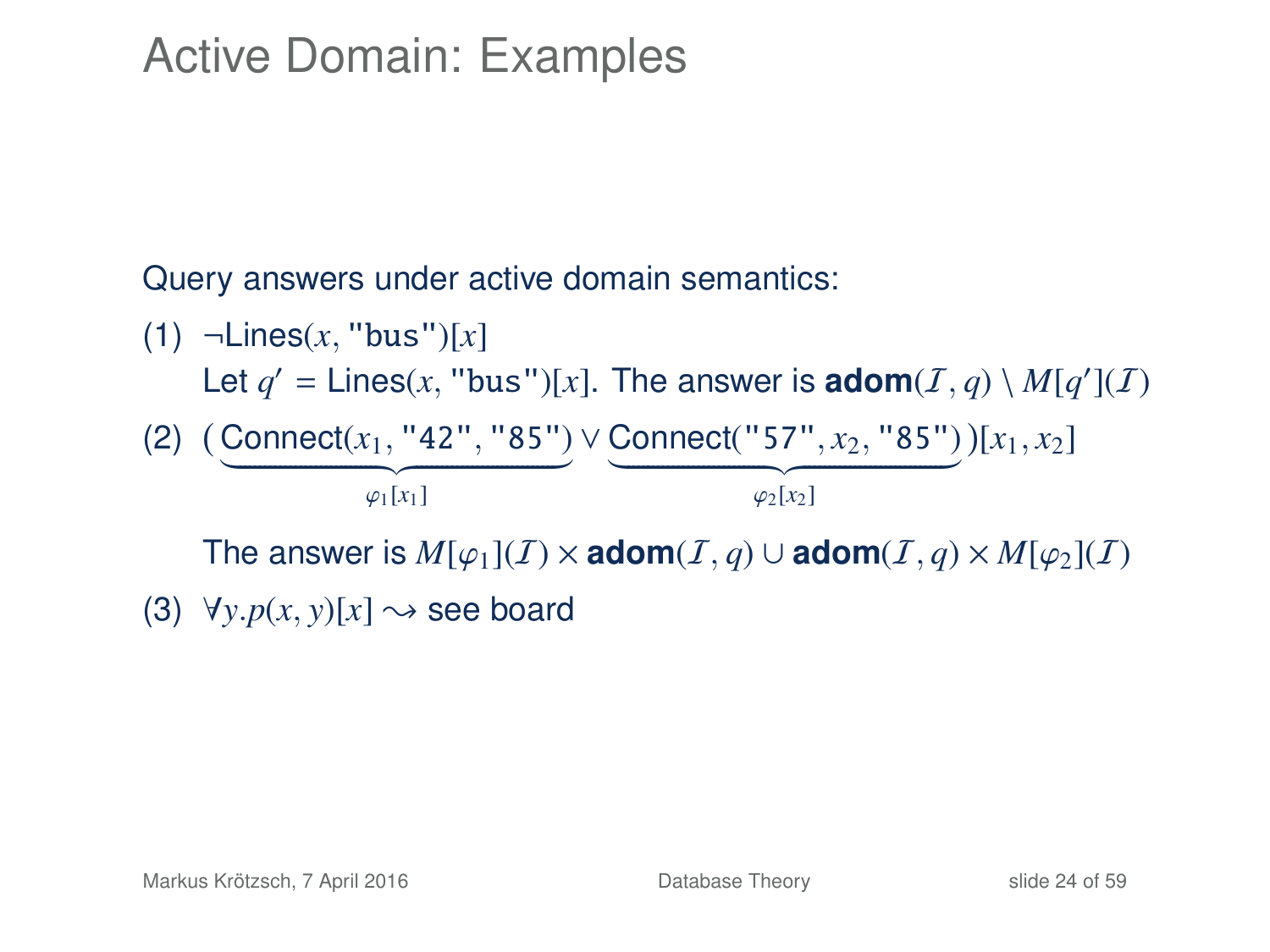#### Domain Independence

#### Observation: some queries do not depend on the domain

- Stops $(x, y, "true")[x, y]$
- $(x \approx a)[x]$
- $p(x) \wedge \neg q(x)[x]$
- $\forall y. (q(x, y) \rightarrow p(x, y))[x]$  (exercise: why?)

In contrast, all example queries on the previous few slides are not domain independent

Domain independent semantics (DI):

consider only domain independent queries use any domain  $\mathsf{adom}(I,q) \subseteq \Delta^I \subseteq \mathsf{dom}$  for interpretation

Markus Krötzsch, 7 April 2016 **[Database Theory](#page-0-0)** Slide 25 of 59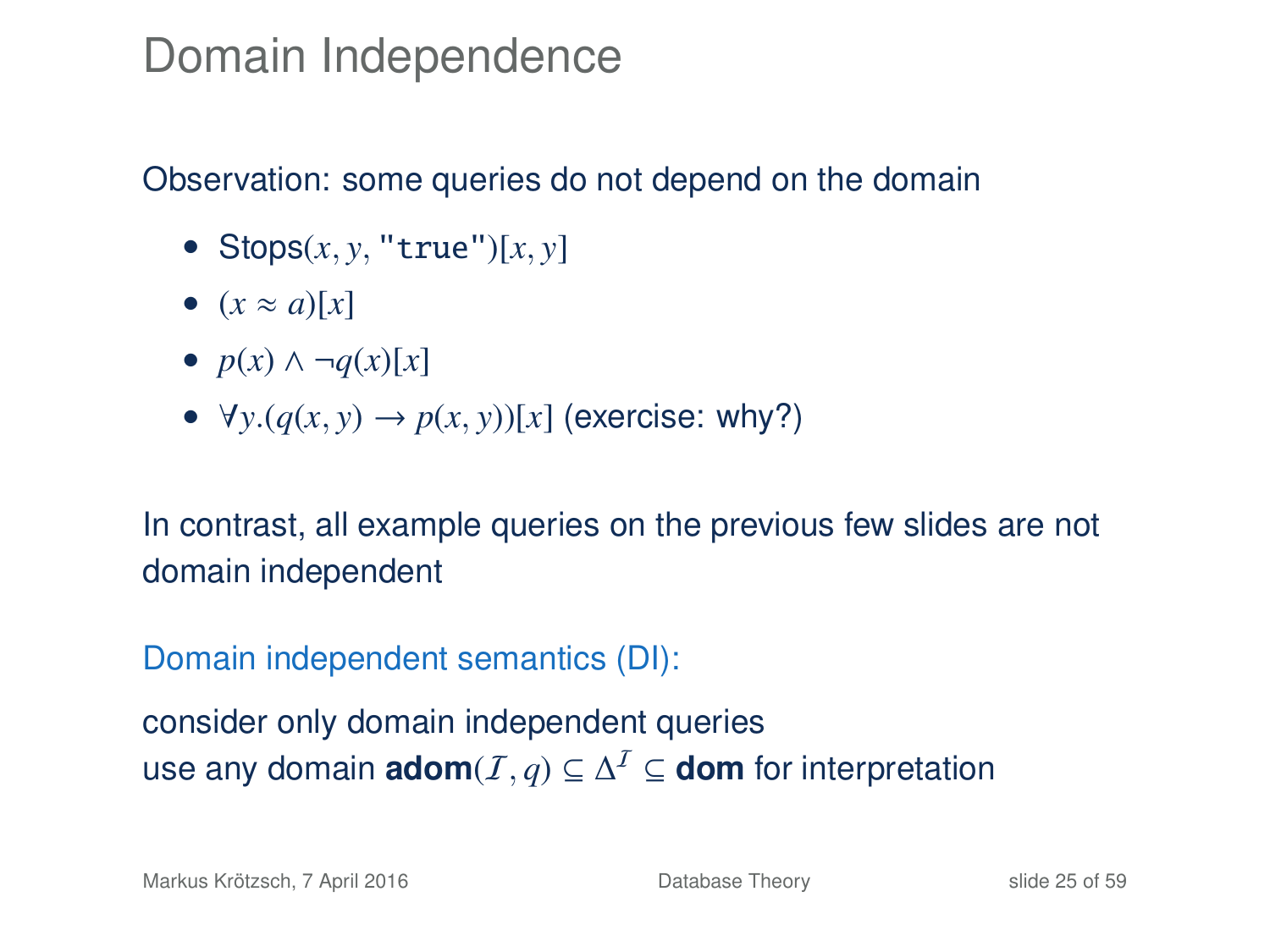### How to Compare Query Languages

We have seen three ways of defining FO query semantics  $\rightarrow$  how to compare them?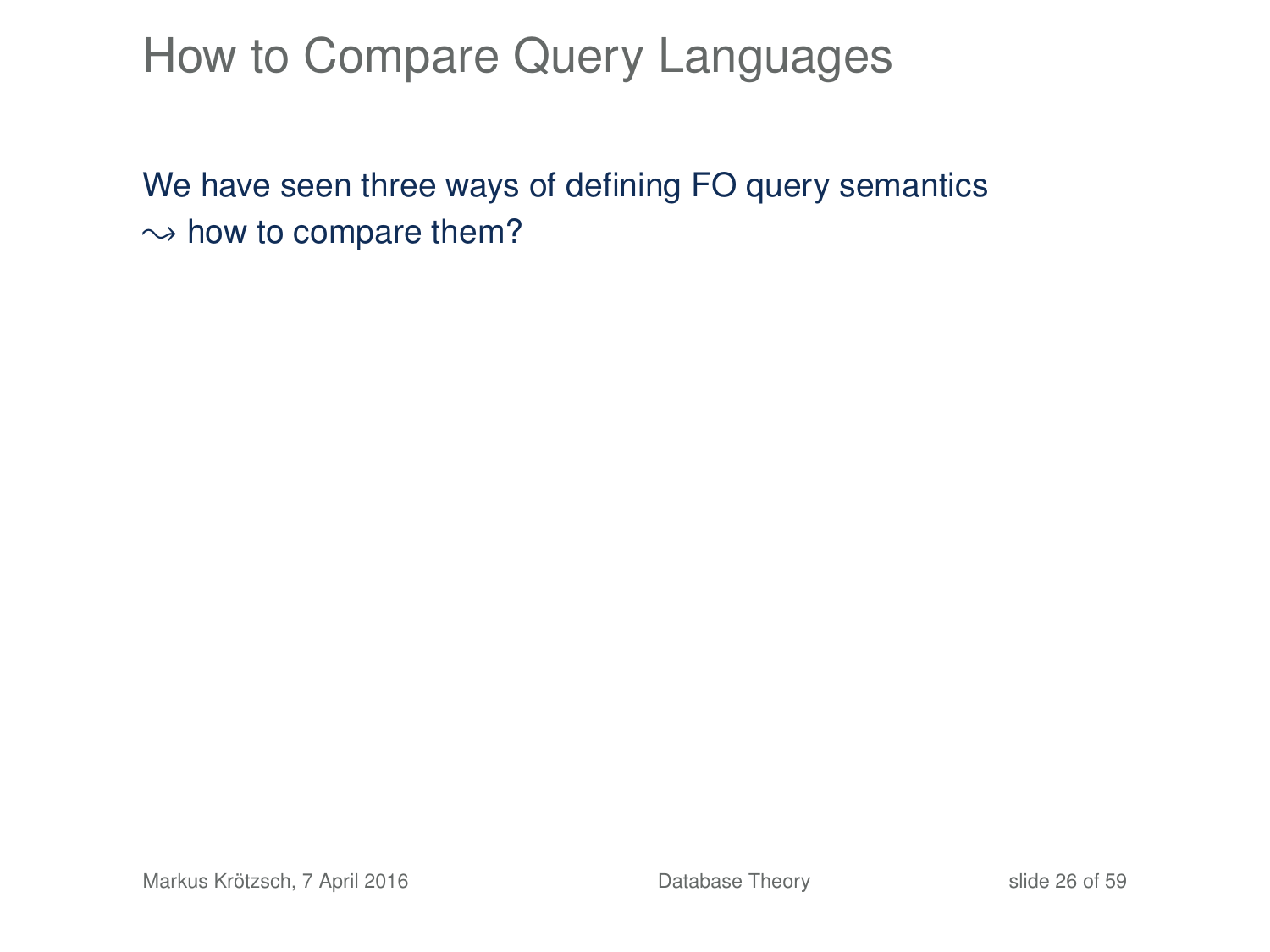### How to Compare Query Languages

We have seen three ways of defining FO query semantics  $\rightarrow$  how to compare them?

#### **Definition**

The set of query mappings that can be described in a query language L is denoted **QM**(L).

- L<sub>1</sub> is subsumed by L<sub>2</sub>, written L<sub>1</sub>  $\sqsubseteq$  L<sub>2</sub>, if **QM**(L<sub>1</sub>)  $\subseteq$  **QM**(L<sub>2</sub>)
- L<sub>1</sub> is equivalent to L<sub>2</sub>, written L<sub>1</sub>  $\equiv$  L<sub>2</sub>, if  $QM(L_1) = QM(L_2)$

We will also compare query languages under named perspective with query languages under unnamed perspective.

This is possible since there is an easy one-to-one correspondence between query mappings of either kind (see exercise).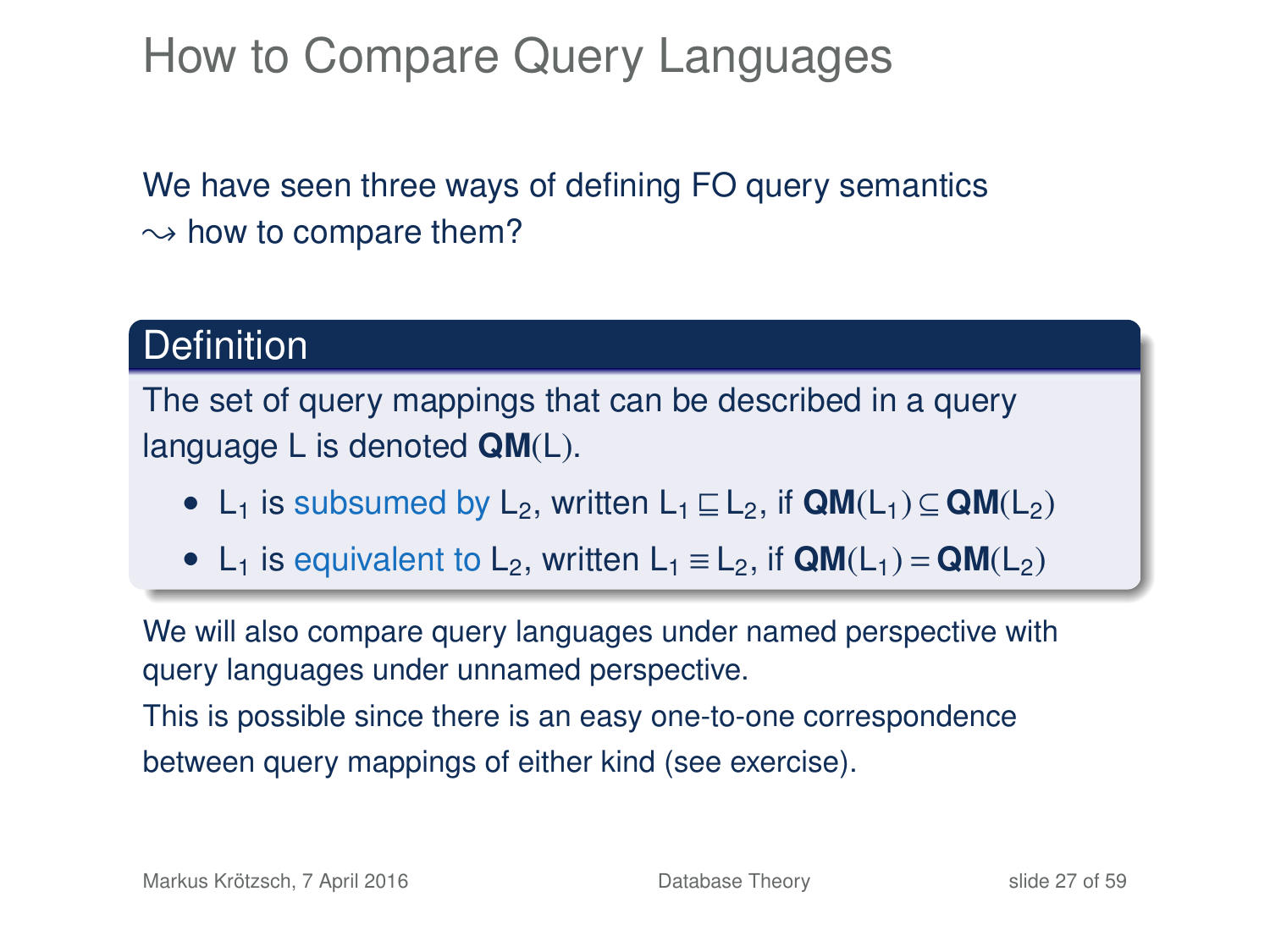## Equivalence of Relational Query Languages

#### Theorem

The following query languages are equivalent:

- Relational algebra RA
- FO queries under active domain semantics AD
- Domain independent FO queries DI

This holds under named and under unnamed perspective.

To prove it, we will show:

 $RA_{\text{named}} \sqsubseteq \text{DI}_{\text{unnamed}} \sqsubseteq \text{AD}_{\text{unnamed}} \sqsubseteq \text{RA}_{\text{named}}$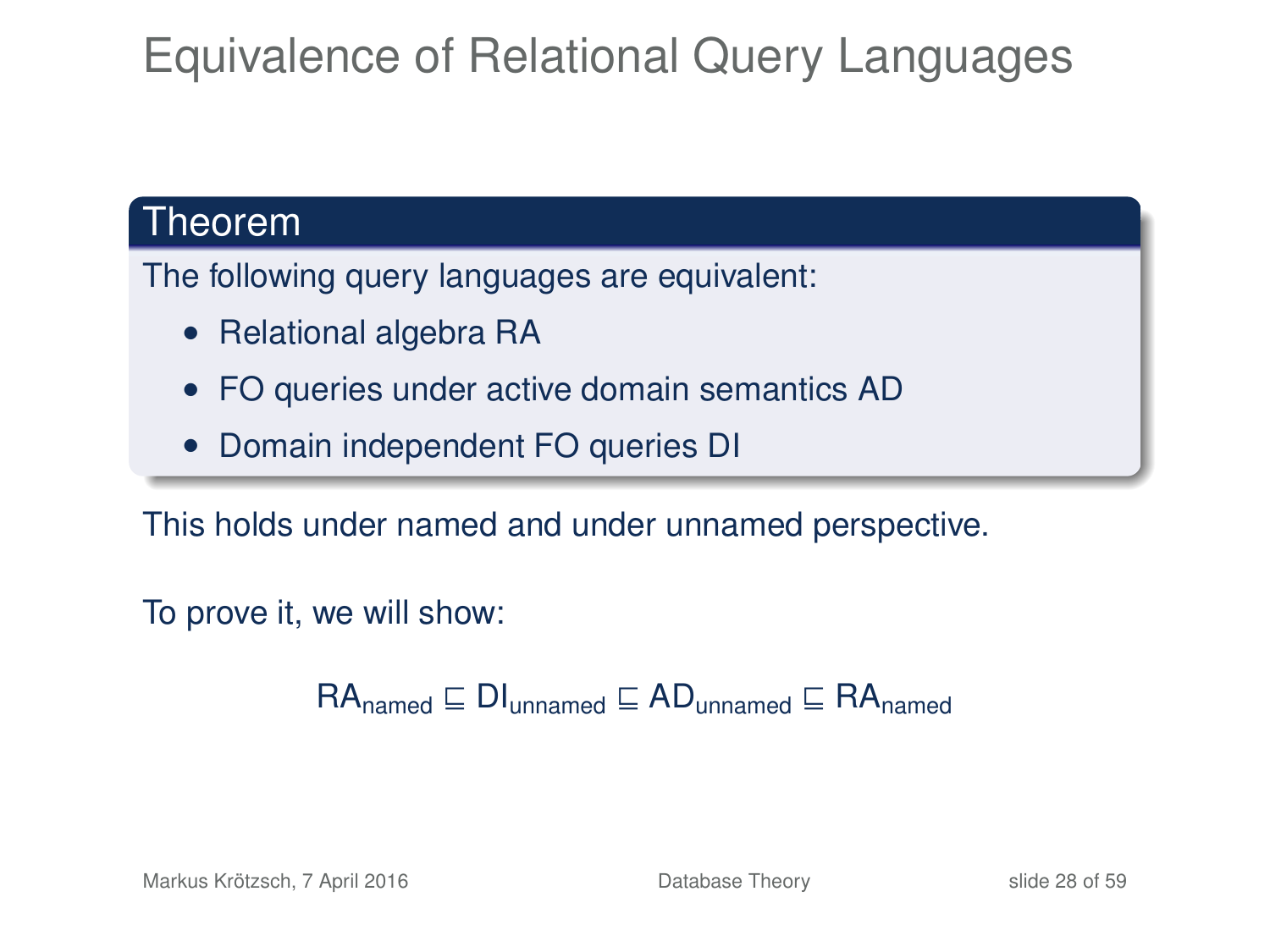For a given RA query  $q[a_1, \ldots, a_n]$ , we recursively construct a DI query  $\varphi_q[x_{a_1}, \ldots, x_{a_n}]$  as follows:

We assume without loss of generality that all attribute lists in RA expressions respect the global order of attributes.

• if  $q = R$  with signature  $R[a_1, \ldots, a_n]$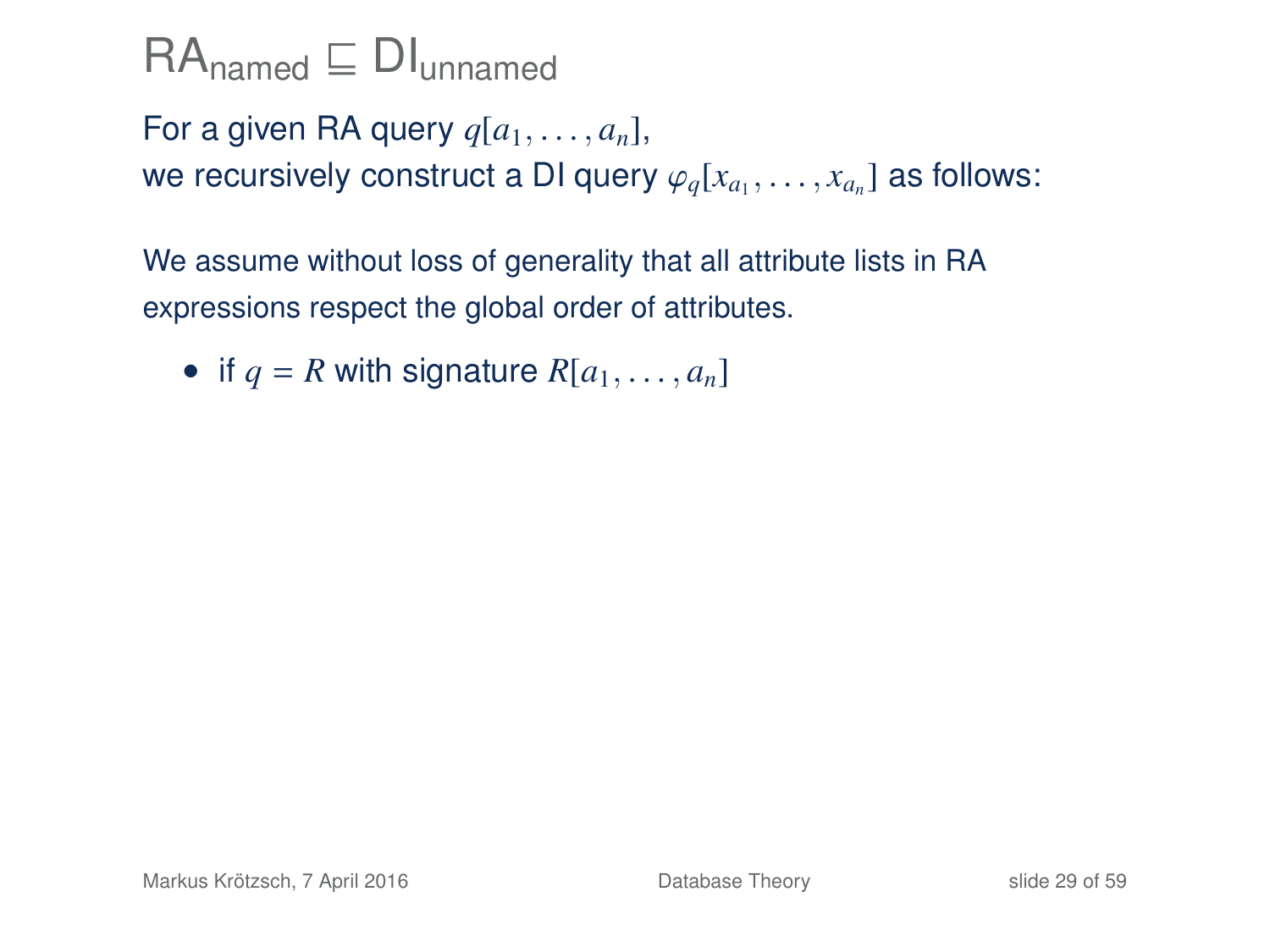For a given RA query  $q[a_1, \ldots, a_n]$ , we recursively construct a DI query  $\varphi_q[x_{a_1}, \ldots, x_{a_n}]$  as follows:

- if  $q = R$  with signature  $R[a_1, \ldots, a_n]$ , then  $\varphi_q = R(x_{a_1}, \ldots, x_{a_n})$
- if  $n = 1$  and  $q = \{ \{a_1 \mapsto c \} \}$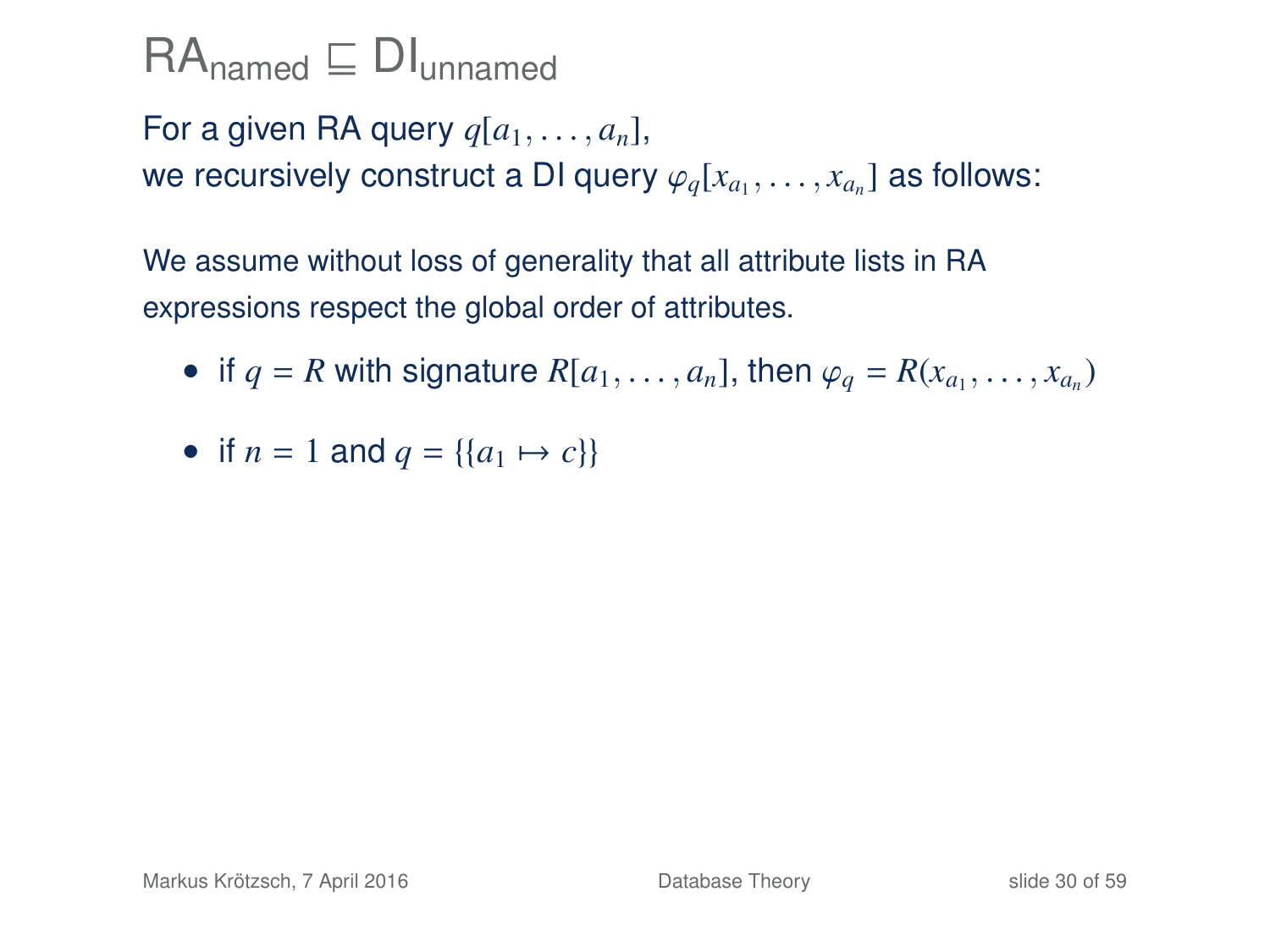For a given RA query  $q[a_1, \ldots, a_n]$ , we recursively construct a DI query  $\varphi_q[x_{a_1}, \ldots, x_{a_n}]$  as follows:

- if  $q = R$  with signature  $R[a_1, \ldots, a_n]$ , then  $\varphi_q = R(x_{a_1}, \ldots, x_{a_n})$
- if *n* = 1 and  $q = \{(a_1 \mapsto c)\}\)$ , then  $\varphi_q = (x_{q_1} \approx c)$
- if  $q = \sigma_{a_i=c}(q')$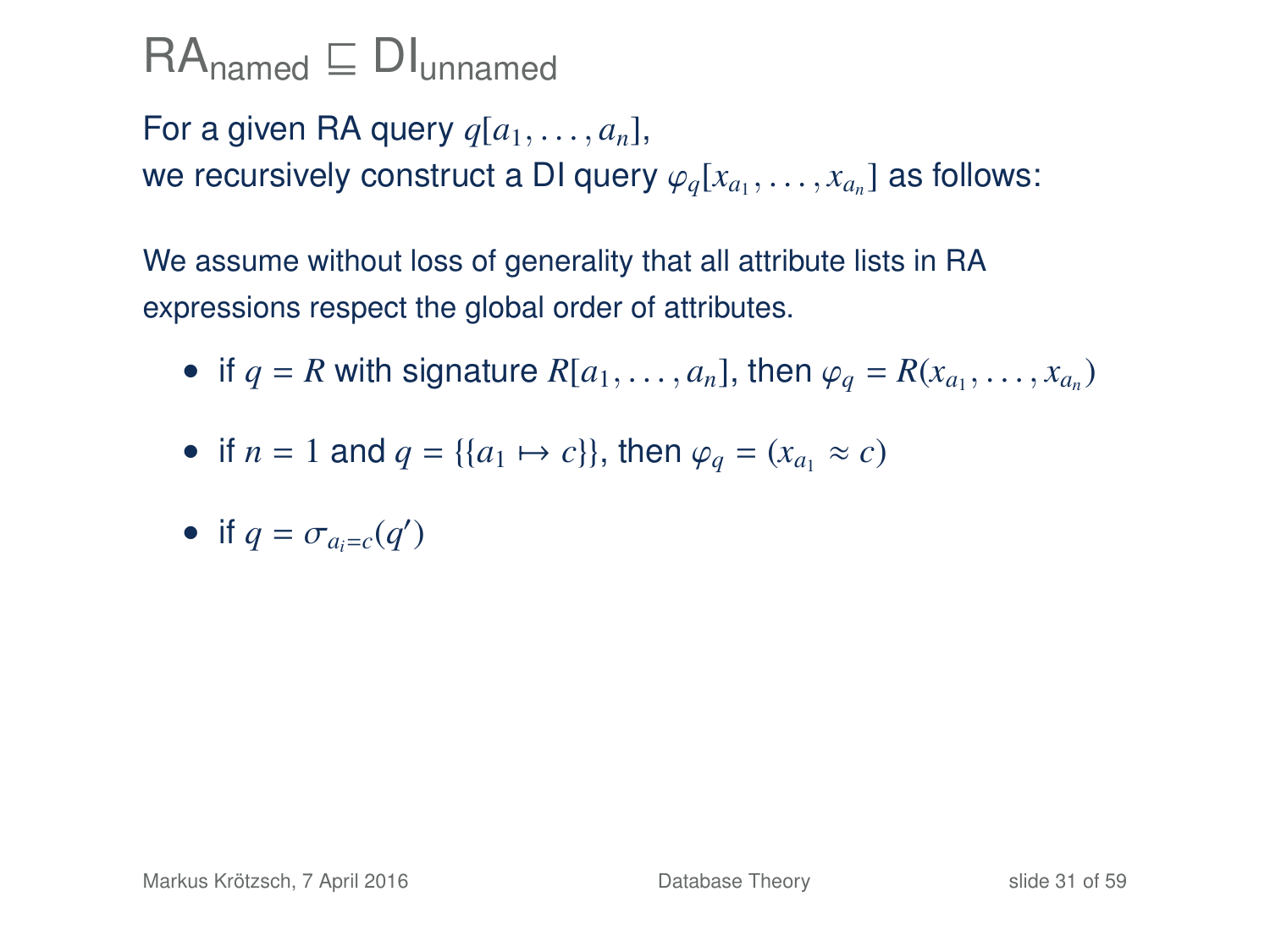For a given RA query  $q[a_1, \ldots, a_n]$ , we recursively construct a DI query  $\varphi_q[x_{a_1}, \ldots, x_{a_n}]$  as follows:

- if  $q = R$  with signature  $R[a_1, \ldots, a_n]$ , then  $\varphi_q = R(x_{a_1}, \ldots, x_{a_n})$
- if *n* = 1 and  $q = \{(a_1 \mapsto c)\}\)$ , then  $\varphi_q = (x_{q_1} \approx c)$
- if  $q = \sigma_{a_i=c}(q')$ , then  $\varphi_q = \varphi_{q'} \wedge (x_{a_i} \approx c)$
- if  $q = \sigma_{a_i=a_j}(q')$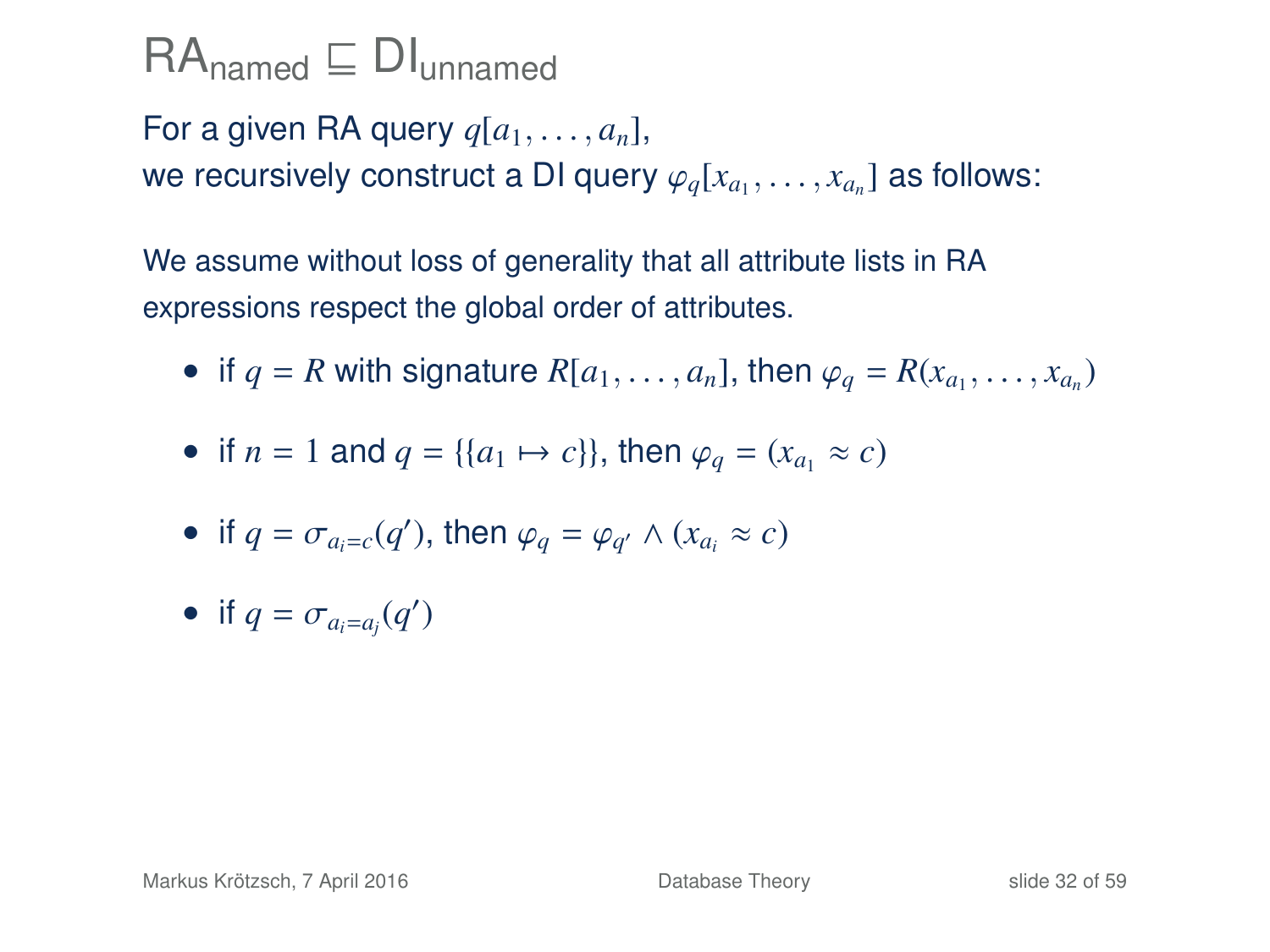For a given RA query  $q[a_1, \ldots, a_n]$ , we recursively construct a DI query  $\varphi_q[x_{a_1}, \ldots, x_{a_n}]$  as follows:

- if  $q = R$  with signature  $R[a_1, \ldots, a_n]$ , then  $\varphi_q = R(x_{a_1}, \ldots, x_{a_n})$
- if *n* = 1 and *q* = {{*a*<sub>1</sub>  $\mapsto$  *c*}}, then  $\varphi_a = (x_a, \approx c)$
- if  $q = \sigma_{a_i=c}(q')$ , then  $\varphi_q = \varphi_{q'} \wedge (x_{a_i} \approx c)$
- if  $q = \sigma_{a_i=a_j}(q')$ , then  $\varphi_q = \varphi_{q'} \wedge (x_{a_i} \approx x_{a_j})$
- if  $q = \delta_{b_1,...,b_n \to a_1,...,a_n} q'$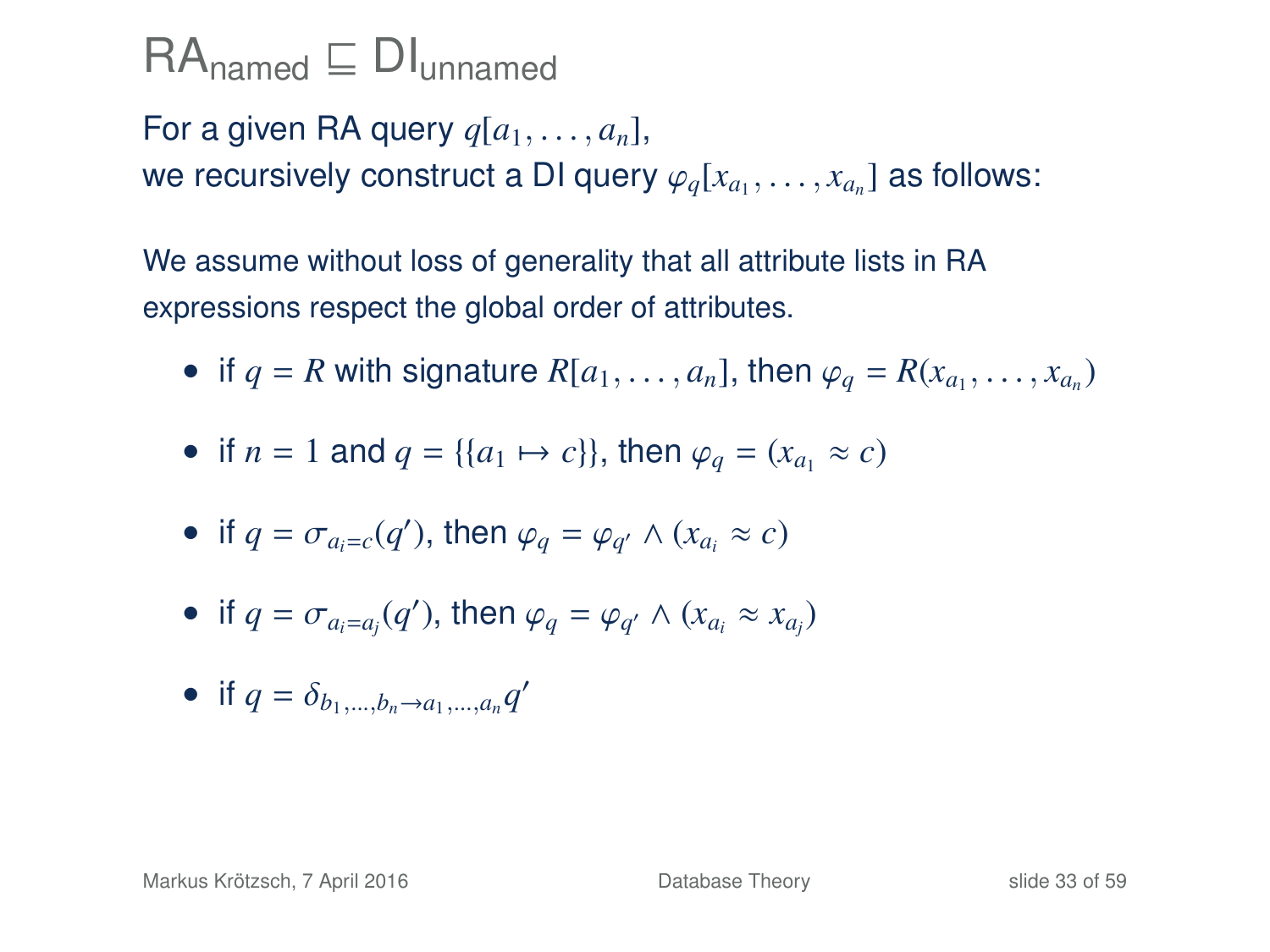For a given RA query  $q[a_1, \ldots, a_n]$ , we recursively construct a DI query  $\varphi_q[x_{a_1}, \ldots, x_{a_n}]$  as follows:

- if  $q = R$  with signature  $R[a_1, \ldots, a_n]$ , then  $\varphi_q = R(x_{a_1}, \ldots, x_{a_n})$
- if *n* = 1 and  $q = \{(a_1 \mapsto c)\}\)$ , then  $\varphi_q = (x_{q_1} \approx c)$
- if  $q = \sigma_{a_i=c}(q')$ , then  $\varphi_q = \varphi_{q'} \wedge (x_{a_i} \approx c)$
- if  $q = \sigma_{a_i=a_j}(q')$ , then  $\varphi_q = \varphi_{q'} \wedge (x_{a_i} \approx x_{a_j})$

\n- if 
$$
q = \delta_{b_1, \ldots, b_n \to a_1, \ldots, a_n} q'
$$
, then
\n- $\varphi_q = \exists y_{b_1}, \ldots, y_{b_n} . (x_{a_1} \approx y_{b_1}) \land \ldots \land (x_{a_n} \approx y_{b_n}) \land \varphi_{q'}[y_{a_1}, \ldots, y_{a_n}]$  (Here we assume that the  $a_1, \ldots, a_n$  in  $\delta_{b_1, \ldots, b_n \to a_1, \ldots, a_n}$  are written in the order of attributes, whereas  $b_1, \ldots, b_n$  might be in another order.  $\varphi_{q'}[y_{a_1}, \ldots, y_{a_n}]$  is like  $\varphi_{q'}$  but using variables  $y_{a_i}$ .)
\n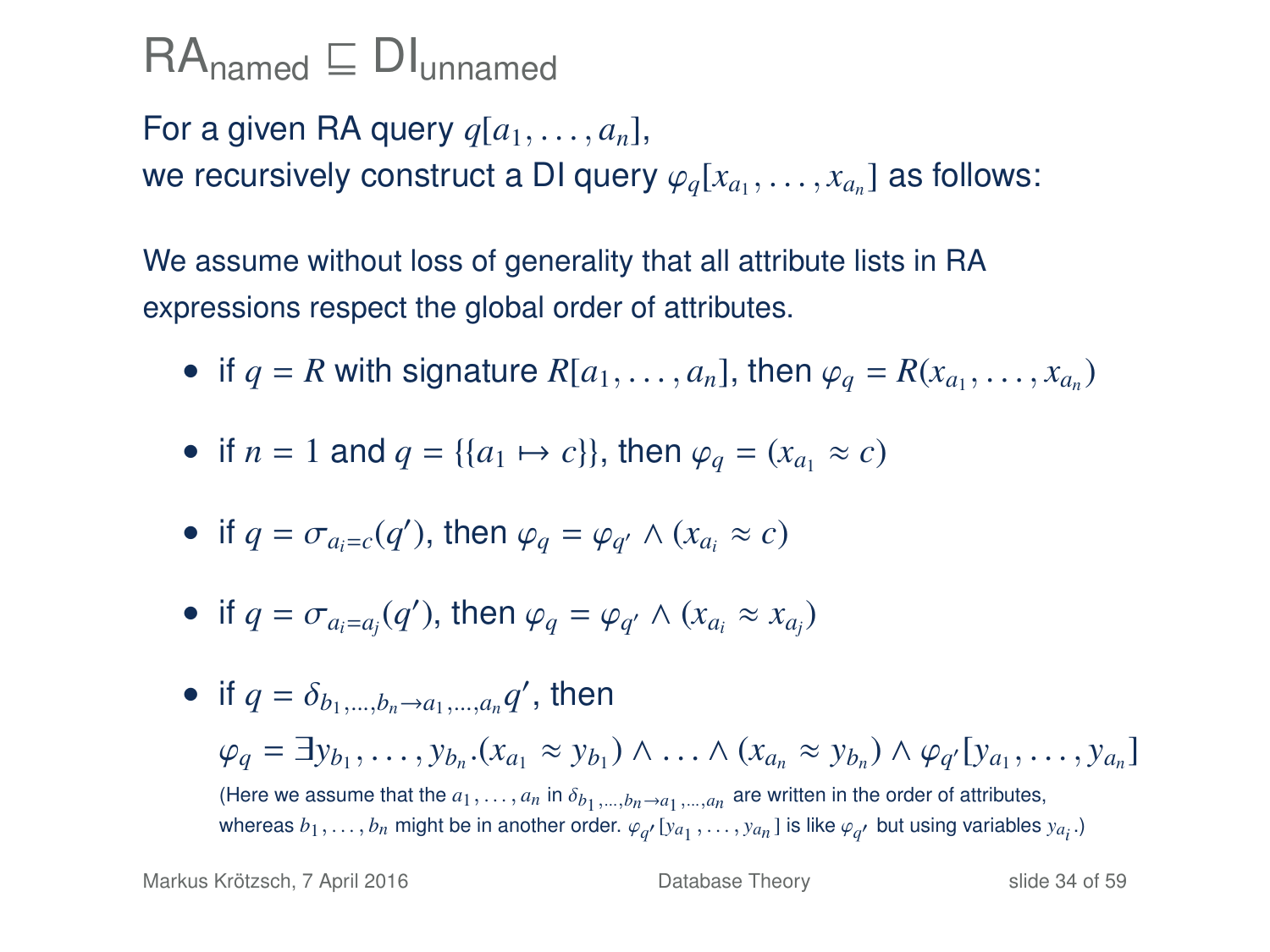#### Remaining cases:

• if  $q = \pi_{a_1,\dots,a_n}(q')$  for a subquery  $q'[b_1,\dots,b_m]$  with  ${b_1, \ldots, b_m} = {a_1, \ldots, a_n} \cup {c_1, \ldots, c_k}$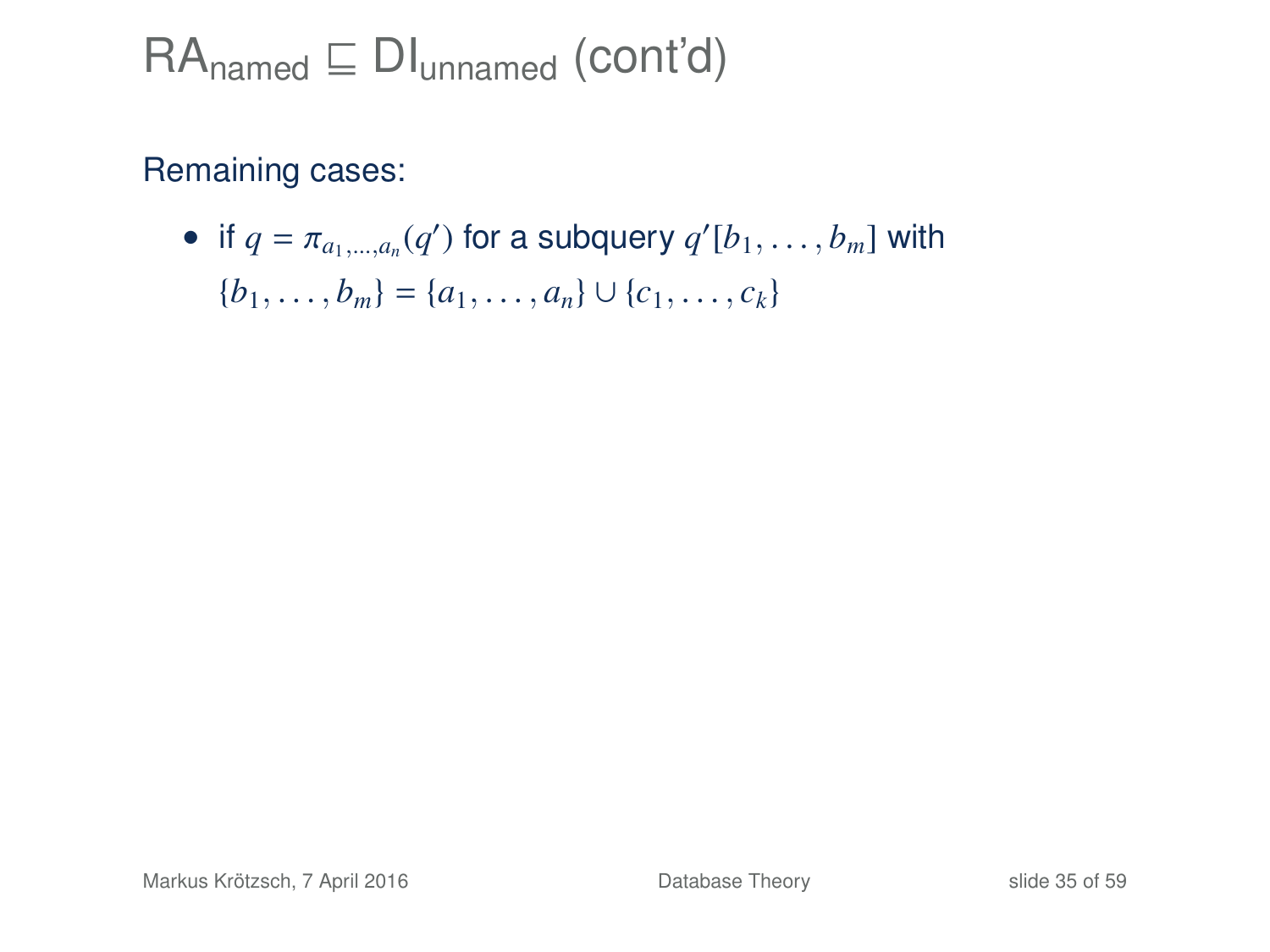## $RA_{\text{named}} \subseteq \text{DI}_{\text{unnamed}}$  (cont'd)

- if  $q = \pi_{a_1,\dots,a_n}(q')$  for a subquery  $q'[b_1,\dots,b_m]$  with  ${b_1, \ldots, b_m} = {a_1, \ldots, a_n} \cup {c_1, \ldots, c_k},$ then  $\varphi_q = \exists x_{c_1}, \ldots, x_{c_k}.\varphi_{q'}$
- if  $q = q_1 \Join q_2$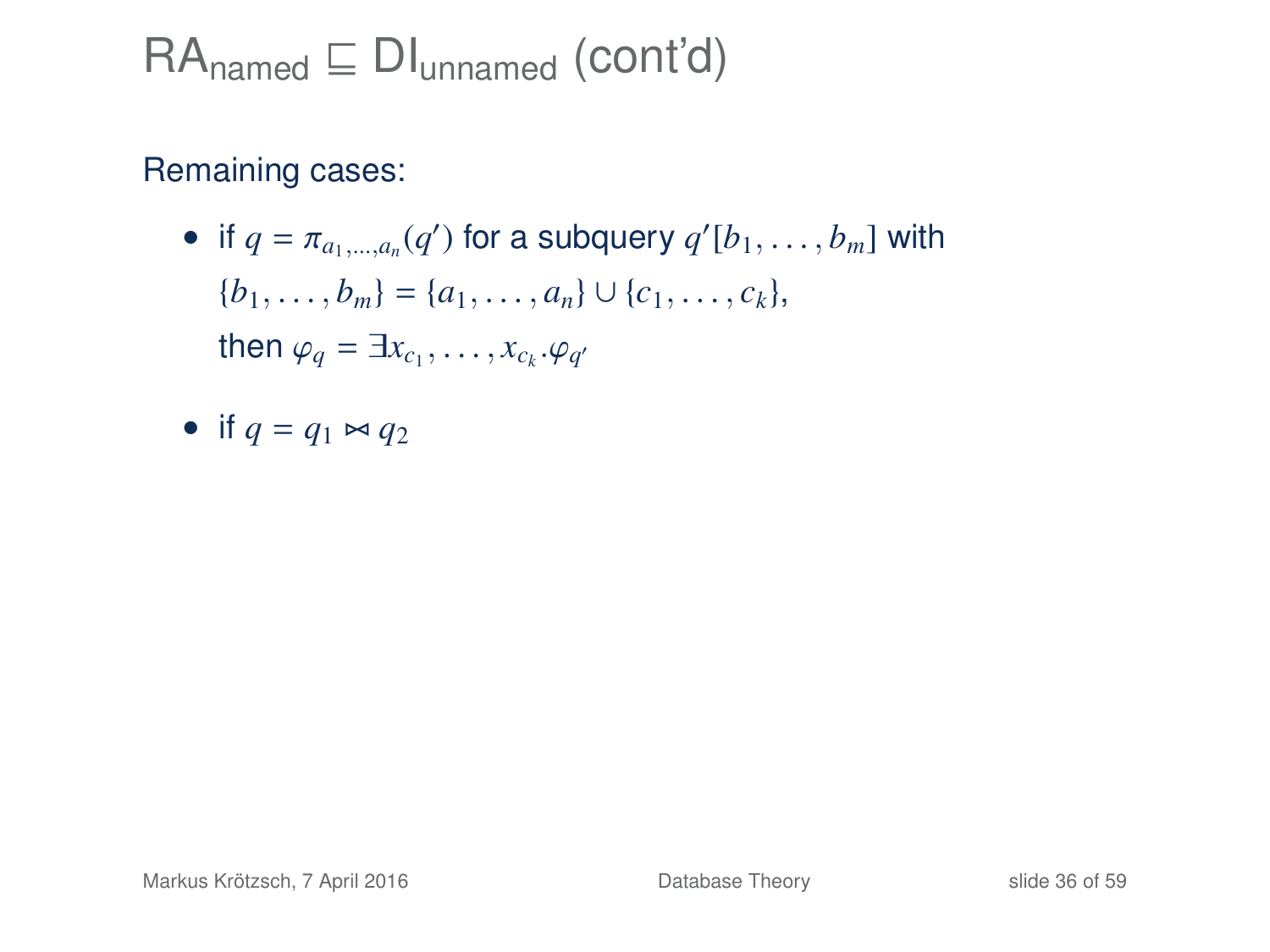#### Remaining cases:

• if  $q = \pi_{a_1,\dots,a_n}(q')$  for a subquery  $q'[b_1,\dots,b_m]$  with  ${b_1, \ldots, b_m} = {a_1, \ldots, a_n} \cup {c_1, \ldots, c_k},$ then  $\varphi_q = \exists x_{c_1}, \ldots, x_{c_k}.\varphi_{q'}$ 

• if 
$$
q = q_1 \bowtie q_2
$$
 then  $\varphi_q = \varphi_{q_1} \land \varphi_{q_2}$ 

• if 
$$
q = q_1 \cup q_2
$$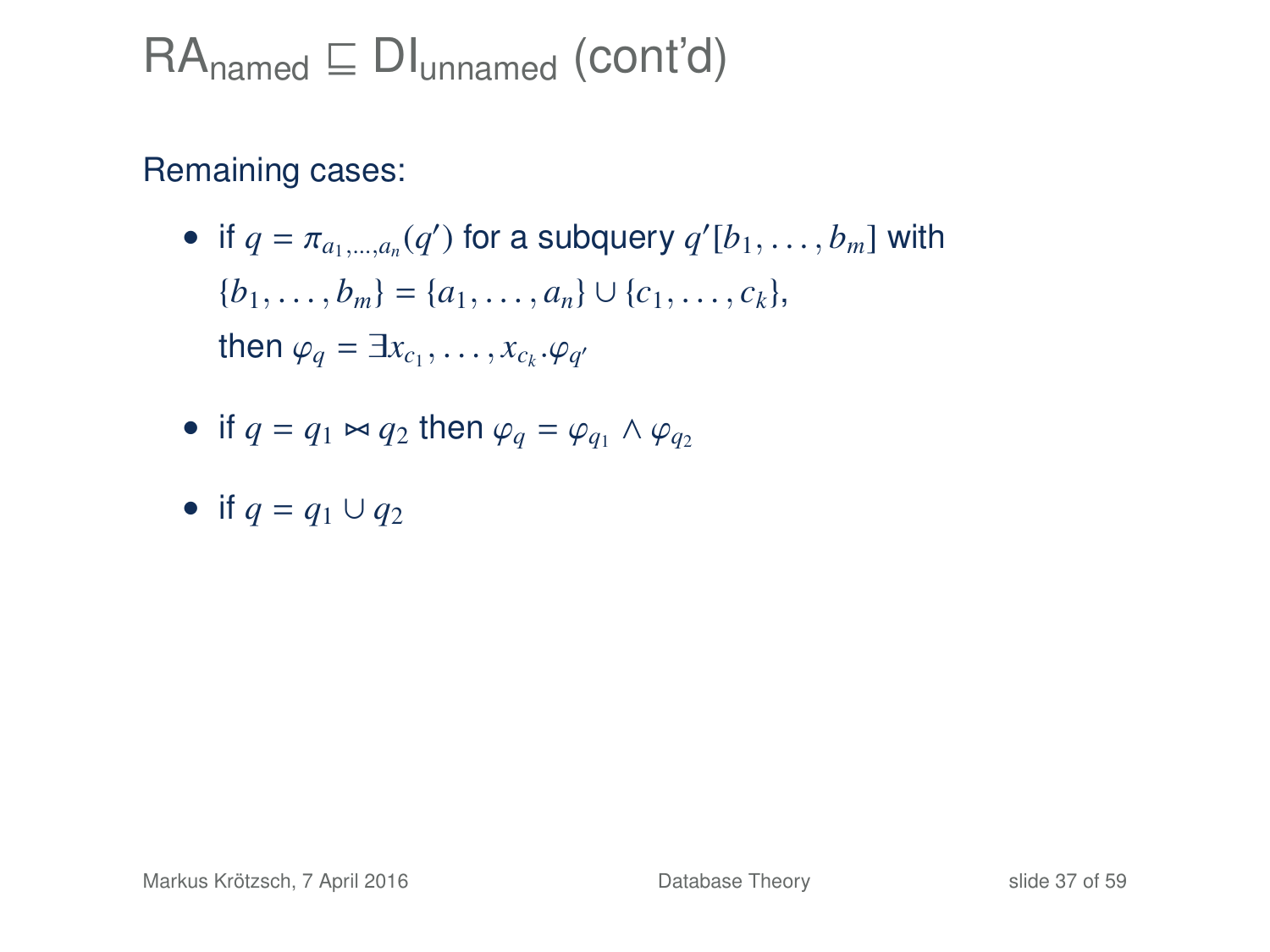- if  $q = \pi_{a_1,\dots,a_n}(q')$  for a subquery  $q'[b_1,\dots,b_m]$  with  ${b_1, \ldots, b_m} = {a_1, \ldots, a_n} \cup {c_1, \ldots, c_k},$ then  $\varphi_q = \exists x_{c_1}, \ldots, x_{c_k}.\varphi_{q'}$
- if  $q = q_1 \bowtie q_2$  then  $\varphi_q = \varphi_{q_1} \wedge \varphi_{q_2}$

• if 
$$
q = q_1 \cup q_2
$$
 then  $\varphi_q = \varphi_{q_1} \vee \varphi_{q_2}$ 

• if 
$$
q = q_1 - q_2
$$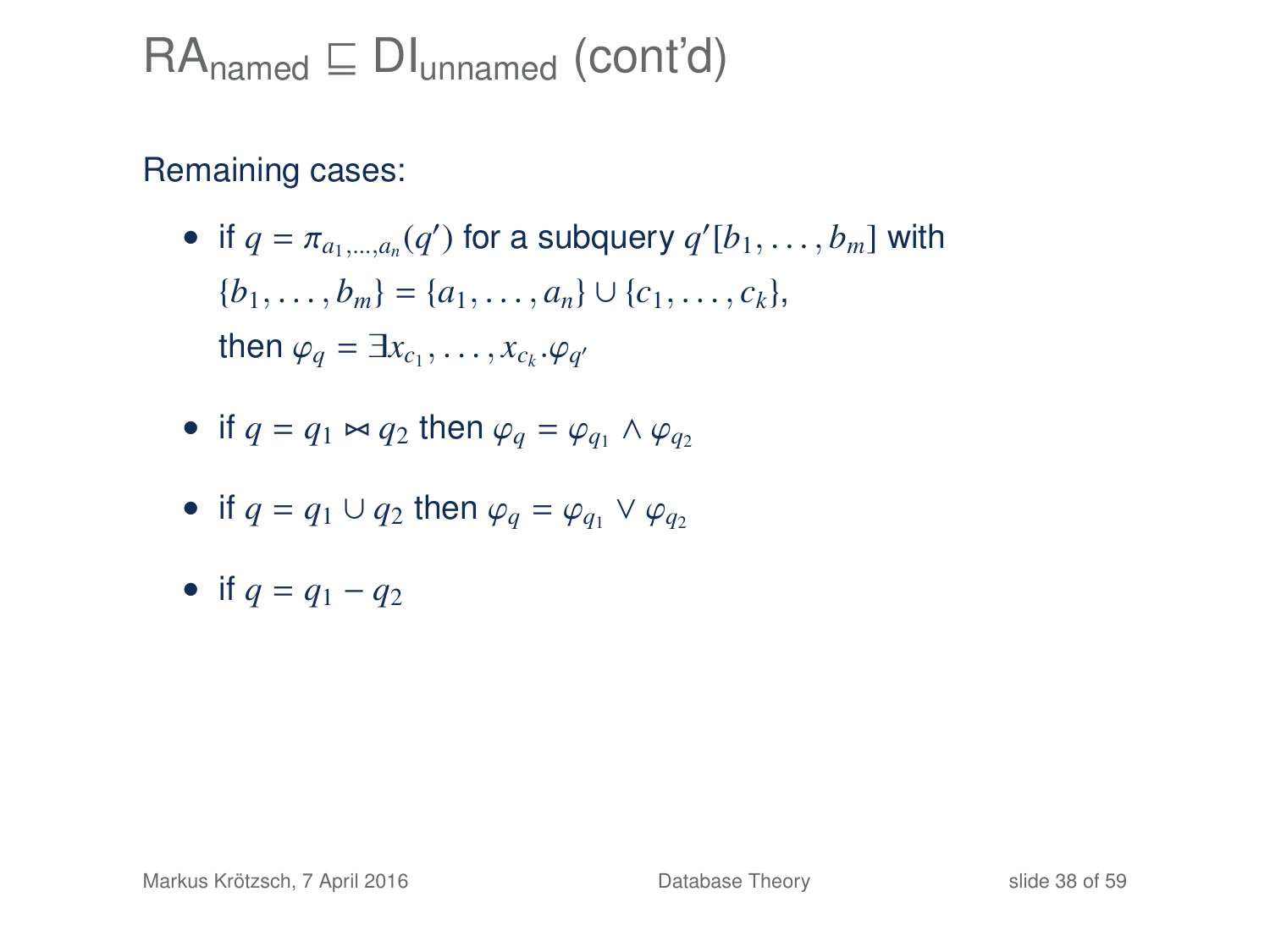#### Remaining cases:

- if  $q = \pi_{a_1,\dots,a_n}(q')$  for a subquery  $q'[b_1,\dots,b_m]$  with  ${b_1, \ldots, b_m} = {a_1, \ldots, a_n} \cup {c_1, \ldots, c_k},$ then  $\varphi_q = \exists x_{c_1}, \ldots, x_{c_k}.\varphi_{q'}$
- if  $q = q_1 \bowtie q_2$  then  $\varphi_q = \varphi_{q_1} \wedge \varphi_{q_2}$

• if 
$$
q = q_1 \cup q_2
$$
 then  $\varphi_q = \varphi_{q_1} \vee \varphi_{q_2}$ 

• if 
$$
q = q_1 - q_2
$$
 then  $\varphi_q = \varphi_{q_1} \wedge \neg \varphi_{q_2}$ 

One can show that  $\varphi_q[x_{a_1}, \ldots, x_{a_n}]$  is domain independent and  $\varphi_q[x_{a_1}, \ldots, x_{a_n}]$  is domain independent and equivalent to *q*  $\rightsquigarrow$  exercise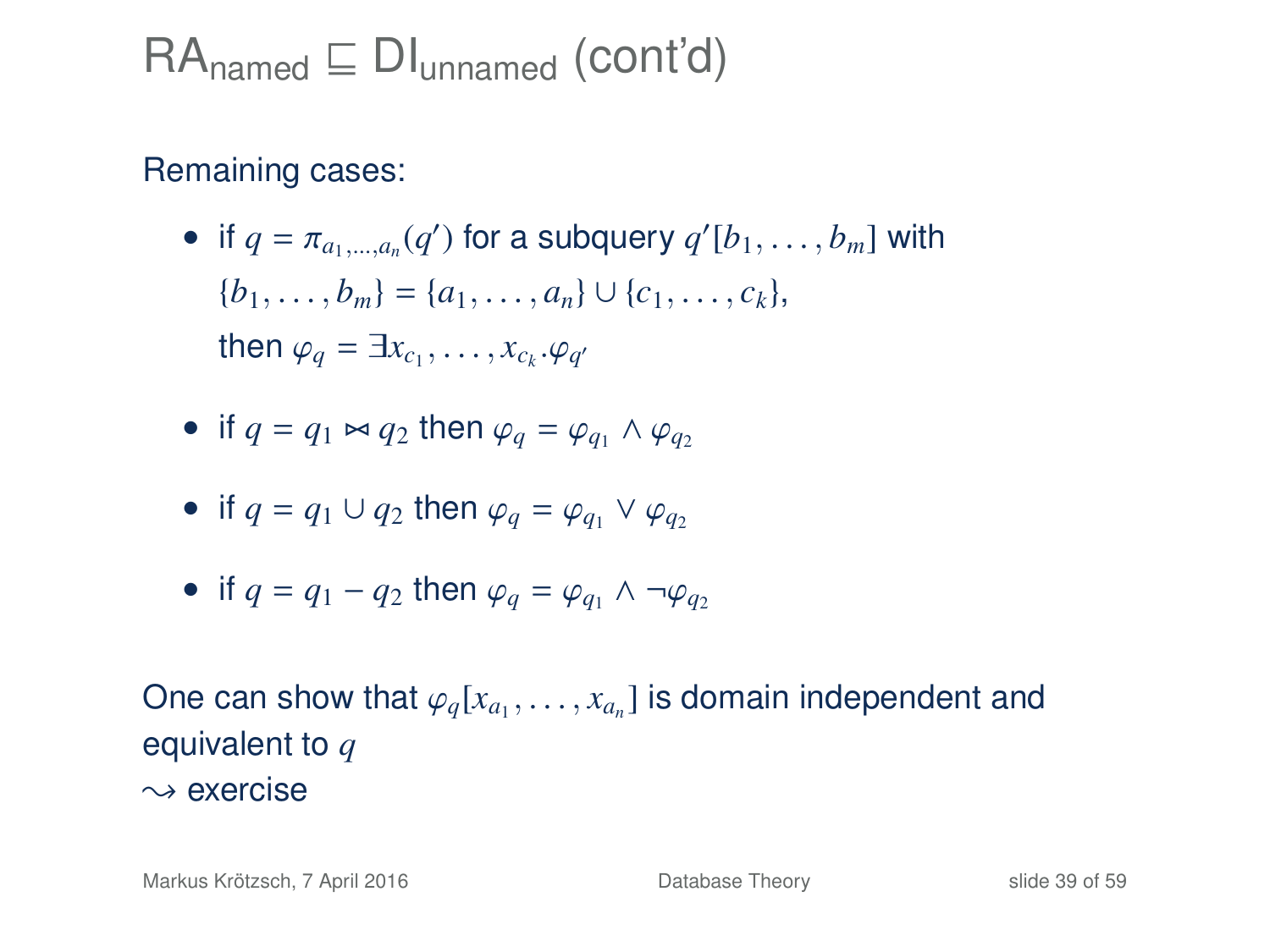## $DI<sub>unnamed</sub> \sqsubseteq AD<sub>unnamed</sub>$

This is easy to see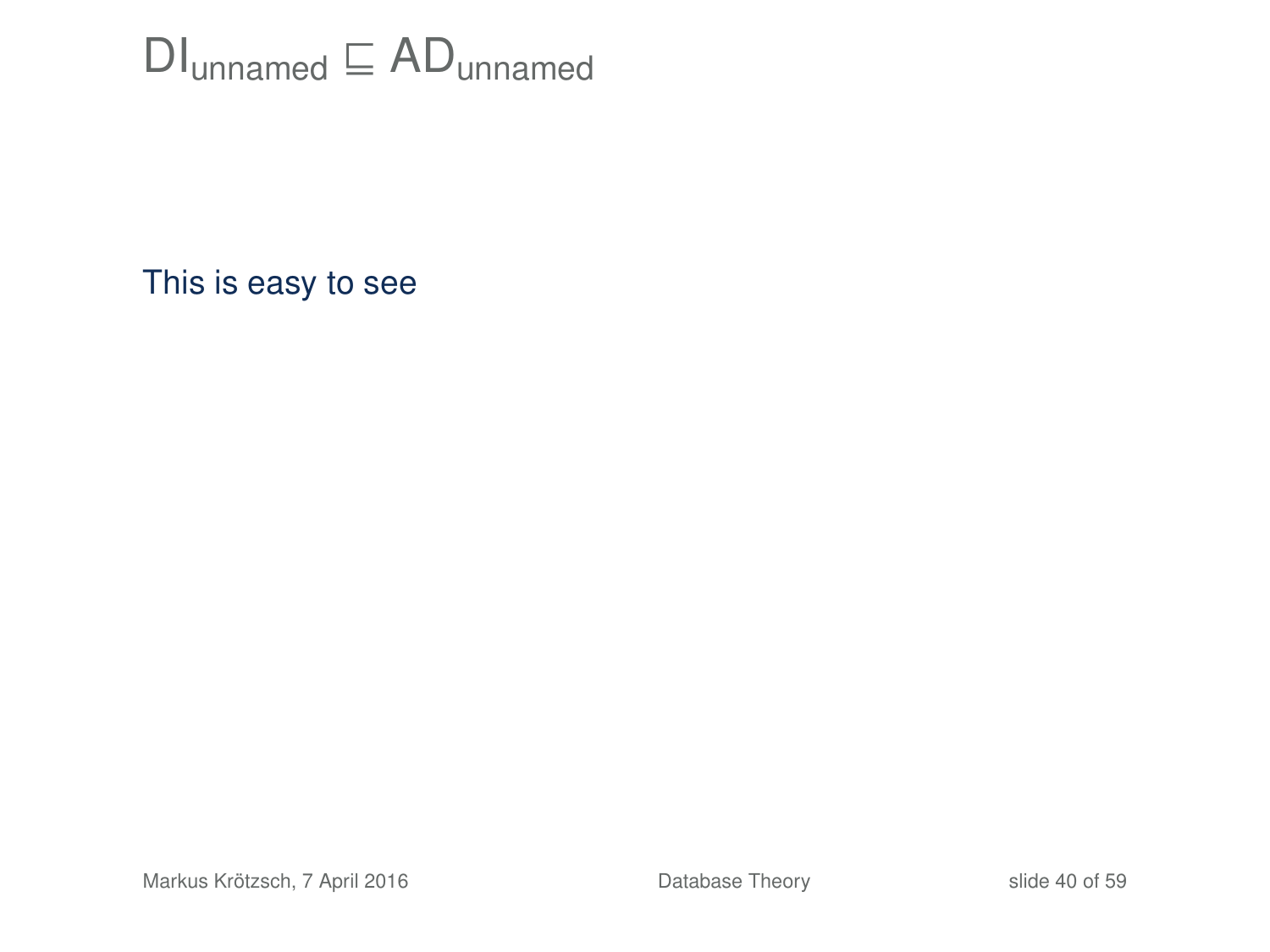## $Dl$ <sub>unnamed</sub>  $\sqsubseteq AD$ <sub>unnamed</sub>

This is easy to see:

- Consider an FO query *q* that is domain independent
- The semantics of q is the same for any domain  $\mathbf{adom} \subseteq \Delta^{\mathcal{I}} \subseteq \mathbf{dom}$
- In particular, the semantics of *q* is the same under active domain semantics
- Hence, for every DI query, there is an equivalent AD query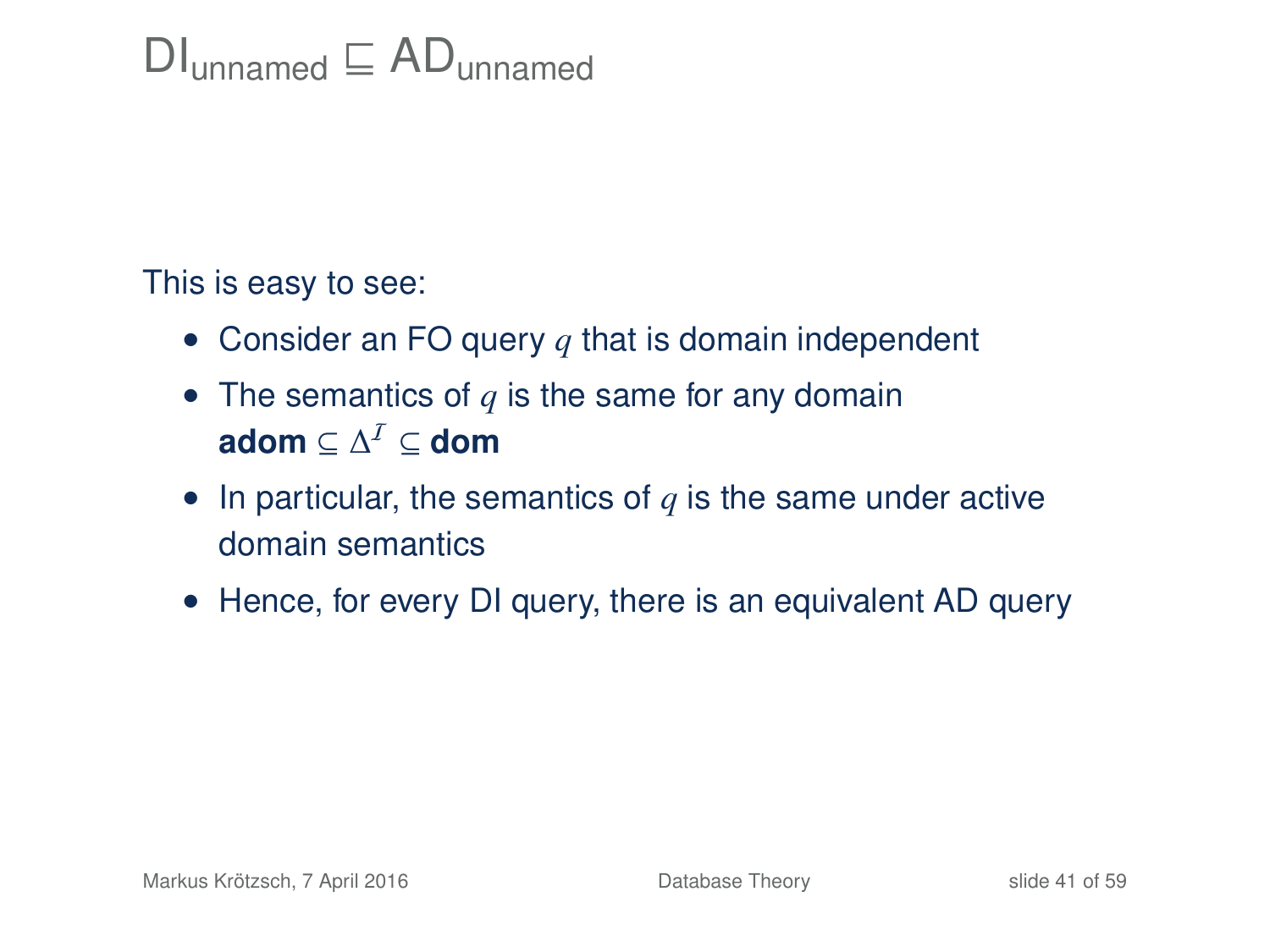$AD$ <sub>unnamed</sub>  $\subseteq$  RA<sub>named</sub>

Consider an AD query  $q = \varphi[x_1, \ldots, x_n]$ .

For an arbitrary attribute name *a*, we can construct an RA expression  $E_{a,\text{adom}}$  such that  $E_{a,\text{adom}}(I) = \{ \{a \mapsto c\} \mid c \in \text{adom}(I,q) \}$  $\rightsquigarrow$  exercise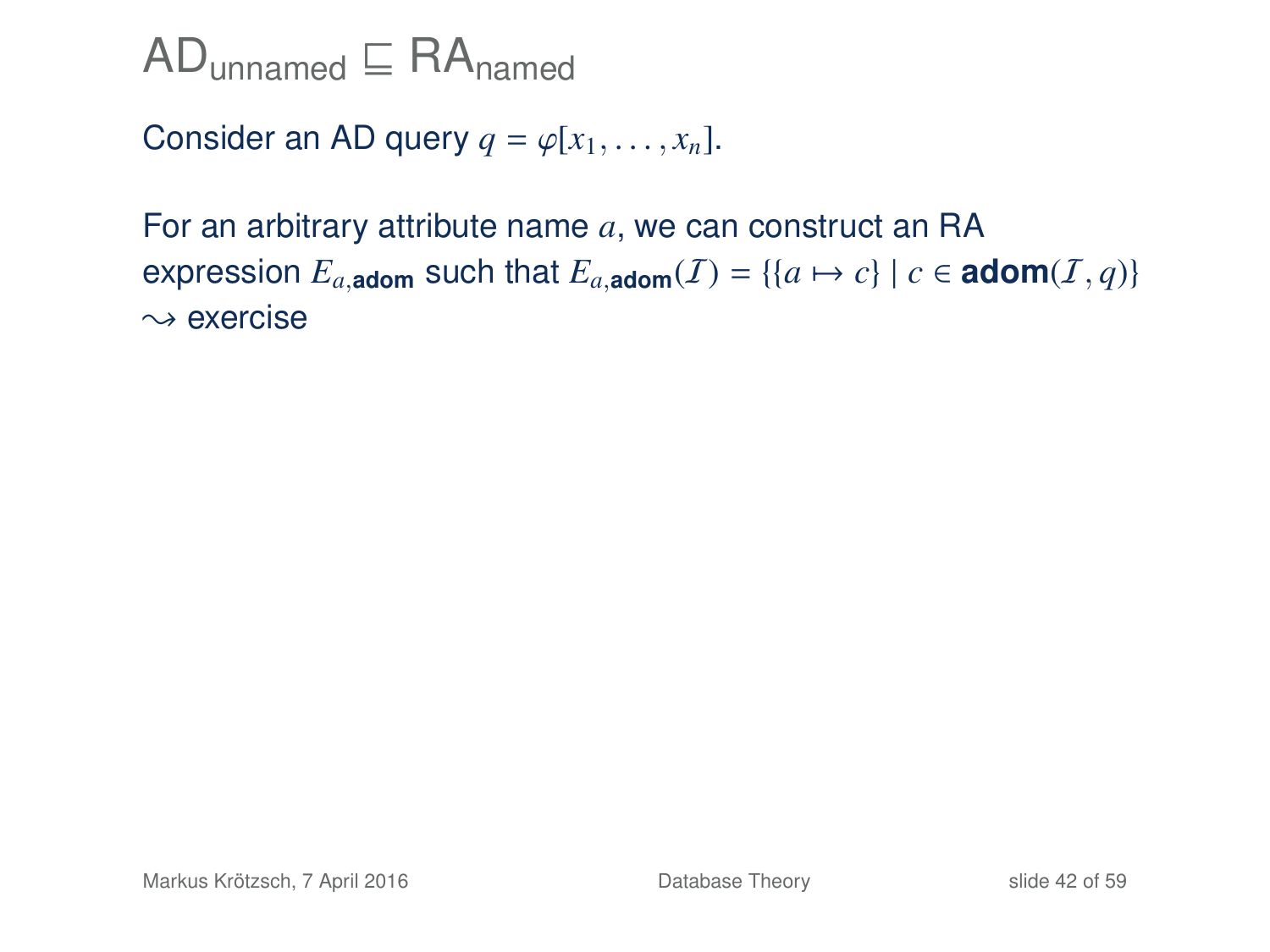Consider an AD query  $q = \varphi[x_1, \ldots, x_n]$ .

For an arbitrary attribute name *a*, we can construct an RA expression  $E_{a,\text{adom}}$  such that  $E_{a,\text{adom}}(I) = \{ \{a \mapsto c\} \mid c \in \text{adom}(I, q) \}$  $\rightsquigarrow$  exercise

For every variable *x*, we use a distinct attribute name *a<sup>x</sup>*

• if  $\varphi = R(t_1, \ldots, t_m)$  with signature  $R[a_1, \ldots, a_m]$  with variables  $x_1 = t_{v_1}, \ldots, x_n = t_{v_n}$  and constants  $c_1 = t_{w_1}, \ldots, c_k = t_{w_k}$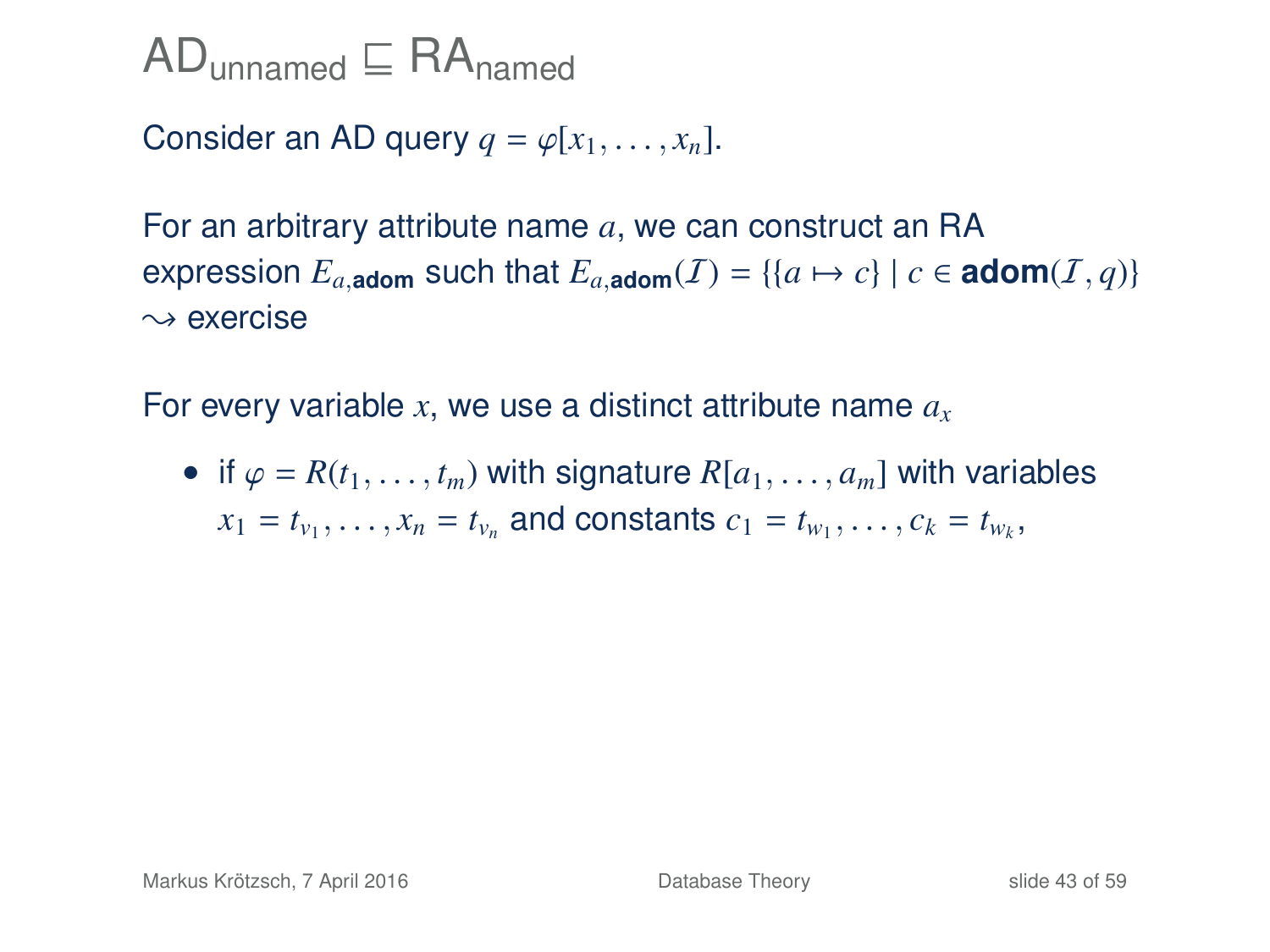Consider an AD query  $q = \varphi[x_1, \ldots, x_n]$ .

For an arbitrary attribute name *a*, we can construct an RA expression  $E_{a,\text{adom}}$  such that  $E_{a,\text{adom}}(I) = \{ \{a \mapsto c\} \mid c \in \text{adom}(I, q) \}$  $\rightsquigarrow$  exercise

For every variable *x*, we use a distinct attribute name *a<sup>x</sup>*

- if  $\varphi = R(t_1, \ldots, t_m)$  with signature  $R[a_1, \ldots, a_m]$  with variables  $x_1 = t_{v_1}, \ldots, x_n = t_{v_n}$  and constants  $c_1 = t_{w_1}, \ldots, c_k = t_{w_k}$ then  $E_{\varphi} = \delta_{a_{v_1}...a_{v_n} \to a_{x_1}...a_{x_n}} (\sigma_{a_{w_1} = c_1}(\ldots \sigma_{a_{w_k} = c_k}(R) \ldots))$
- if  $\varphi = (x \approx c)$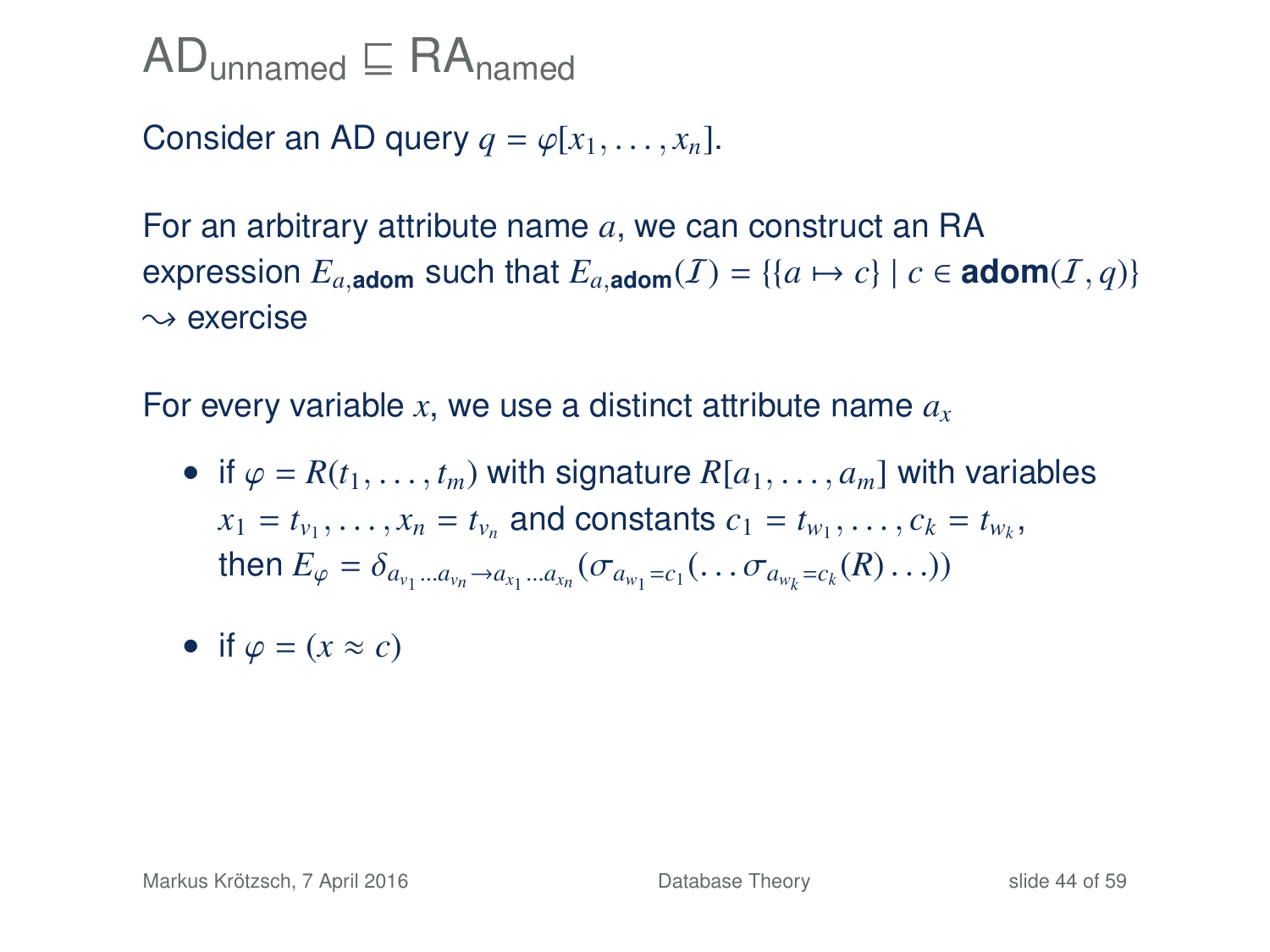Consider an AD query  $q = \varphi[x_1, \ldots, x_n]$ .

For an arbitrary attribute name *a*, we can construct an RA expression  $E_{a,\text{adom}}$  such that  $E_{a,\text{adom}}(I) = \{ \{a \mapsto c\} \mid c \in \text{adom}(I,q) \}$  $\rightsquigarrow$  exercise

For every variable *x*, we use a distinct attribute name *a<sup>x</sup>*

- if  $\varphi = R(t_1, \ldots, t_m)$  with signature  $R[a_1, \ldots, a_m]$  with variables  $x_1 = t_{v_1}, \ldots, x_n = t_{v_n}$  and constants  $c_1 = t_{w_1}, \ldots, c_k = t_{w_k}$ then  $E_{\varphi} = \delta_{a_{v_1}...a_{v_n} \to a_{x_1}...a_{x_n}} (\sigma_{a_{w_1} = c_1}(\ldots \sigma_{a_{w_k} = c_k}(R) \ldots))$
- if  $\varphi = (x \approx c)$ , then  $E_{\varphi} = \{ \{a_x \mapsto c \} \}$
- if  $\varphi = (x \approx y)$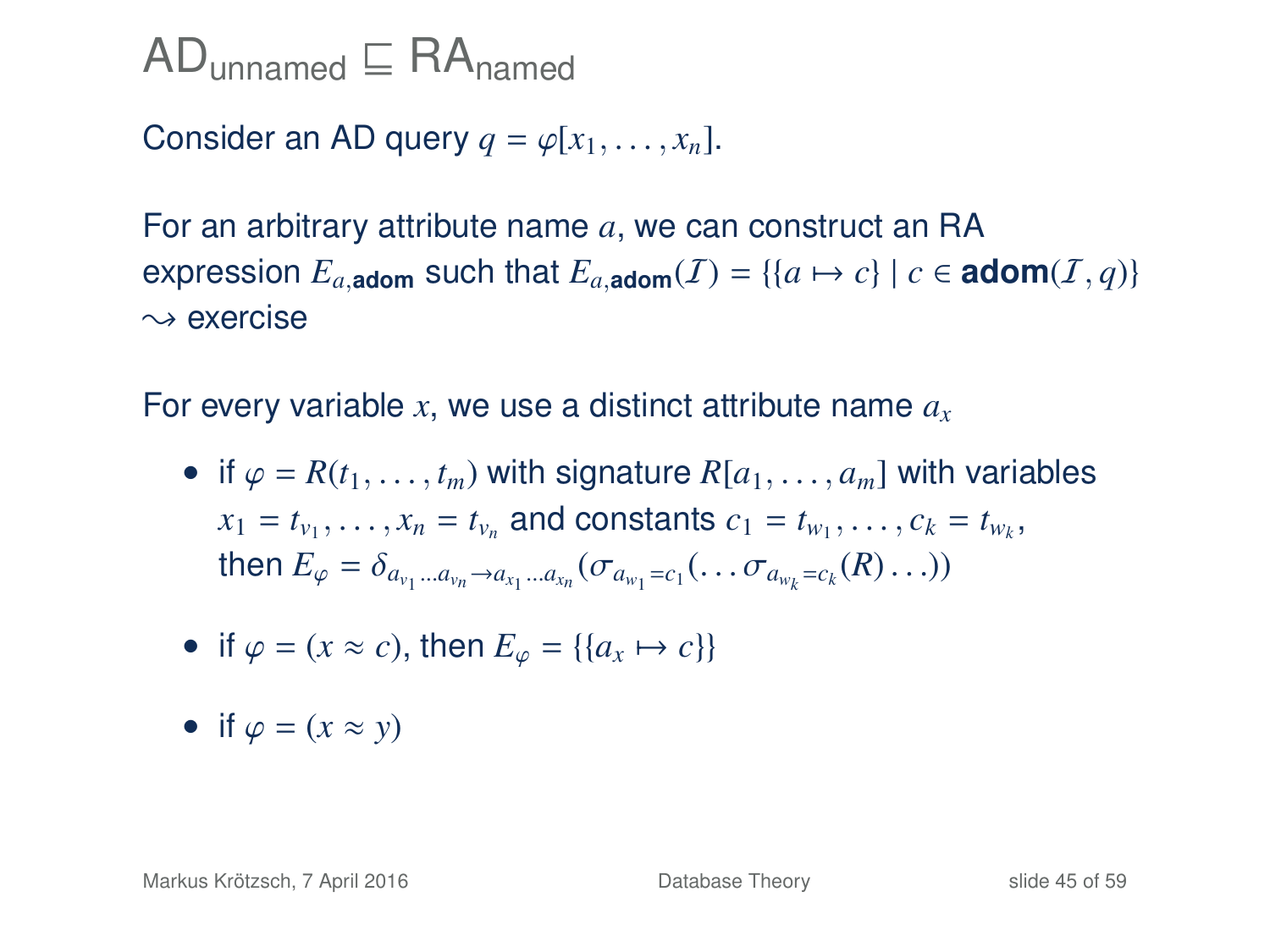Consider an AD query  $q = \varphi[x_1, \ldots, x_n]$ .

For an arbitrary attribute name *a*, we can construct an RA expression  $E_{a,\text{adom}}$  such that  $E_{a,\text{adom}}(I) = \{(a \mapsto c) \mid c \in \text{adom}(I, q)\}$  $\rightsquigarrow$  exercise

For every variable *x*, we use a distinct attribute name *a<sup>x</sup>*

- if  $\varphi = R(t_1, \ldots, t_m)$  with signature  $R[a_1, \ldots, a_m]$  with variables  $x_1 = t_{v_1}, \ldots, x_n = t_{v_n}$  and constants  $c_1 = t_{w_1}, \ldots, c_k = t_{w_k}$ then  $E_{\varphi} = \delta_{a_{v_1}...a_{v_n} \to a_{x_1}...a_{x_n}} (\sigma_{a_{w_1} = c_1}(\ldots \sigma_{a_{w_k} = c_k}(R) \ldots))$
- if  $\varphi = (x \approx c)$ , then  $E_{\varphi} = \{ \{a_x \mapsto c \} \}$
- if  $\varphi = (x \approx y)$ , then  $E_{\varphi} = \sigma_{a_x = a_y}(E_{a_x, \text{atom}} \bowtie E_{a_y, \text{atom}})$
- other forms of equality atoms are similar

Markus Krötzsch, 7 April 2016 **[Database Theory](#page-0-0)** Slide 46 of 59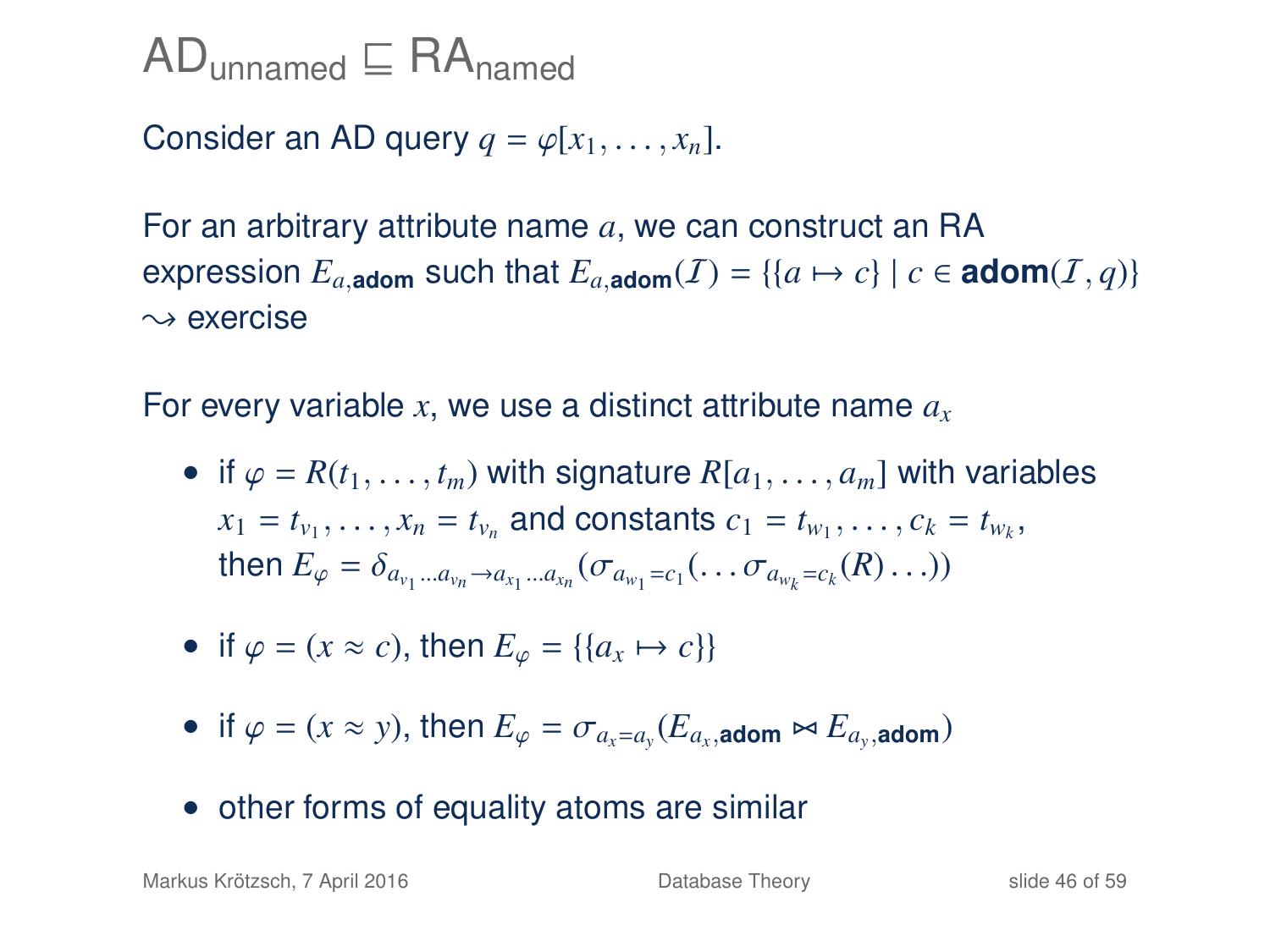• if 
$$
\varphi = \neg \psi
$$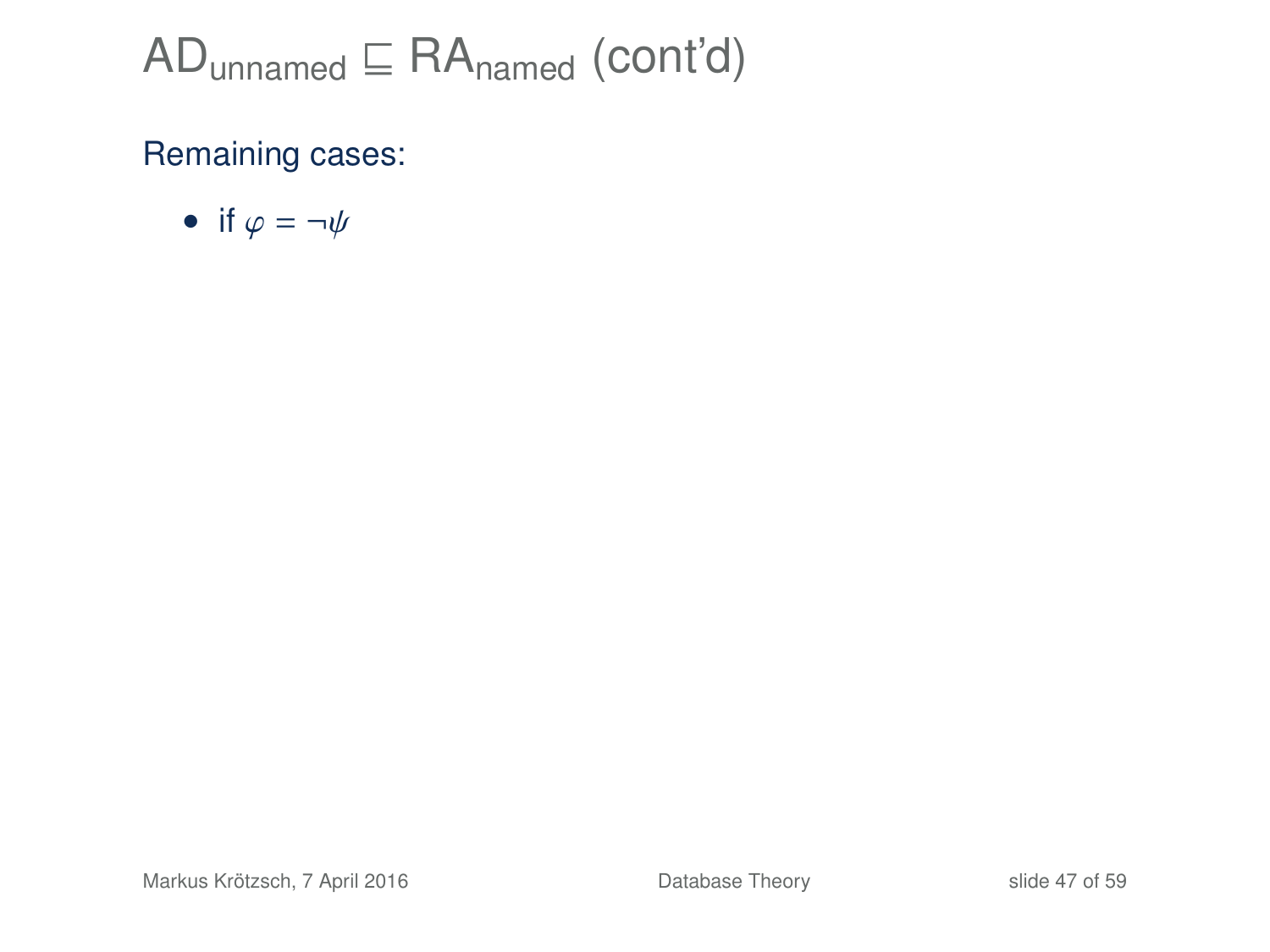- if  $\varphi = \neg \psi$ , then  $E_{\varphi} = (E_{a_{x_1}, \text{adom}} \bowtie \dots \bowtie E_{a_{x_n}, \text{adom}}) E_{\psi}$
- if  $\varphi = \varphi_1 \wedge \varphi_2$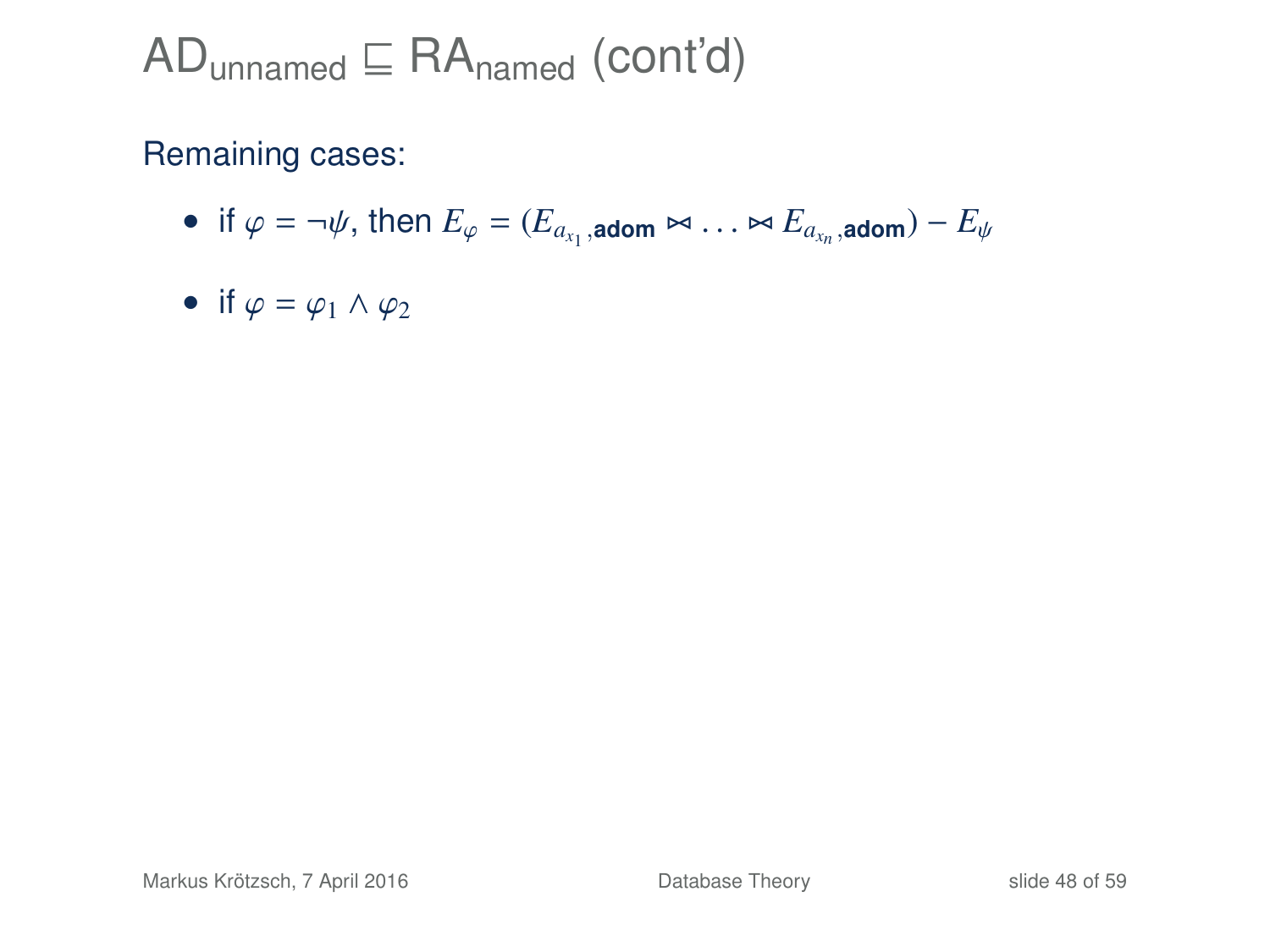- if  $\varphi = \neg \psi$ , then  $E_{\varphi} = (E_{a_{x_1}, \text{adom}} \bowtie \dots \bowtie E_{a_{x_n}, \text{adom}}) E_{\psi}$
- if  $\varphi = \varphi_1 \wedge \varphi_2$ , then  $E_{\varphi} = E_{\varphi_1} \bowtie E_{\varphi_2}$
- if  $\varphi = \exists y \psi$  where  $\psi$  has free variables  $y, x_1, \ldots, x_n$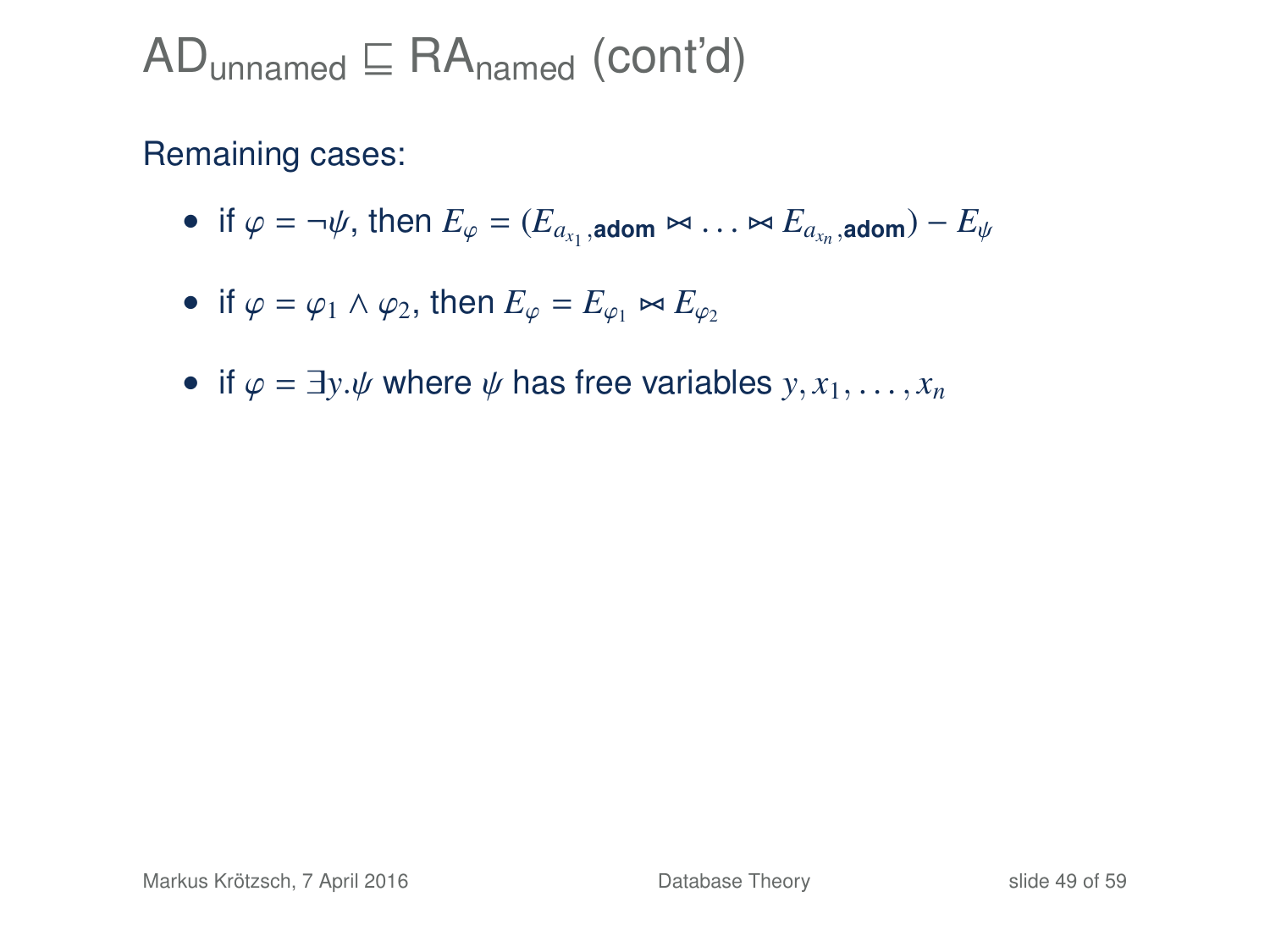#### Remaining cases:

- if  $\varphi = \neg \psi$ , then  $E_{\varphi} = (E_{a_{x_1}, \text{adom}} \bowtie \dots \bowtie E_{a_{x_n}, \text{adom}}) E_{\psi}$
- if  $\varphi = \varphi_1 \wedge \varphi_2$ , then  $E_{\varphi} = E_{\varphi_1} \bowtie E_{\varphi_2}$
- if  $\varphi = \exists y.\psi$  where  $\psi$  has free variables  $y, x_1, \ldots, x_n$ ,  $\textsf{then}~E_\varphi = \pi_{a_{x_1},...,a_{x_n}}E_\psi$

The cases for ∨ and ∀ can be constructed from the above  $\rightsquigarrow$  exercise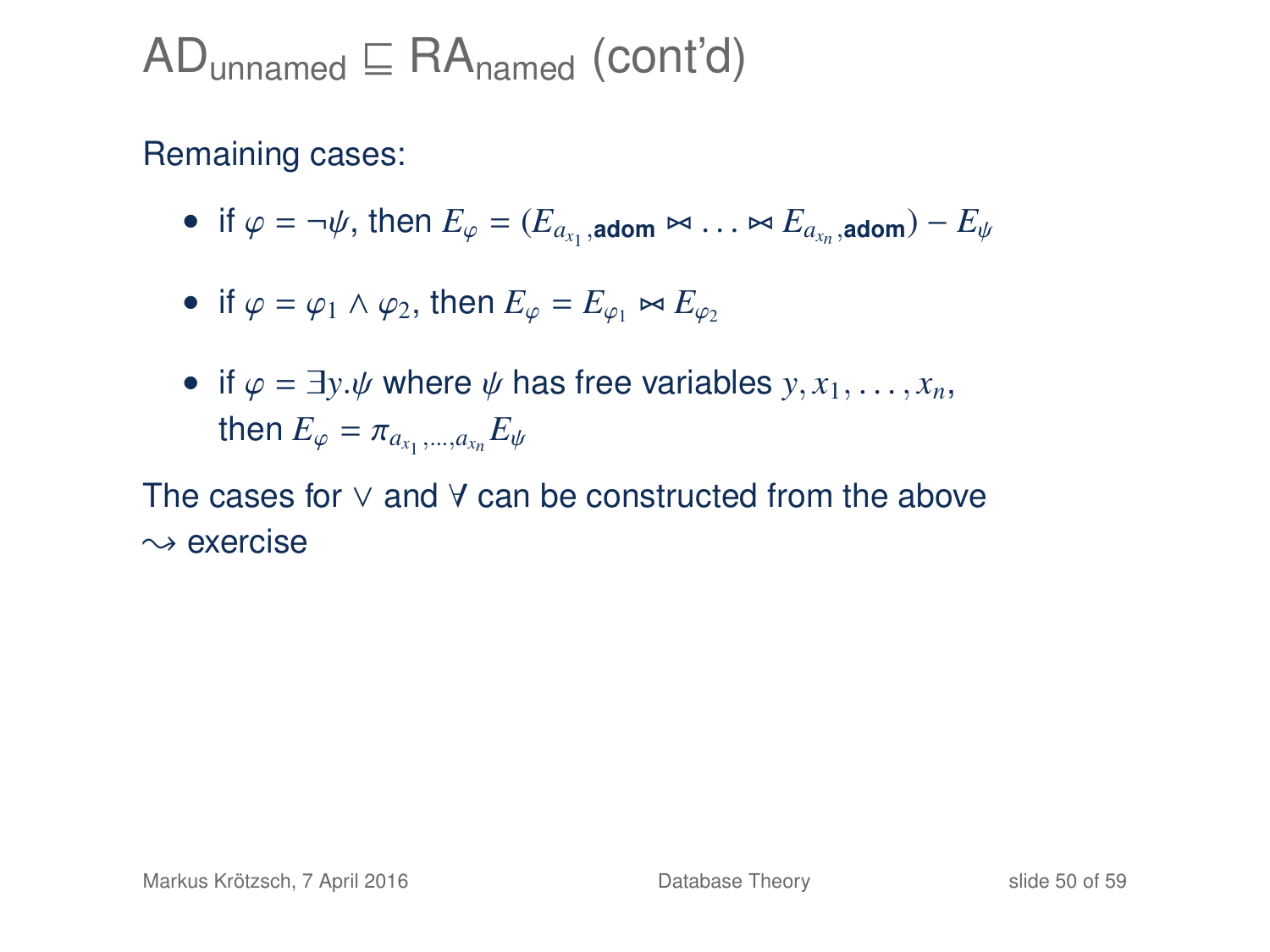#### Remaining cases:

- if  $\varphi = \neg \psi$ , then  $E_{\varphi} = (E_{a_{x_1}, \text{adom}} \bowtie \dots \bowtie E_{a_{x_n}, \text{adom}}) E_{\psi}$
- if  $\varphi = \varphi_1 \wedge \varphi_2$ , then  $E_{\varphi} = E_{\varphi_1} \bowtie E_{\varphi_2}$
- if  $\varphi = \exists y.\psi$  where  $\psi$  has free variables  $y, x_1, \ldots, x_n$ ,  $\textsf{then}~E_\varphi = \pi_{a_{x_1},...,a_{x_n}}E_\psi$

The cases for ∨ and ∀ can be constructed from the above  $\rightsquigarrow$  exercise

A note on order: The translation yields an expression  $E_{\varphi}[a_{x_1}, \ldots, a_{x_n}]$ . For this to be equivalent to the query  $\varphi[x_1, \ldots, x_n]$ , we must choose the attribute names such that their global order is  $a_{x_1}, \ldots, a_{x_n}$ . This is clearly possible, since the names are arbitrary and we have infinitely many names available.

Markus Krötzsch, 7 April 2016 **[Database Theory](#page-0-0)** Slide 51 of 59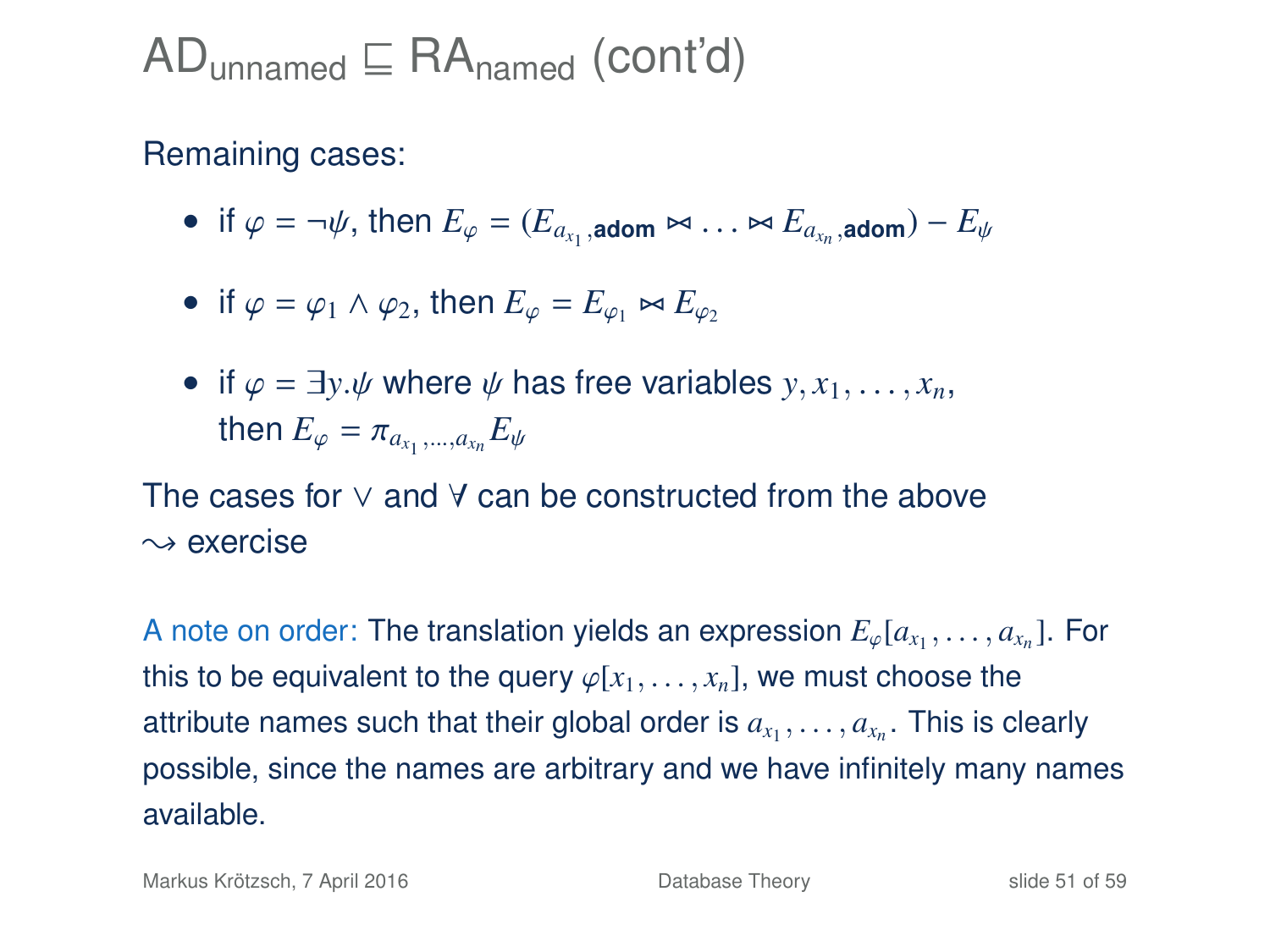Domain independent queries are arguably most intuitive, since their result does not depend on special assumptions.

 $\rightarrow$  How can we check if a query is in DI?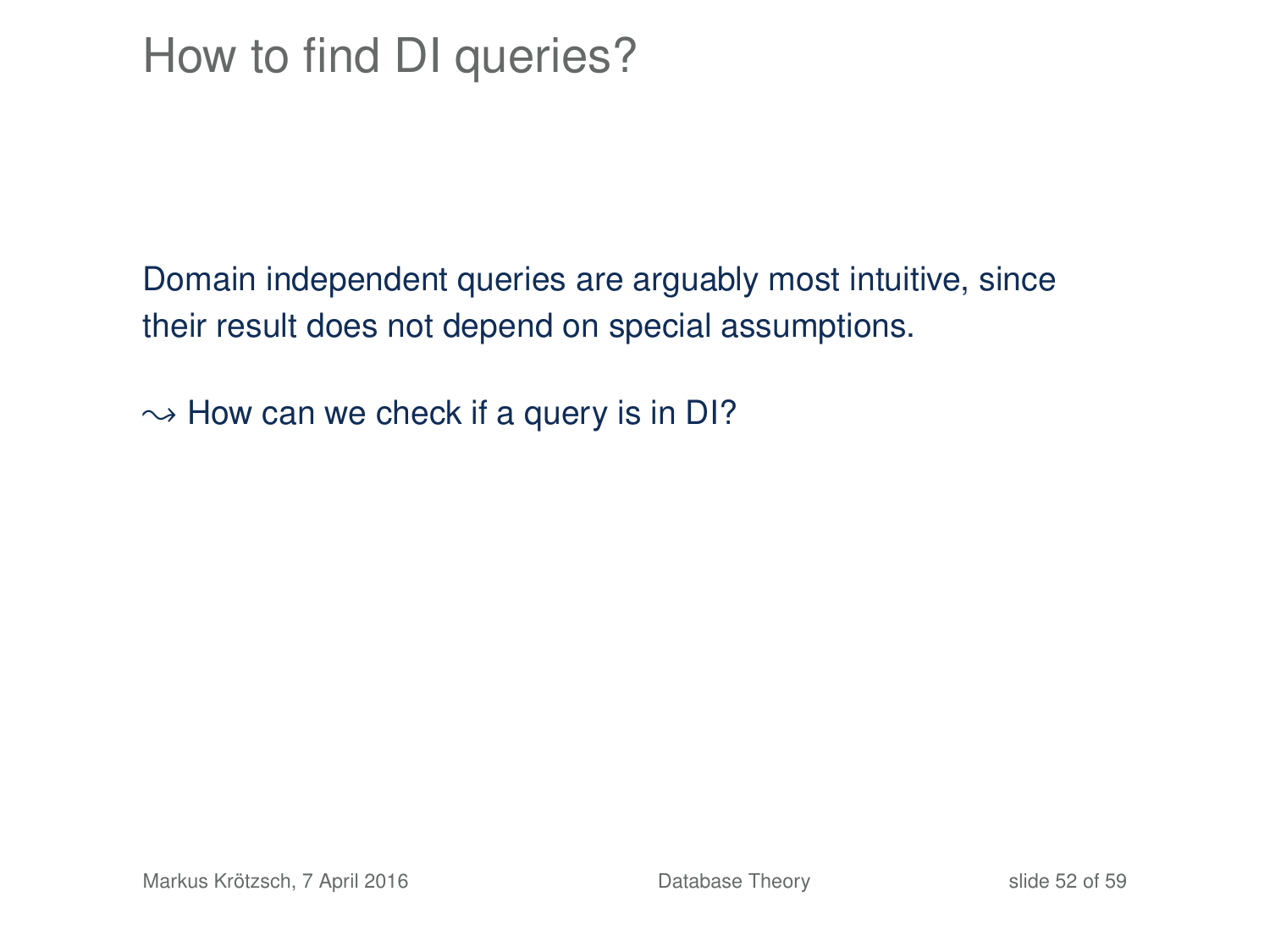Domain independent queries are arguably most intuitive, since their result does not depend on special assumptions.

 $\rightarrow$  How can we check if a query is in DI? Unfortunately, we can't:

#### Theorem

Given a FO query *q*, it is undecidable if *q* ∈ DI.

 $\rightarrow$  find decidable sufficient conditions for a query to be in DI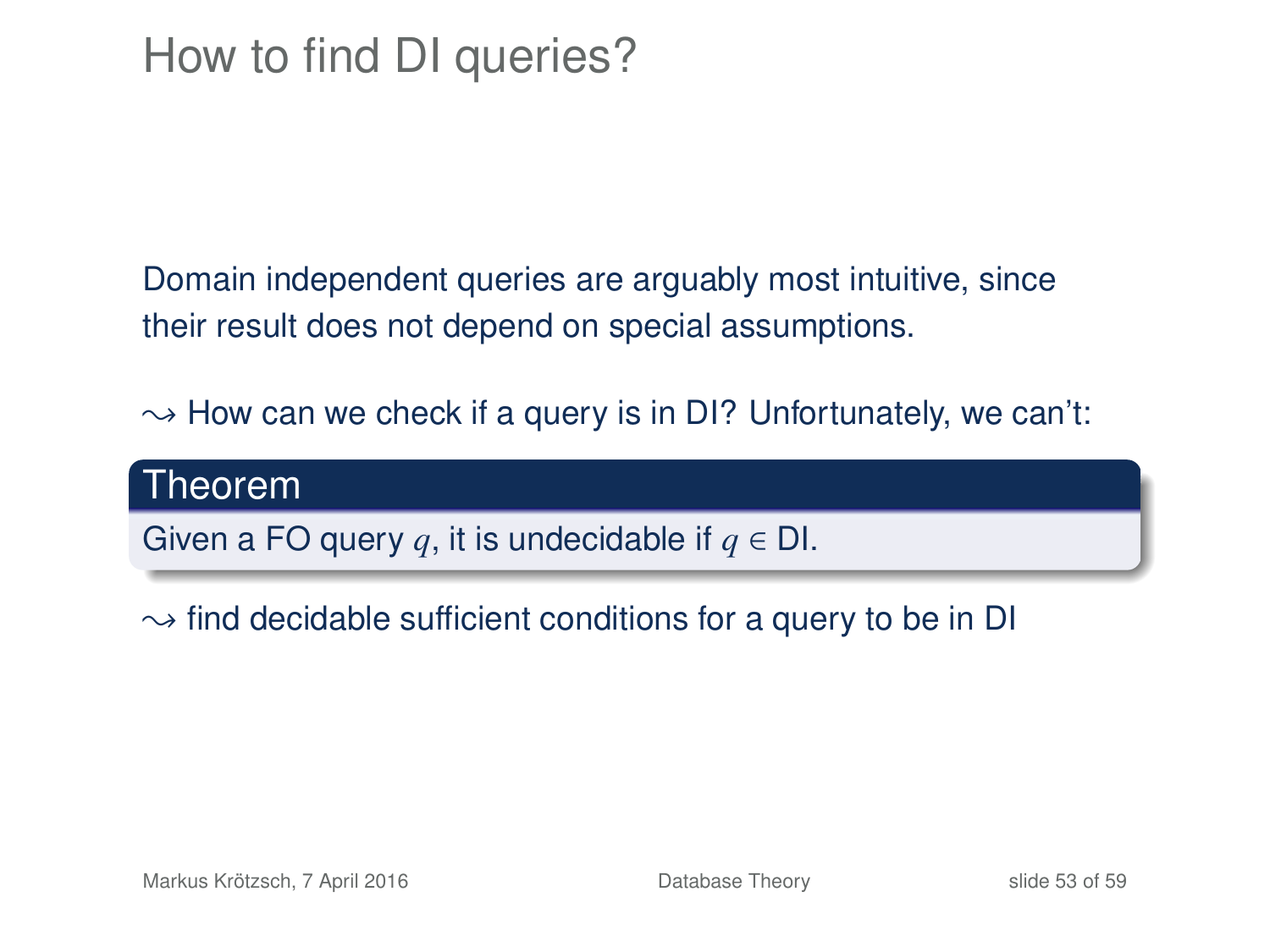## A Normal Form for Queries

We first define a normal form for FO queries: Safe-Range Normal Form (SRNF)

- Rename variables apart (distinct quantifiers bind distinct variables, bound variables distinct from free variables)
- Eliminate all universal quantifiers:  $\forall y.\psi \mapsto \neg \exists y.\neg \psi$
- Push negations inwards:

$$
- \neg(\varphi \land \psi) \mapsto (\neg\varphi \lor \neg\psi)
$$

$$
- \neg(\varphi \lor \psi) \mapsto (\neg\varphi \land \neg\psi)
$$

$$
- \neg\neg\psi \mapsto \psi
$$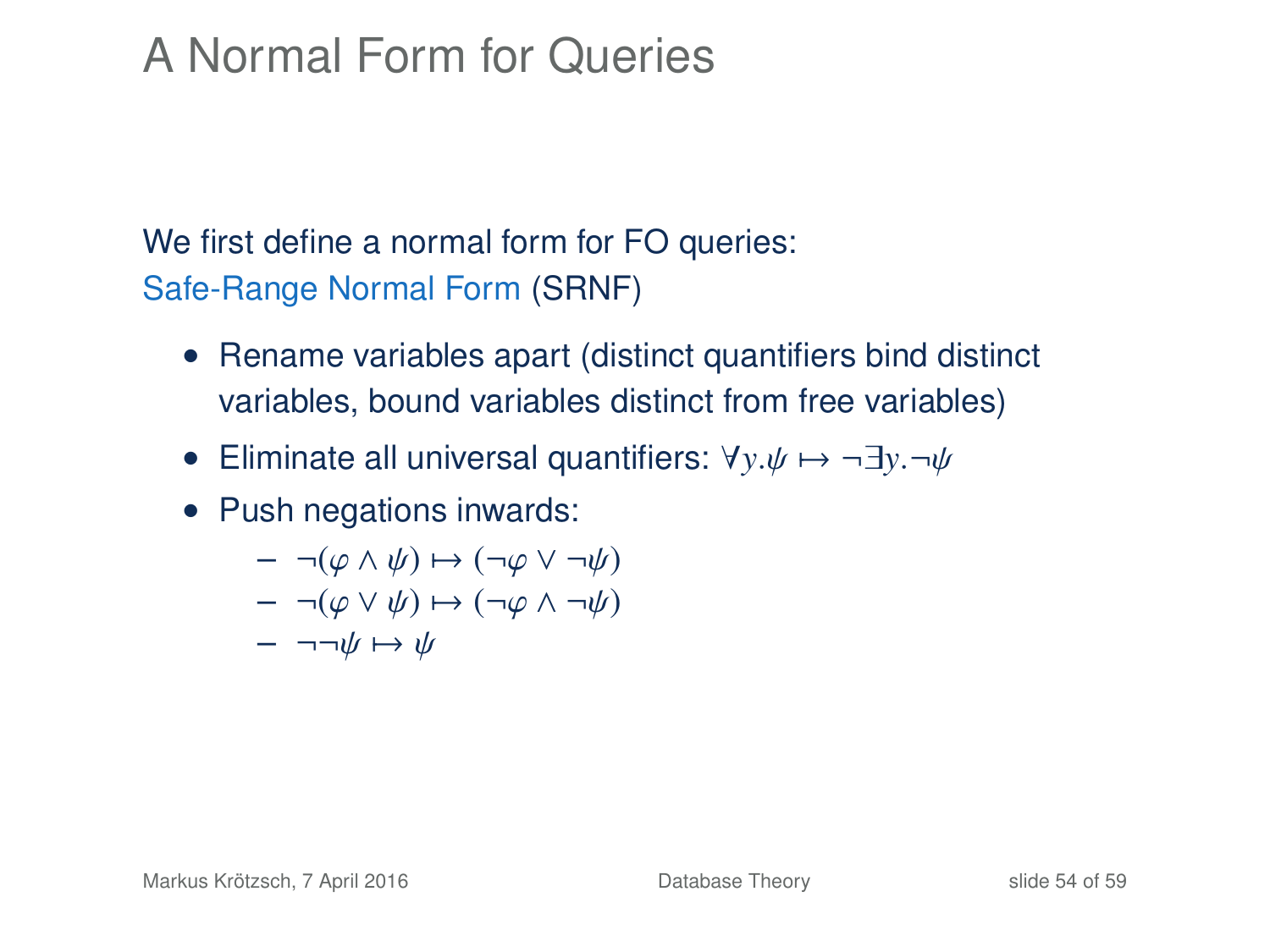#### Safe-Range Queries

Let  $\varphi$  be a formula in SRNF. The set rr( $\varphi$ ) of range-restricted variables of  $\varphi$  is defined recursively:

```
rr(R(t_1, \ldots, t_n)) = \{x \mid x \text{ a variable among the } t_1, \ldots, t_n\}rr(x \approx a) = \{x\}rr(x \approx y) = \emptysetrr(\varphi_1 \wedge \varphi_2) =\left\{\right.\overline{\mathcal{L}}rr(\varphi_1) \cup {x, y} if \varphi_2 = (x \approx y) and {x, y} \cap rr(\varphi_1) \neq \emptyset\mathsf{rr}(\varphi_1) \cup \mathsf{rr}(\varphi_2) otherwise
rr(\varphi_1 \vee \varphi_2) = rr(\varphi_1) \cap rr(\varphi_2)rr(\exists y.\psi) =
                          \left\{\right.\overline{\mathcal{L}}rr(\psi) \setminus \{y\} if y \in rr(\psi)throw new NotSafeException() if y ∉ rr(\psi)
        rr(\neg \psi) = \emptyset if rr(\psi) is defined (no exception)
```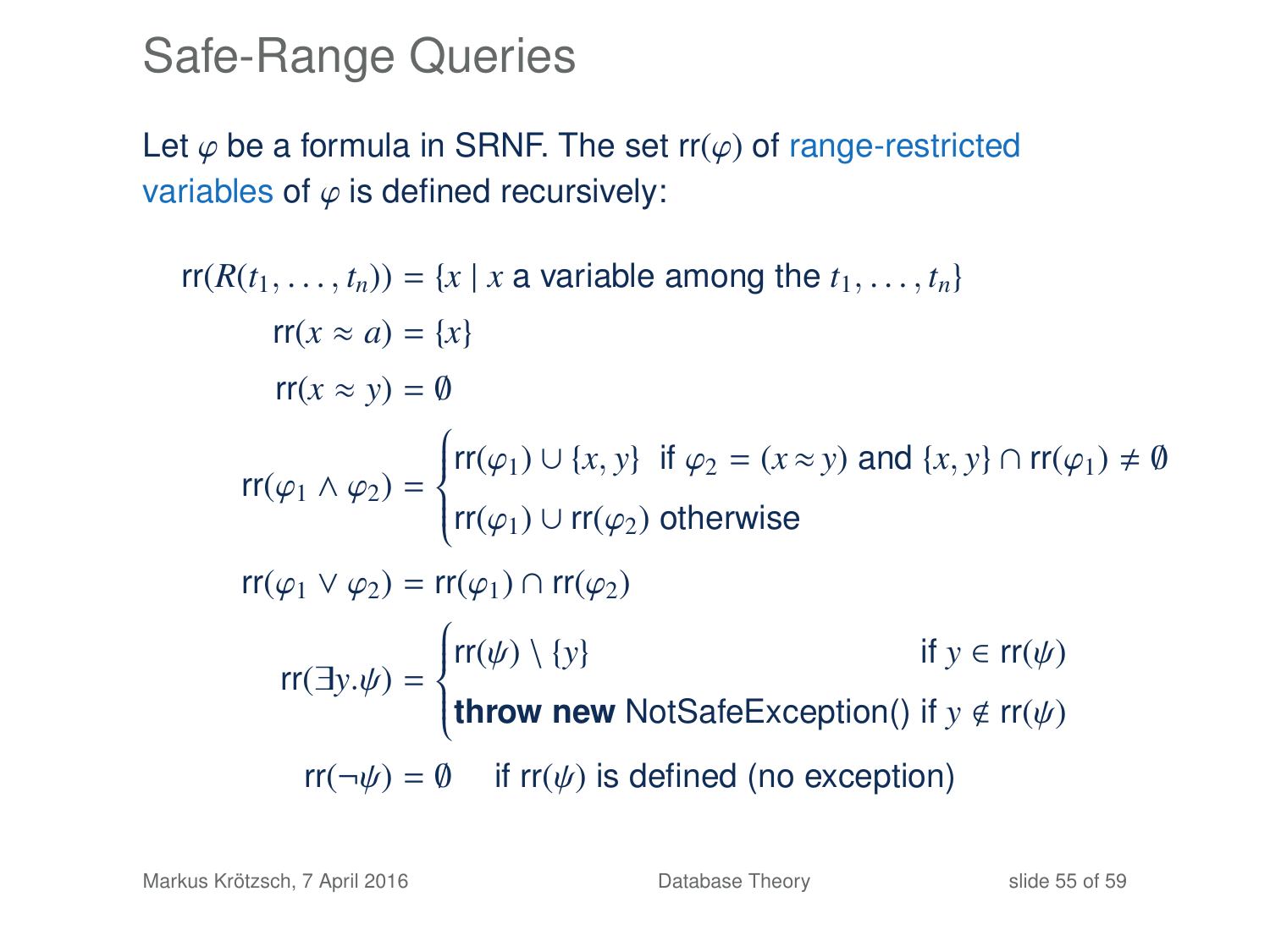## Safe-Range Queries

#### **Definition**

An FO query  $q = \varphi[x_1, \ldots, x_n]$  is a safe-range query if

 $rr(SRNF(\varphi)) = \{x_1, ..., x_n\}.$ 

Safe-range queries are domain independent.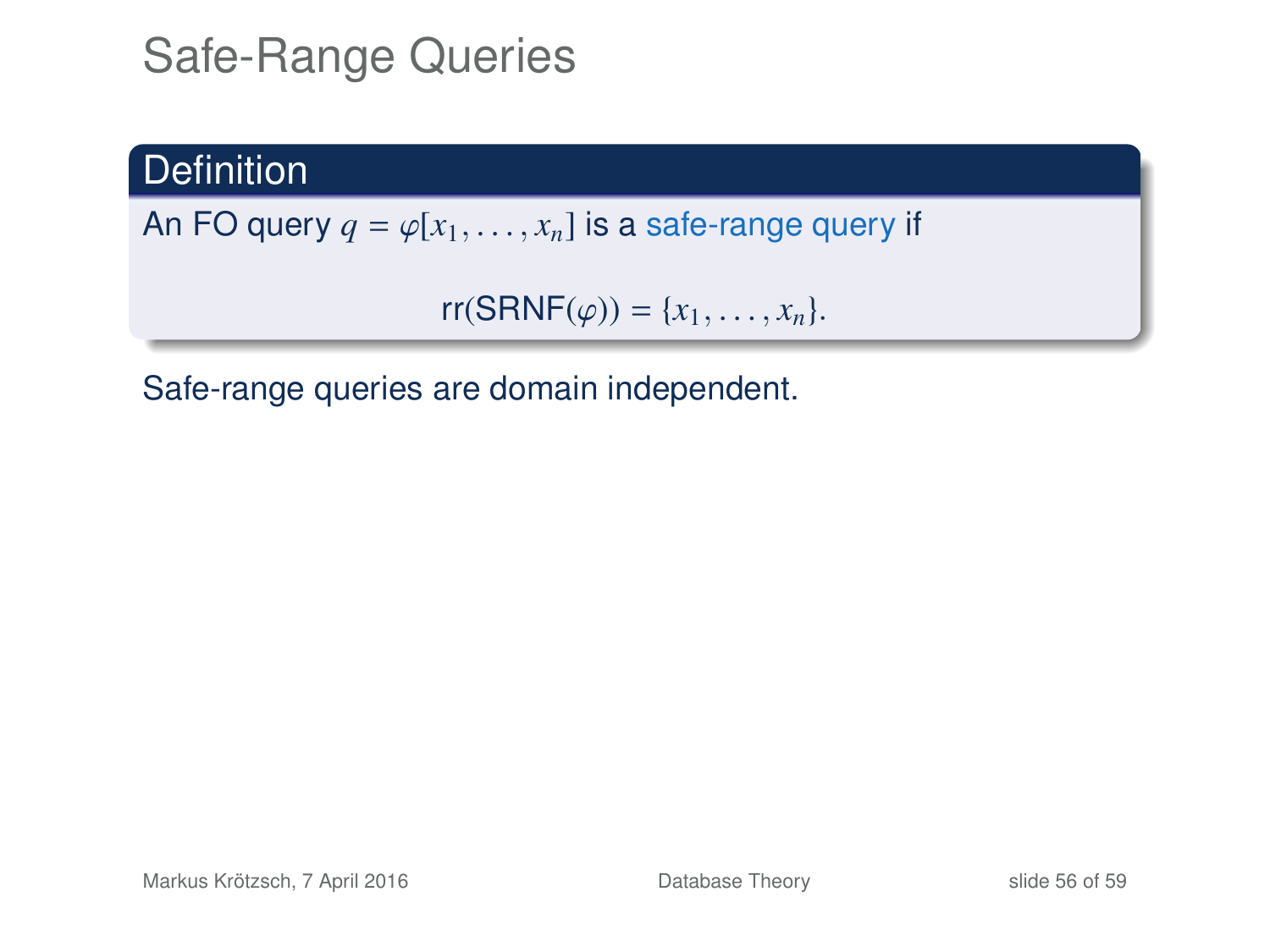## Safe-Range Queries

#### **Definition**

An FO query  $q = \varphi[x_1, \ldots, x_n]$  is a safe-range query if

```
rr(SRNF(\varphi)) = \{x_1, \ldots, x_n\}.
```
Safe-range queries are domain independent.

One can show a much stronger result:

#### Theorem

The following query languages are equivalent:

- Safe-range queries SR
- Relational algebra RA
- FO queries under active domain semantics AD
- Domain independent FO queries DI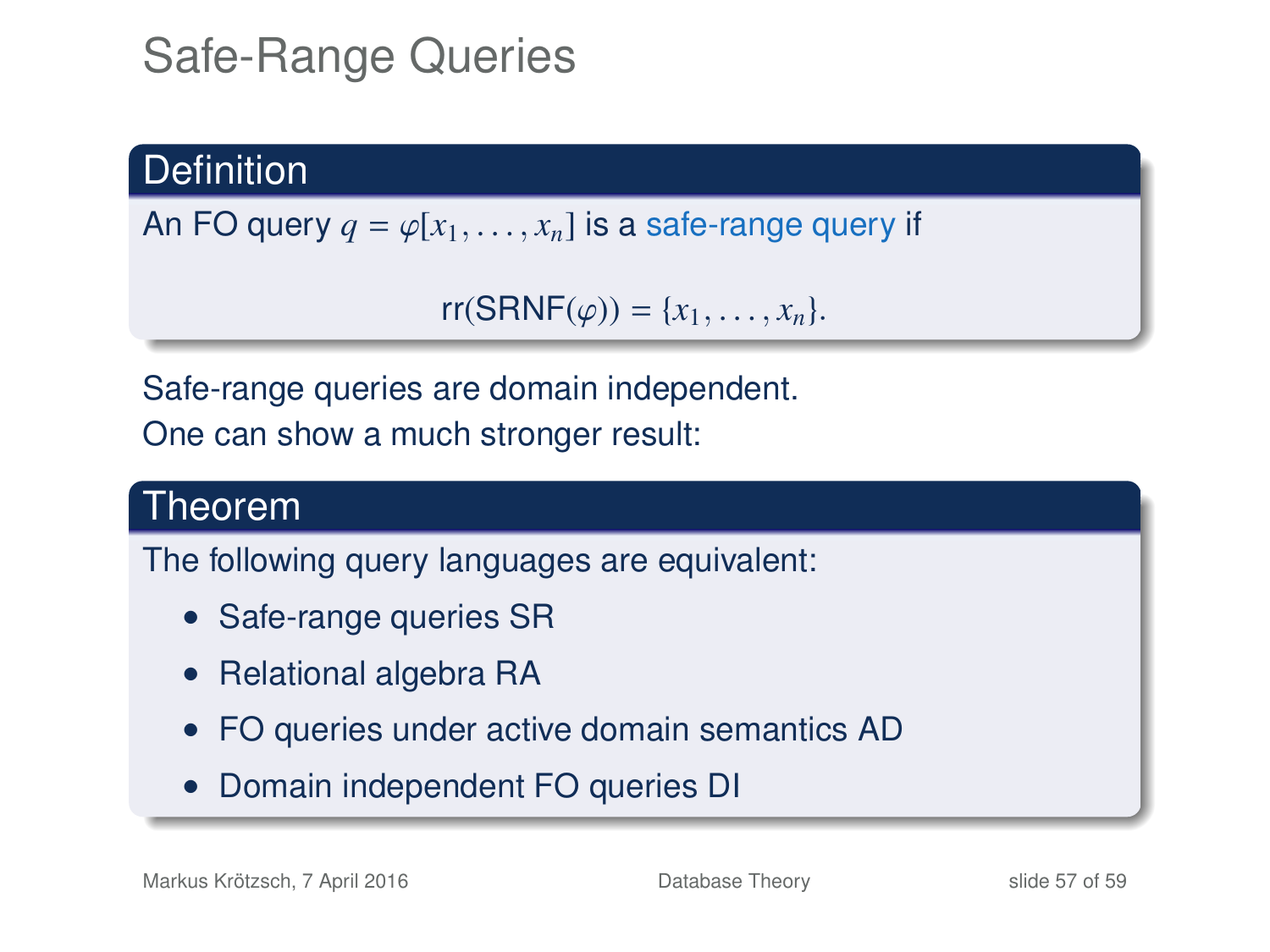## Tuple-Relational Calculus

There are more equivalent ways to define a relational query language

Example: Codd's tuple calculus

- Based on named perspective
- Use first-order logic, but variables range over sorted tuples (rows) instead of values
- Use expressions like *x* : From,To,Line to declare sorts of variables in queries
- Use expressions like *x*.From to access a specific value of a tuple
- Example: Find all lines that depart from an accessible stop

{*x* : Line | ∃*y* : SID,Stop,Accessible.(Stops(*y*) ∧ *y*.Accessible ≈ "true" ∧ ∃*z* : From,To,Line.(Connect(*z*) ∧ *z*.From ≈ *y*.SID  $\land$  *z*.Line  $\approx$  *x*.Line))}